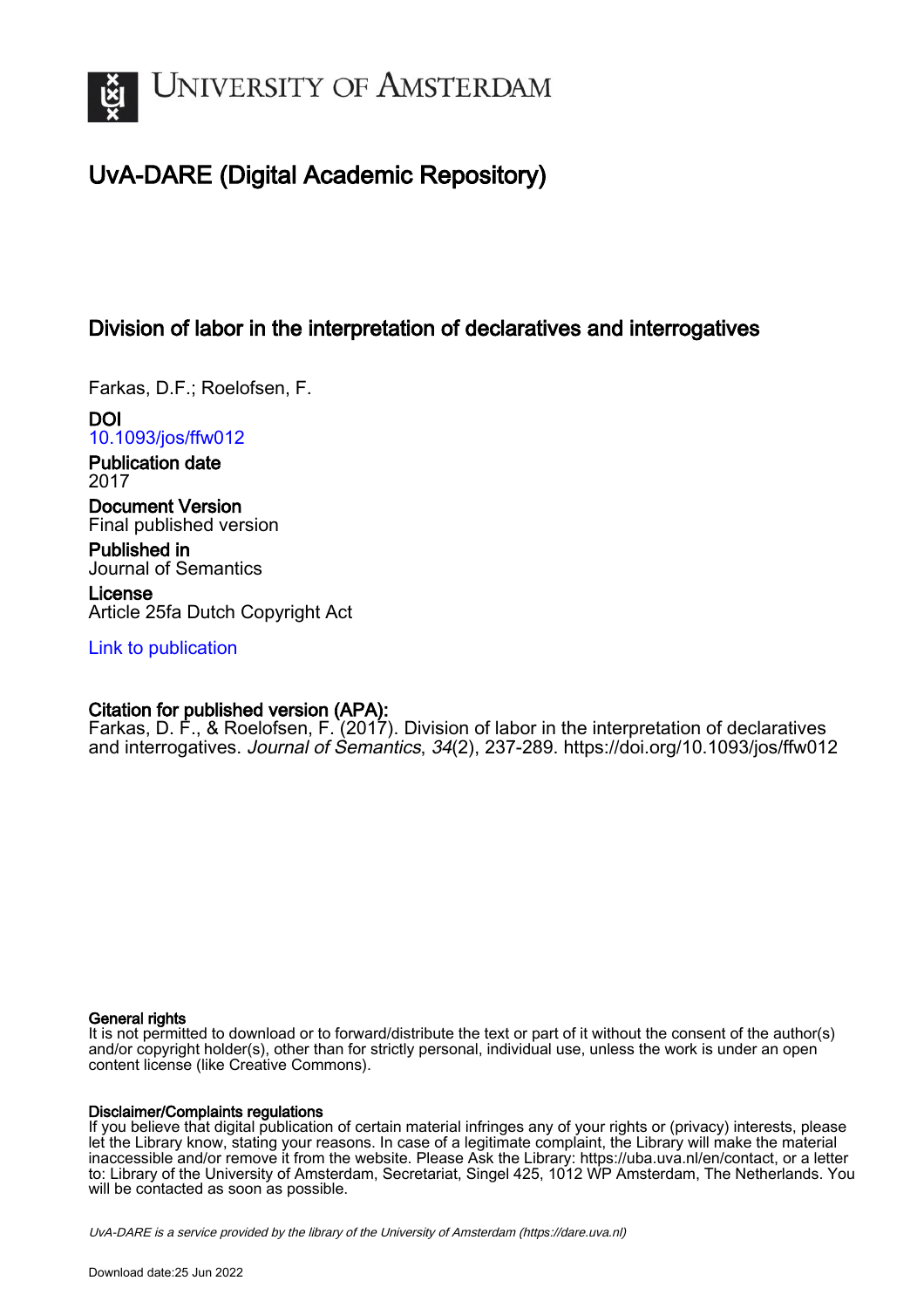Journal of Semantics, 34, 2017, 237–289 doi: 10.1093/jos/ffw012 Advance Access Publication Date: 20 January 2017 Article

**OXFORD** 

# Division of Labor in the Interpretation of Declaratives and Interrogatives

# Donka F. Farkas

University of California Santa Cruz

# Floris Roelofsen

ILLC, University of Amsterdam E-mail: floris.roelofsen@gmail.com

First version received 15 October 2015; Second version received 30 November 2016; Accepted 2 December 2016

# **Abstract**

This article presents an account of the semantic content and conventional discourse effects of a range of sentence types in English, namely falling declaratives, polar interrogatives and certain kinds of rising declaratives and tag interrogatives. The account aims to divide the labor between compositional semantics and conventions of use in a principled way. We argue that falling declaratives and polar interrogatives are unmarked sentence types. On our account, differences in their conventional discourse effects follow from independently motivated semantic differences combined with a single convention of use, which applies uniformly to both sentence types. As a result, the Fregean 'illocutionary force operators' Assertion and Question become unnecessary. In contrast, we argue that rising declaratives and tag interrogatives are marked sentence types. On our account, their conventional discourse effects consist of the effects that are dictated by the basic convention of use that is common to all sentence types considered here, augmented with special effects that are systematically connected to their formal properties. Thus, a central feature of our approach is that it maintains a parallelism between unmarked and marked sentence types on the one hand, and basic and complex discourse effects on the other.

# 1 Introduction

It is often assumed that the interpretation of an utterance involves at least three factors: (i) a compositional procedure which, given the lexical meaning of the words that the uttered sentence consists of and the way in which they are put together, determines the *semantic* content of the sentence; (ii) certain conventions of use connected to the sentence type involved (e.g. declarative versus interrogative) which, given the semantic content of the sentence, determine the *conventional discourse effects* of the utterance, that is, those discourse effects that arise purely in virtue of linguistic conventions and are stable across different

© The Author 2017. Published by Oxford University Press. All rights reserved. For Permissions, please email: journals.permissions@oup.com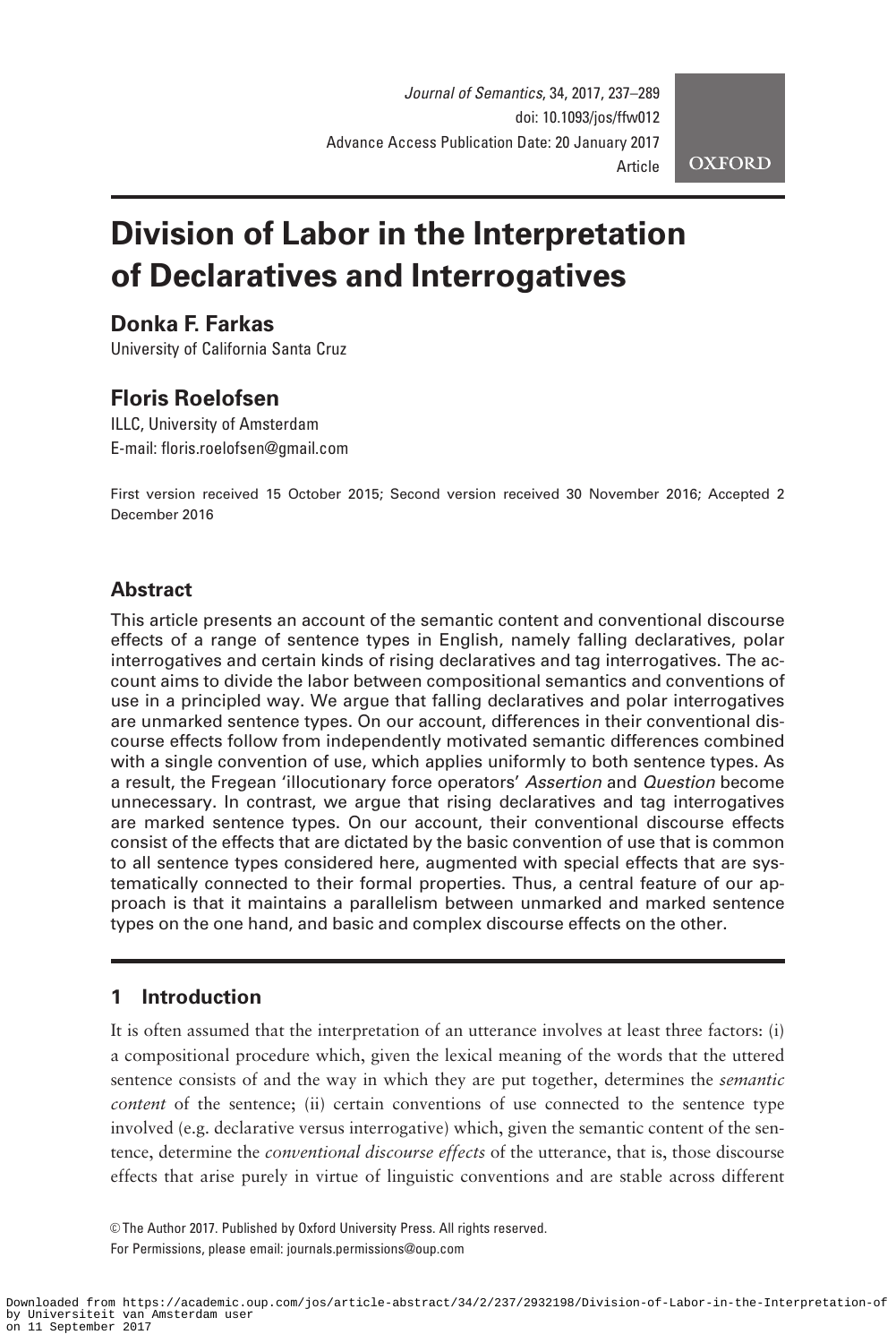contexts of utterance; and (iii) pragmatic considerations about potential speaker intentions in the particular context of utterance which, given the conventional discourse effects of the utterance, determine possible further pragmatic discourse effects.<sup>1</sup>

To exemplify, consider the declarative in (1) and the polar interrogative in (2):

- (1) Fido is hungry.
- (2) Is  $/p/$  a fricative?

The semantic content of (1) is usually construed as a proposition, that is, a set of possible worlds, namely those worlds in which Fido is hungry. The conventional discourse effect of uttering (1) is usually assumed to be that the speaker proposes to add the proposition expressed by the sentence to the *common ground* of the conversation, that is, the set of propositions that are mutually accepted by the conversational participants ([Stalnaker 1978](#page-53-0)). Finally, depending on the particular circumstances of utterance, several additional pragmatic discourse effects may arise. For instance, the utterance may function as a request for the addressee to provide some food, or in special circumstances, as a warning or a threat.

The semantic content of (2) is often construed as a set of two propositions, one consisting of all worlds where  $/p/$  is a fricative, and the other consisting of all worlds where  $/p/$  is not a fricative [\(Hamblin 1973\)](#page-52-0). The conventional discourse effect of uttering (2) is assumed to be that of raising the issue which of these propositions is true. In this case, too, additional pragmatic discourse effects may arise depending on the particular circumstances of utterance. For instance, the utterance may function as a request for information, conveying that the speaker does not know herself whether  $/p/$  is a fricative, and that she considers it possible that the addressee does. On the other hand, the utterance may also function as a quiz question, testing the addressee's knowledge rather than requesting information that the speaker lacks. In yet other contexts, the utterance may function as a rhetorical question with the intention of embarrassing the addressee.

This article is concerned with the first two factors—semantic content and conventional discourse effects—which are determined by the sentence form.<sup>2</sup> In particular, it is concerned with the division of labor between *semantic interpretation*, which determines the semantic content of a given sentence in a compositional way, and *conventions of use*, which determine the conventional discourse effects of an utterance, based on the semantic content of the uttered sentence and possibly certain aspects of its form. Our first aim is to determine, in general terms, how these two components of grammar should work together in connecting sentences to their conventional discourse effects. Our second, more specific aim is to develop a concrete account of a class of sentence types which divides the labor between semantics and conventions of use in a maximally parsimonious way.

The sentence types that we are concerned with are exemplified in (3)–(8), where  $\uparrow$  and  $\downarrow$ are used to indicate rising and falling intonation, respectively:

| $(3)$ Amalia left $\downarrow$ . | [falling declarative] |
|----------------------------------|-----------------------|
|                                  |                       |

(4) Amalia left $\uparrow$ ? [rising declarative]

- 1 The terminology we use here ('conventions of use', 'conventional discourse effects', 'pragmatic discourse effects') is adopted from the work of Condoravdi and Lauer (e.g. [Condoravdi](#page-51-0) [& Lauer](#page-51-0) [2012a](#page-51-0)[,b](#page-52-0); [Lauer 2013](#page-52-0)). Other authors have used different terms for similar notions (e.g. 'force', 'illocutionary effects', 'perlocutionary effects').
- 2 For recent discussion of the connection between conventional and pragmatic discourse effects, as well as references to earlier work on this issue, see [Condoravdi & Lauer \(2012a,](#page-51-0)[b](#page-52-0)); [Lauer \(2013\)](#page-52-0).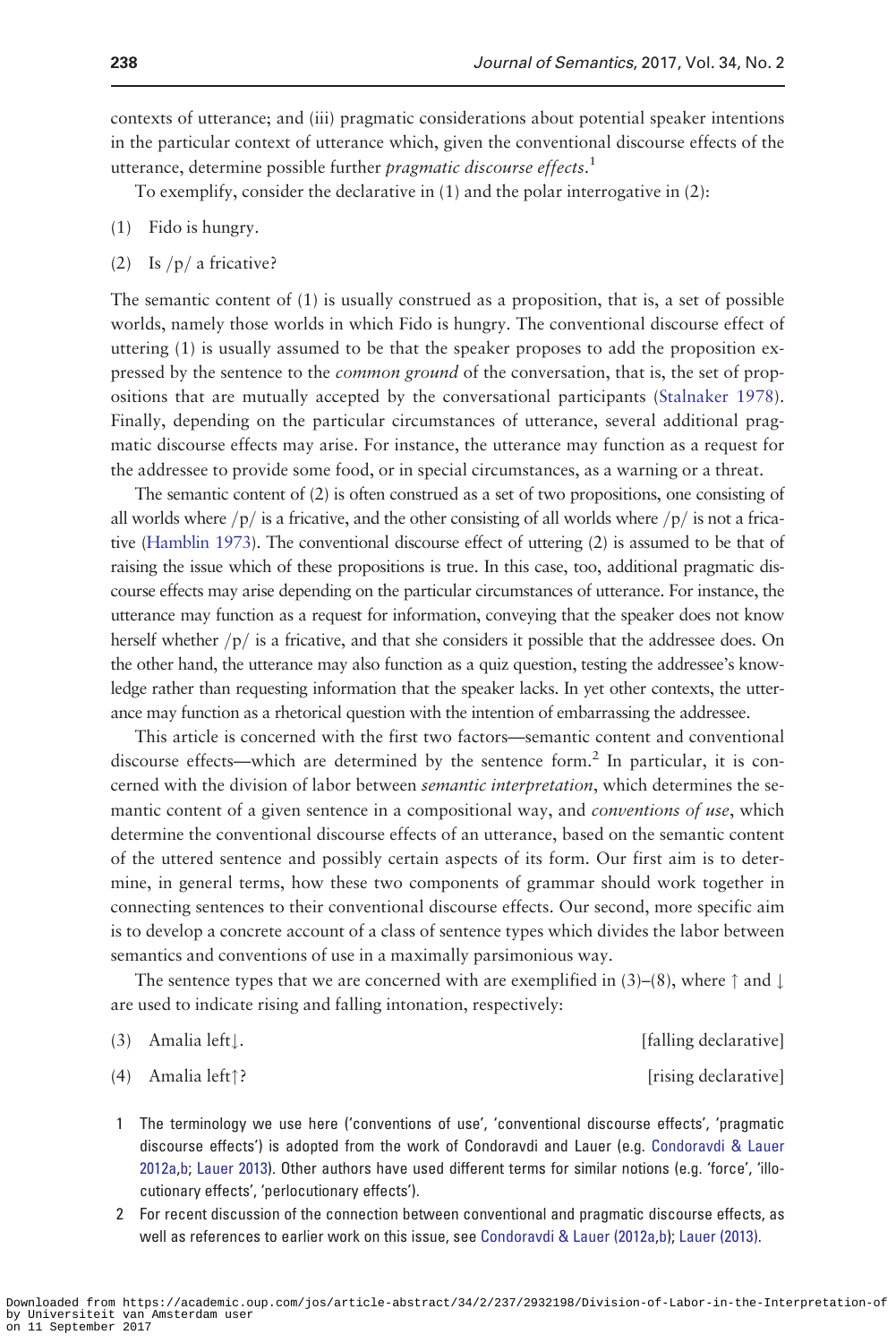|     | $(5)$ Did Amalia leave $\mathbf{R}$ | [falling polar interrogative] |
|-----|-------------------------------------|-------------------------------|
|     | $(6)$ Did Amalia leave ?            | [rising polar interrogative]  |
| (7) | Amalia left   didn't she   ?        | [falling tag interrogative]   |
| (8) | Amalia left⊥, didn't she†?          | [rising tag interrogative]    |

Whenever differences in intonation are irrelevant, we will simply speak of declaratives, polar interrogatives and tag interrogatives, without specifying whether they are falling or rising.

We should note at the outset that when it comes to tag interrogatives and rising declaratives, we will not consider all varieties. In particular, besides the tag interrogatives exemplified above, where the polarity of the tag is the opposite of the polarity of the declarative anchor, there are also tag interrogatives where the polarity of the tag is the same as that of the anchor, exemplified in (9). We will leave this variety of tag interrogatives out of consideration.

(9) Amalia left, did she?

As for rising declaratives, just as [Gunlogson \(2008\),](#page-52-0) we consider here only instances which require a response that settles whether the radical holds or not, like polar interrogatives, and do not express speaker commitment to the sentence radical, in contrast with falling declaratives. Instances of rising declaratives that do not meet these conditions include cases of 'uptalk' [\(McLemore 1991](#page-53-0); [Cruttenden 1994;](#page-52-0) [Warren 2005;](#page-53-0) [Shokeir 2008](#page-53-0)), as well as cases like (10)–(12) below, where a speaker signals that she is unsure about the relevance, sufficiency or clarity of her contribution, but still commits to its truth.

- (10) A: Was John at the party? B: Well, he was planning to go<sup> $\uparrow$ </sup>.  $\rightarrow$  not sure whether relevant [\(Westera 2013\)](#page-53-0)
- (11) A: Do you speak Ladino? B: I speak Spanish $\uparrow$ .  $\rightarrow$  not sure whether sufficient [\(Ward](#page-53-0) [& Hirschberg 1985\)](#page-53-0)
- $(12)$  (English tourist in a French café) I'd like... err... je veux... black coffee $\uparrow$ .  $\leadsto$  not sure whether clear [\(Westera 2013\)](#page-53-0)

We assume for now that the rising declaratives in  $(10)$ – $(12)$  are of a different nature than the ones we are concerned with, although ultimately we would of course like to better understand the connection between the different varieties and perhaps even come to a fully unified theory.<sup>3</sup>

The sentences in  $(3)$ – $(8)$  have three properties in common. First, a property that distinguishes declaratives and interrogatives in general from other sentence types like imperatives and exclamatives is that they are primarily used to exchange information. Because of this, we view declaratives and interrogatives as a natural class and we think it is justified to consider them in isolation from the other sentence types.

Second, more specifically, a formal similarity between the sentences in (3)–(8) is that they have the same sentence radical, *Amalia left*. Third, in terms of discourse effects, they

3 [Westera \(2013\)](#page-53-0) presents a unified account of cases like (10)–(12), which assumes, roughly, that the final rise signals that the speaker is not sure whether she complies with all the maxims that govern cooperative behavior in the given type of conversation. As will be discussed in some detail in section 7.6, the empirical coverage of this account is by and large complementary to the proposal developed in the present article.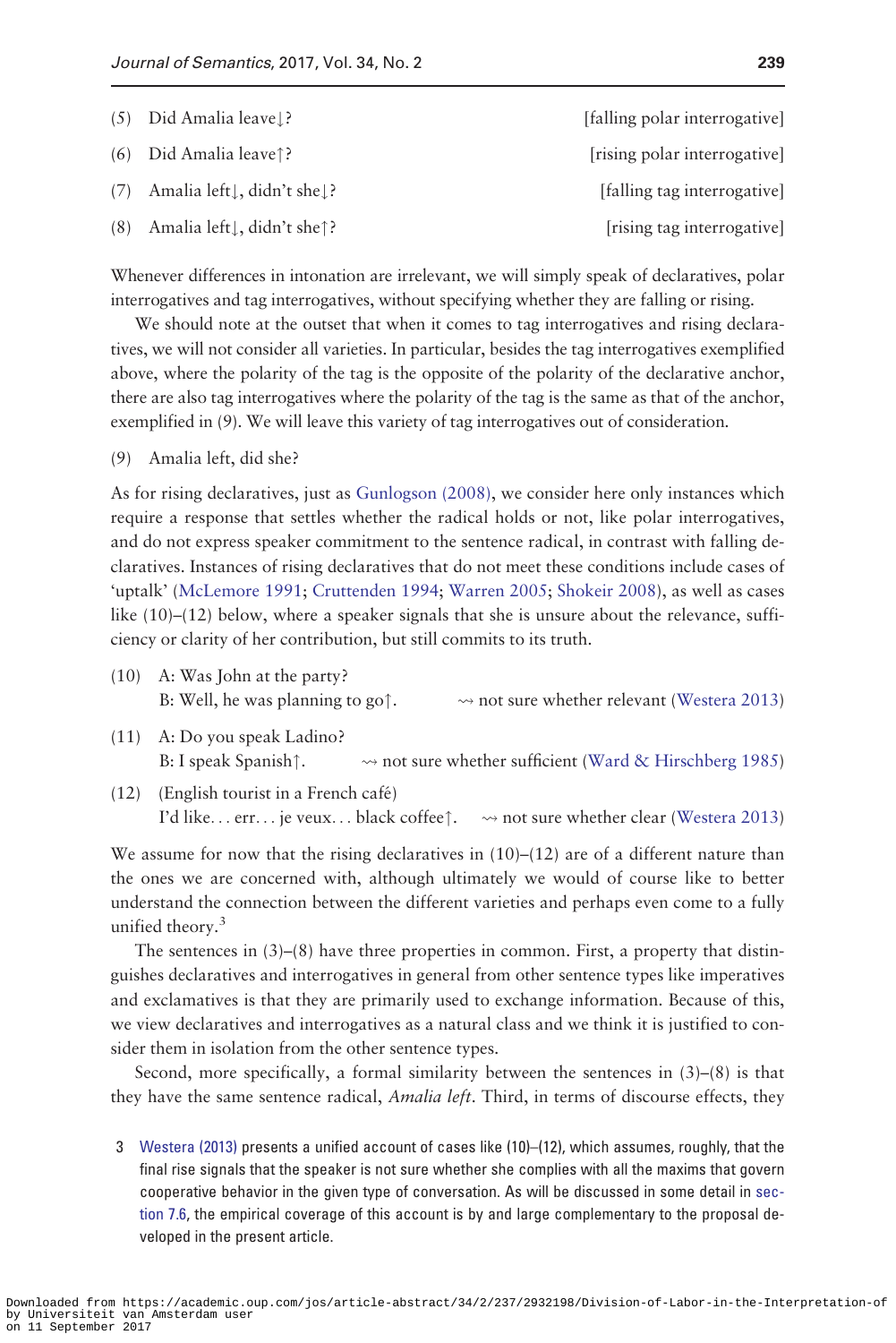all induce a choice between two complementary alternatives, the alternative that Amalia left and the alternative that she did not leave.

Besides these commonalities, there are also a number of immediate differences between (3) and (8). First, in terms of form, there are differences in word order, intonation and the presence/absence of a tag. Second, in terms of discourse function, the most salient difference concerns the *commitments* and *biases* that a speaker expresses in uttering these sentences. Globally speaking, we can distinguish three cases: (i) in uttering a falling declarative, a speaker fully commits to the alternative that Amalia left, (ii) in uttering a polar interrogative, either rising or falling, a speaker remains neutral between the two alternatives, that is, she does not commit to any alternative and signals no bias for one alternative over the other, and (iii) in uttering a rising declarative or tag interrogative, a speaker expresses a bias, though not a full commitment, toward the alternative corresponding to the sentence radical, that is, the alternative that Amalia left.<sup>4</sup> In sum:

| Sentence type        | Type of commitment                                  |
|----------------------|-----------------------------------------------------|
| Falling declaratives | full commitment to one alternative                  |
| Rising declaratives  | bias toward one alternative, but no full commitment |
| Tag interrogatives   | bias toward one alternative, but no full commitment |
| Polar interrogatives | neutral                                             |

Besides these global differences, there are also more fine-grained contrasts between the different sentence types. For instance, [Malamud](#page-53-0) [& Stephenson \(2015\)](#page-53-0) show with examples like (13) and (14) below that there are contexts in which tag interrogatives are felicitous but rising declaratives are not, and vice versa.

- (13) Context: Belinda is going through a pile of job applications. Chris has not seen any of them yet. Belinda hands Chris the application that she just finished reading, and tells him to have a look at it. Chris to Belinda:
	- a. This is a good one??
	- b. #This is a good one, isn't it?
- (14) Context: Belinda and Chris are looking at a sunset together. Belinda to Chris:
	- a. #It's a beautiful sunset?
	- b. It's a beautiful sunset, isn't it?

In order to capture these and other contrasts between the various sentence types, as well as their commonalities, we need to address the following two basic questions:

Q1: What exactly are the conventional discourse effects of the different sentence types in  $(3)–(8)$ ?

Q2: How should differences in conventional discourse effects be connected to differences in form?

4 We will have much more to say about the precise kind of bias that is conveyed by rising declaratives and tag interrogatives. One important observation we will make is that while expressing a bias toward a certain alternative always involves signaling the presence of some evidence for that alternative, it does not necessarily imply that the speaker is ready to go along with this evidence.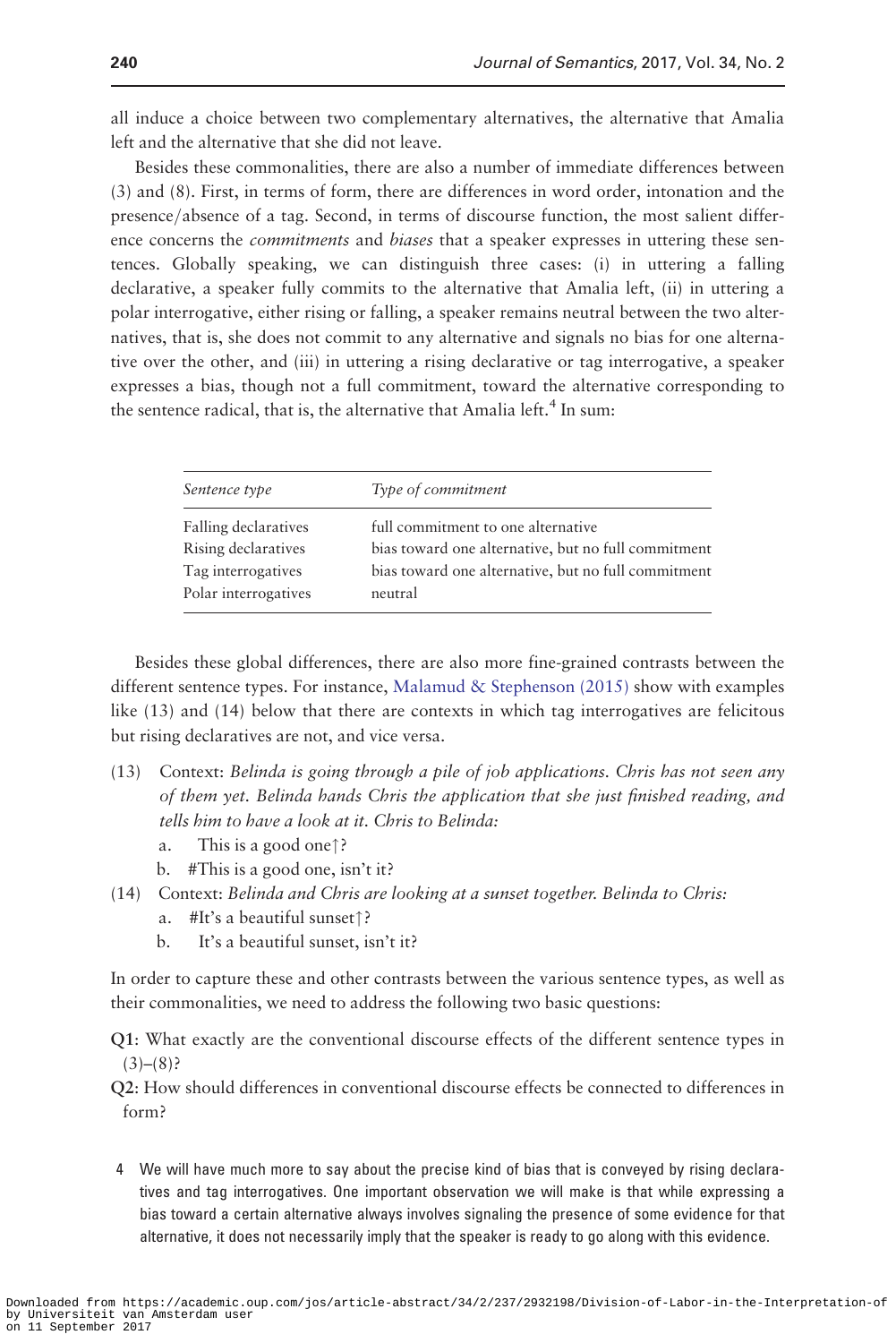| Forms          | Conventional effects |                |
|----------------|----------------------|----------------|
|                |                      | $e_1$          |
| $f_2$          | Q2                   | $e_2$<br>Q1    |
| $f_3$          |                      | $e_3$          |
| f <sub>4</sub> |                      | e <sub>4</sub> |

Figure 1 Visualization of the main questions to be addressed.

In Section 2, we will discuss a number of answers that have been given to these questions in previous work, using the diagram in Figure 1 as a template to visualize and compare the various approaches. This discussion will bring out a number of theoretical desiderata, which, we argue, are not fully satisfied by any existing approach. We then turn to our own proposal. First, in Section 3, we lay out our general assumptions concerning semantic content and discourse contexts, building on recent work in inquisitive semantics and commitment-based discourse models [\(Farkas & Bruce, 2010](#page-52-0); [Ciardelli](#page-51-0) et al. 2015, among others). Then, in Sections 4–6, we formulate a concrete account of the relevant sentence types, which satisfies the given theoretical desiderata. Finally, in Section 7 we compare our account with some concrete alternative proposals in the recent literature, and Section 8 concludes.

# 2 Previous Approaches and Desiderata

There are many approaches to the problem of connecting sentence types with their conventional discourse effects, and we cannot survey all of them in full detail here.<sup>5</sup> Instead, we will identify the general characteristics of some of the most prominent approaches, and assess their high-level advantages and disadvantages. This will lead us to a set of desiderata, which will then serve as a target for our own proposal. We start our discussion with the classical approach, rooted in the work of [Frege \(1918\).](#page-52-0)

## 2.1 The content/force distinction

Frege made a distinction between the *thought* that a sentence expresses—in modern terminology, its semantic content—and its force. On this view, a falling declarative like (3) and a polar interrogative like (6) have the same semantic content, namely the proposition that Amalia left, but they differ in force. In Frege's words:

An interrogative sentence and an indicative one contain the same thought; but the indicative contains something else as well, namely, the assertion. The interrogative sentence contains something more too, namely a request. Therefore two things must be distinguished in an indicative sentence: the content, which it has in common with the corresponding sentence-question, and the assertion.

([Frege 1918:](#page-52-0) 294)6

- 5 Since we will not be concerned with pragmatic discourse effects, we will from now on use the unqualified term 'discourse effects' to refer to conventional discourse effects.
- 6 The page reference is to the translated version, [Frege \(1956\).](#page-52-0)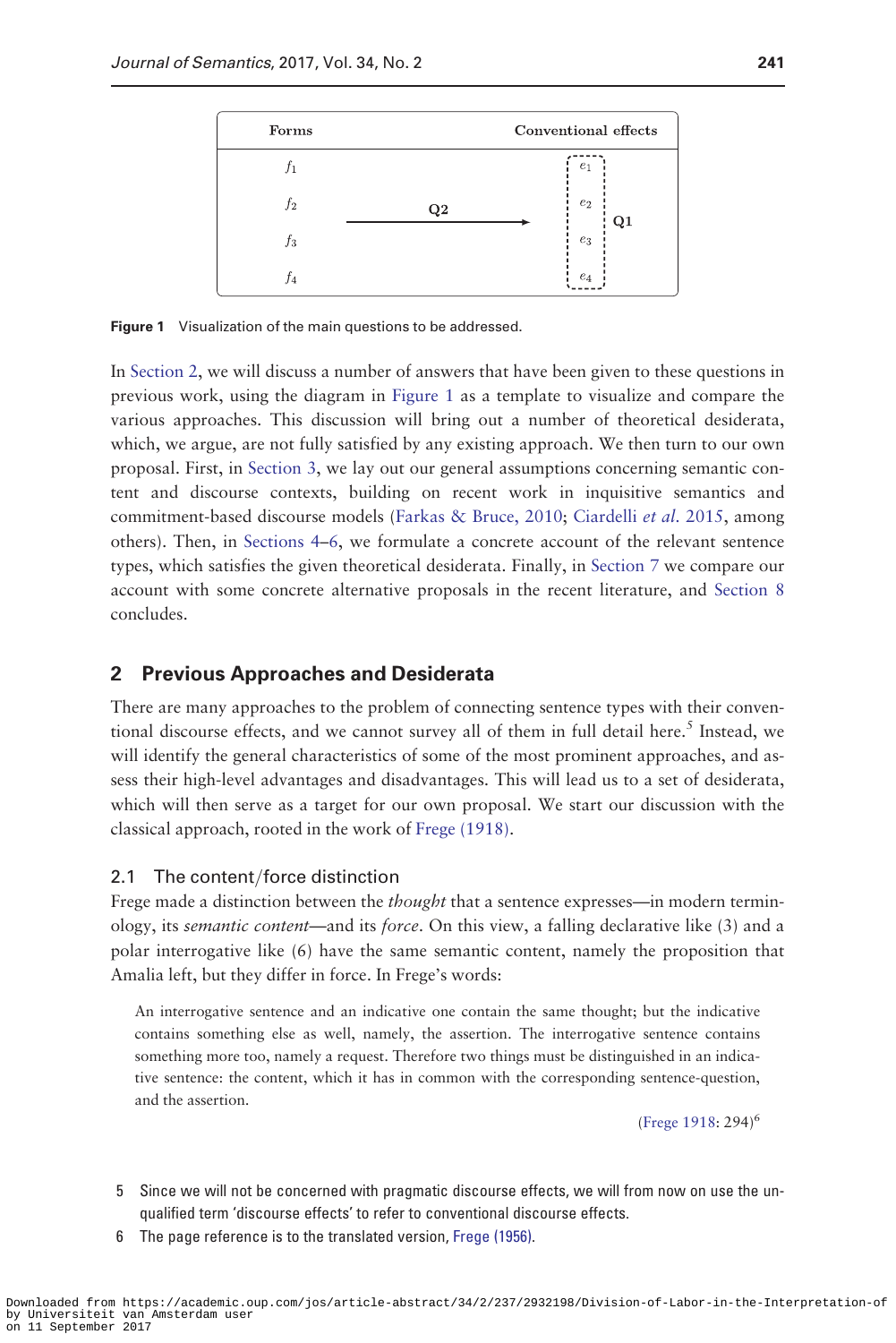To say that the force of a falling declarative is assertive is to say that, when uttering the sentence, a speaker commits to the truth of the proposition that the sentence expresses. On the other hand, to say that the force of a polar interrogative is a request is to say that, when uttering a polar interrogative, a speaker does not commit to the truth of the proposition expressed by the sentence, but rather, requests information from other conversational participants to determine whether the proposition expressed by the sentence is true or false.

The distinction between content and force that Frege introduced has been very influential, particularly in work on *speech act theory* ([Searle 1969](#page-53-0), et.seq.). The diagram below depicts how this approach deals with the issue of associating forms to their discourse effects. Forms are associated with a certain semantic content through a compositional semantic interpretation procedure I. Contents are taken to be propositions, that is, sets of possible worlds. Suppose that the forms  $f_1, \ldots, f_4$  all have the same sentence radical, but a different clause type (falling declarative, rising declarative, etc). Then each of these forms is associated with the same semantic content  $c$ . Besides semantic content, however, each form  $f_i$  also has a particular force,  $F_{f_i}$ . The discourse effects of a form are partly determined by its content, and partly by its force. A force can be seen as a function that maps contents to discourse effects. A discourse effect, in turn, can be modeled as a function over discourse contexts. For instance, if  $f_1$  is a falling declarative then  $F_f$  could be construed as a function that takes the proposition  $p := I(f_1)$  as its input and yields a function that maps any discourse context to a new context in which the speaker has commited to  $p$  and has proposed to make *p* common ground.



Theories of this general shape thus have two components: (i) a semantic component, which is concerned with the mapping from forms to content, and (ii) a *discourse* component, which is concerned with how the discourse effects of a given form are determined by its force and its content. The semantic component is kept as simple as possible: all forms with the same sentence radical are assigned the same semantic content. Consequently, a heavy burden is placed on the discourse component: differences in discourse effect between forms with the same sentence radical all have to be derived from differences in force. This means that, while there is a single, uniform semantic interpretation function  $I$  that maps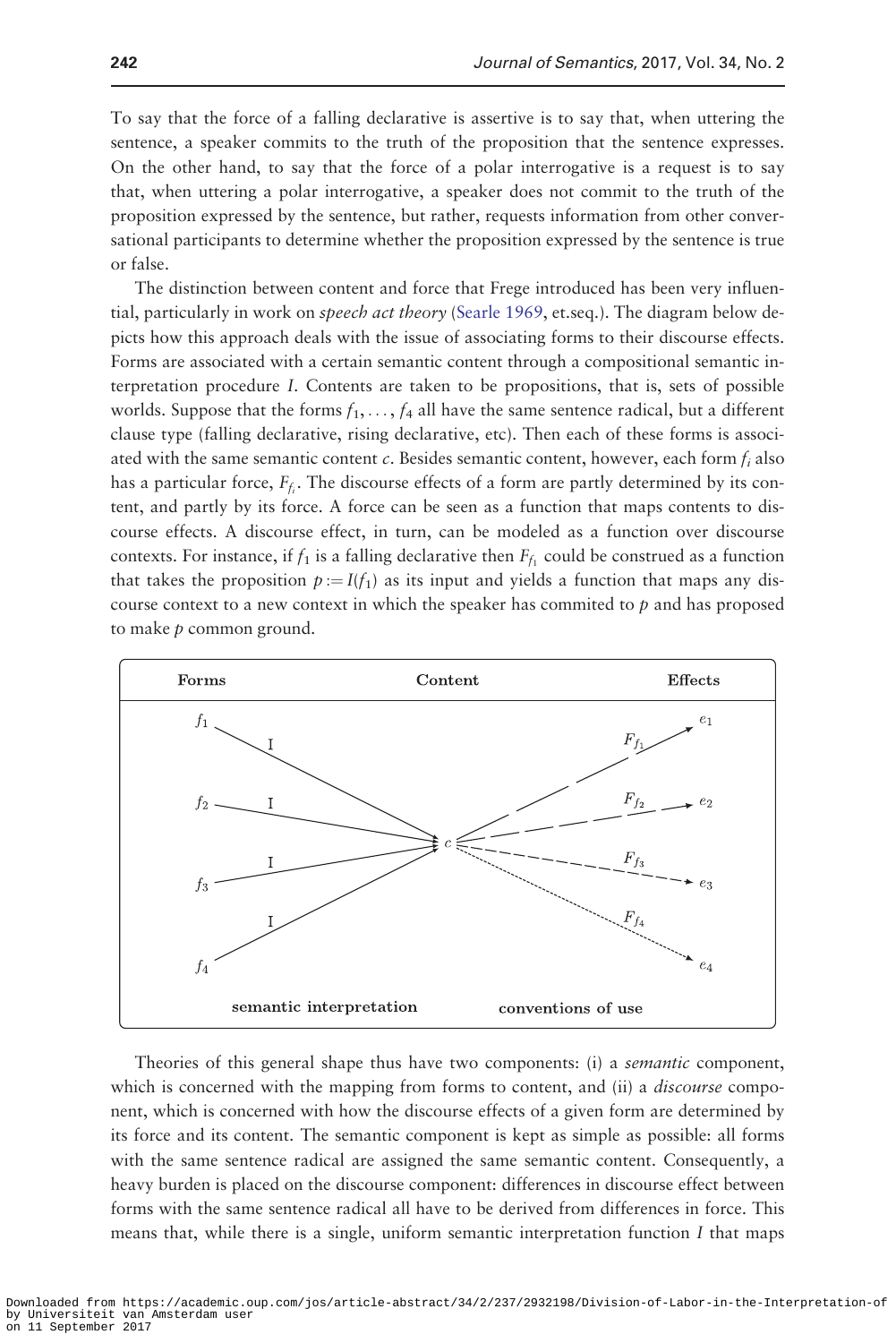forms to contents, many different forces have to be stipulated, one for each sentence type (depicted in the diagram above by arrows with different line patterns).

We will see below that this division of labor is not optimal. There are independent reasons to make the semantic interpretation procedure more discriminative, so as not to assign the same content to all sentence types. This, in turn, will make it possible to streamline the discourse component. Differences in discourse effects do not have to be stipulated for each form on a case-by-case basis because some differences in discourse effects become predictable from differences in content, and therefore it becomes possible for different forms to share the same force.

Before spelling out these ideas in more detail, however, we first consider another approach, which in a sense embodies the opposite of the Fregean view in that it places the whole burden on the semantic component, to the extent that it renders a separate discourse component superfluous.

# 2.2 Radical dynamics

On the radical dynamic approach, the semantic interpretation procedure directly determines the discourse effects of each form. The semantic content of a sentence is not taken to be a proposition but rather a *context change potential*, that is, a function over discourse contexts. This dynamic notion of meaning is rooted in the classical work of [Kamp](#page-52-0) [\(1981\)](#page-52-0), [Heim \(1982\),](#page-52-0) and [Groenendijk & Stokhof \(1991\)](#page-52-0), which restricted its attention to falling declaratives. Dynamic semantic theories that are concerned with the discourse effects of both falling declaratives and  $polar/wh\text{-}interrogatives$  have been developed by [J](#page-52-0)äger (1996); [Hulstijn \(1997\);](#page-52-0) [Groenendijk \(1998\);](#page-52-0) [Mascarenhas \(2009\)](#page-53-0) and [Aloni](#page-51-0) et al[. \(2007\).](#page-51-0) On these accounts, discourse contexts comprise both the contextual information, that is, the *common ground*, and contextual issues, that is, the *questions under dis*cussion. Falling declaratives are taken to enhance the common ground, and interrogatives are taken to add questions under discussion. To our knowledge, rising declaratives and tag interrogatives have not been considered explicitly in this line of work, but in principle they may be incorporated as well. However, discourse contexts would then have to be modeled in a more complex way, in order to be able to capture the biases that these sentence types induce. Provided that this extension is feasible, we would arrive at the following picture:



Unlike on the Fregean approach, in this setup there is no need to stipulate different forces; there is a direct, compositional mapping from forms to discourse effects. Note,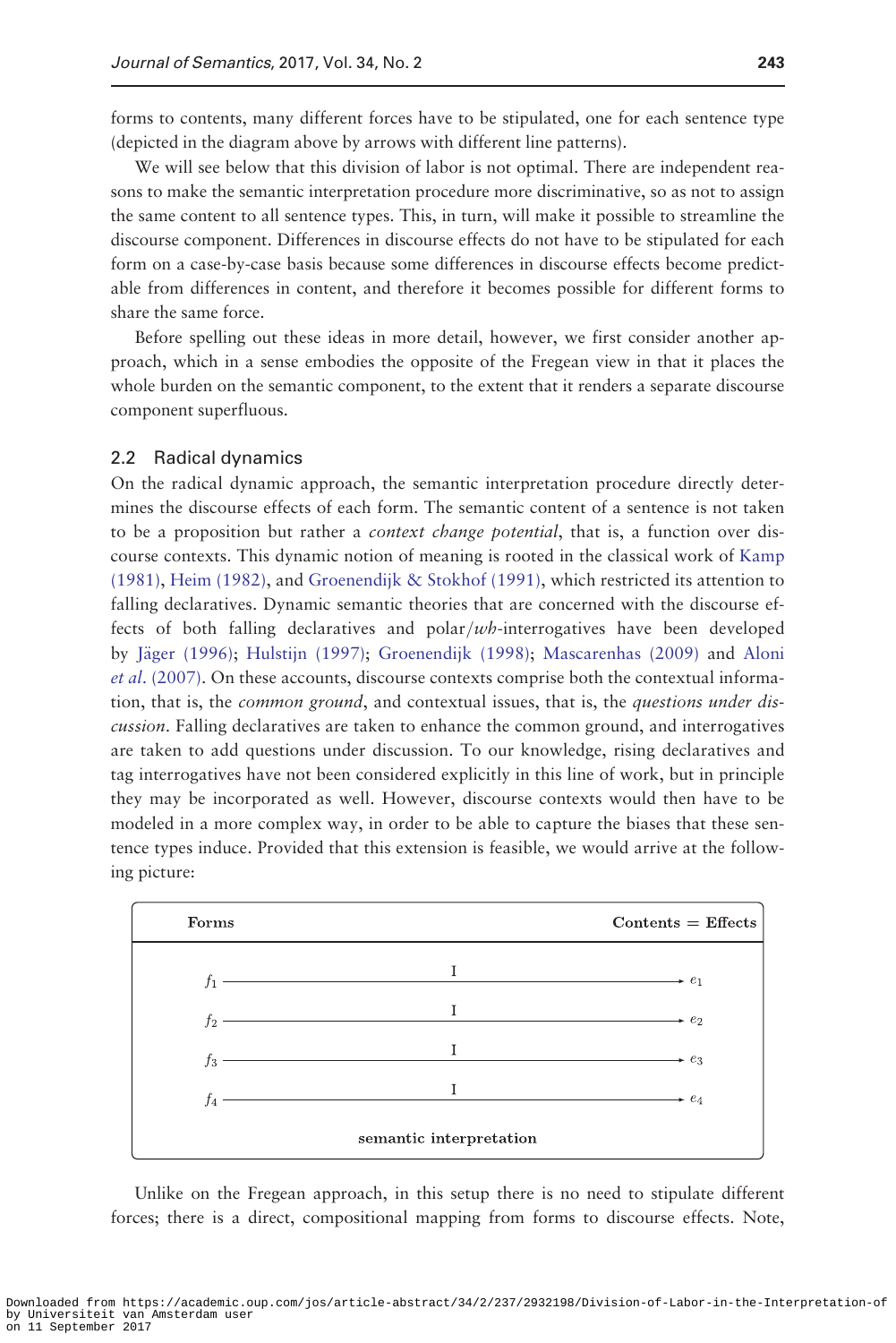however, that the simplification we arrived at comes at a price. Namely, the notion of semantic content that is needed here would have to be much more complex than on the Fregean approach: rather than simple propositions, contents are construed as functions over discourse contexts, and to capture all the relevant differences in discourse effects, discourse contexts would have to be modeled as comprising more than just the common ground and the questions under discussion. This added complexity of the notion of semantic content would percolate down to all corners of the compositional semantics, with serious consequences. For instance, if contents are simple propositions, then the semantic contribution of connectives like disjunction and negation can be characterized straightforwardly; if, on the other hand, the notion of content would be refined in the way we just sketched, these operations would become much more cumbersome.

While it may be *possible* to implement a compositional interpretation procedure that directly derives all the subtle differences in discourse effects between the various sentence types, it seems to us that the high complexity of such a system is *unnecessary* and therefore undesirable. This is because the commitments and biases induced by a sentence do not have to be computed recursively; they can simply be determined at the root level.

To see this, first note that rising declaratives and tag interrogatives cannot be embedded in larger structures:

- (15) \*John told Bill that [Amalia left, didn't she].
- (16) \*Don't tell Bill that [Amalia left $\uparrow$ ].

This means that we do not need to worry about how the biases expressed by these sentence types are *projected* by embedding verbs and other operators that form complex sentences out of simpler ones.

Moreover, even if we consider a sentence involving a plain declarative complement clause, like (17) below, the commitment that the embedded declarative would induce, if uttered in isolation, does not need to be taken into account in determining the discourse effects of the entire sentence. All we need is the propositional content of the embedded clause.

(17) John thinks that Amalia left.

It is probably for this reason that the radical dynamic approach has, to our knowledge, only been implemented for a restricted set of sentence types—falling declaratives and  $polar/wb\text{-}interrogatives$ —with a notion of discourse contexts that comprises the common ground and the questions under discussion, but not the commitments and biases of the individual discourse participants.

#### 2.3 A middle way

The most widespread approach in the contemporary literature is one that, like the Fregean approach, assumes both a semantic component and a discourse component, but divides the labor between these two more evenly (see, e.g. [Roberts 1996;](#page-53-0) [Ginzburg 1996](#page-52-0); [Groenendijk](#page-52-0) [1999](#page-52-0); [Beyssade](#page-51-0) [& Marandin 2006;](#page-51-0) [Gunlogson 2008;](#page-52-0) [Farkas & Bruce 2010](#page-52-0); [Murray &](#page-53-0) [Starr 2012;](#page-53-0) [Condoravdi](#page-51-0) [& Lauer 2012a;](#page-51-0) [Krifka 2014;](#page-52-0) [Northrup 2014](#page-53-0); [Malamud &](#page-53-0) [Stephenson 2015\)](#page-53-0). In particular, restricting our attention to falling declaratives and polar interrogatives for the moment, while these two sentence types are associated with different conventions of use (in Frege's terminology, different forces), they are also assigned different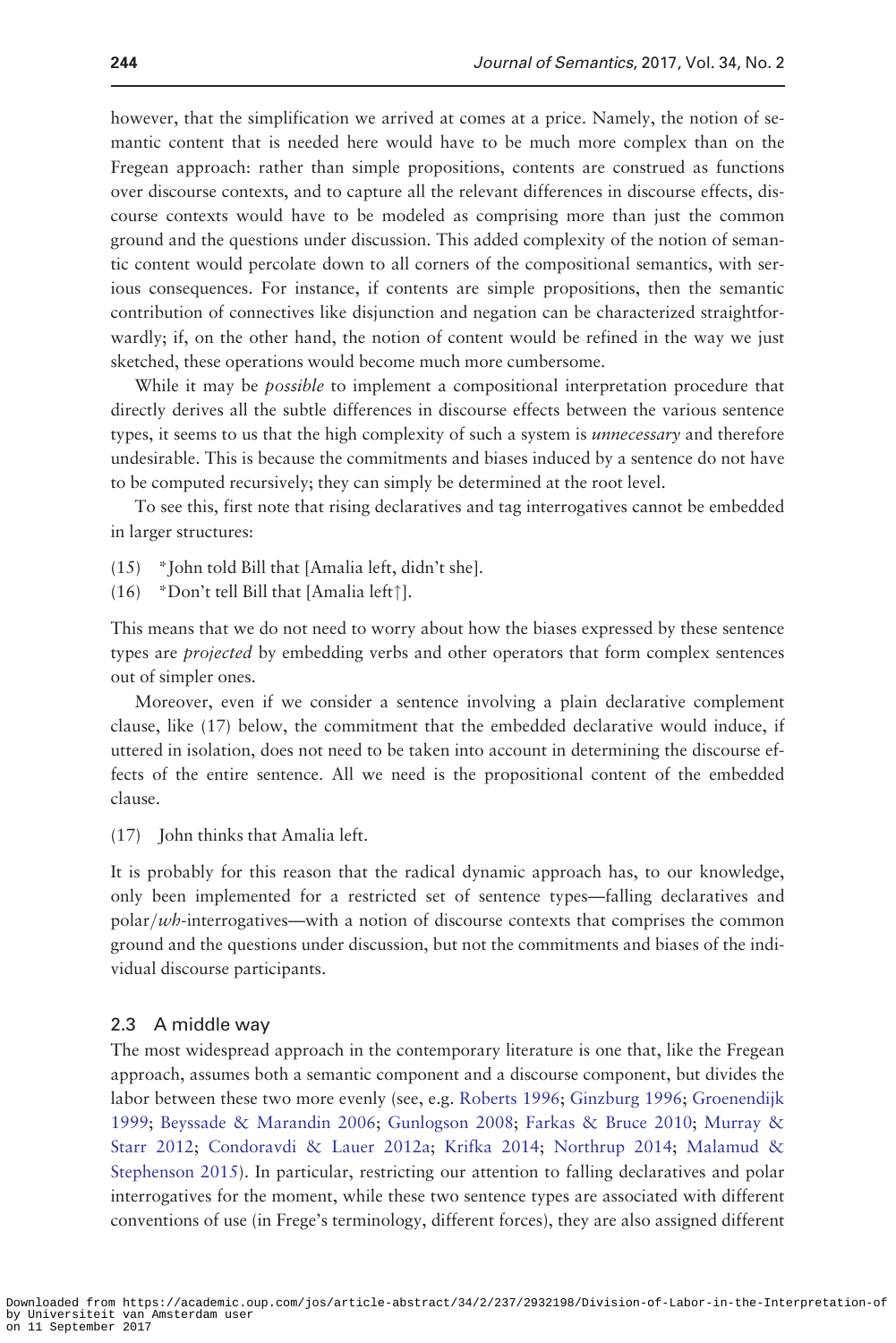Forms Content **Effects**  ${\cal F}_{f_1}$ T semantic interpretation conventions of use

semantic values. This is depicted in the following diagram, where different conventions of use are again visualized with different line patterns:

Thus, some of the work in differentiating the two sentence types is done by the semantics, and some of it is done by the discourse component. As such, the approach strikes a middle way between the Fregean view, which places the entire workload on the discourse component, and the radical dynamic view, which places the entire workload on the semantics.

There are strong arguments for adopting a notion of semantic content that is more finegrained than the one assumed on the Fregean approach, and which allows us to assign distinct semantic values to falling declaratives and polar interrogatives. These arguments, which have been articulated in great detail by [Groenendijk & Stokhof \(1997\),](#page-52-0) can be summarized as follows.

The first argument concerns embedding. Consider the following two sentences:

- (18) Bill knows that Amalia left.
- (19) Bill knows whether Amalia left.

Clearly, the two sentences as a whole must differ in semantic content. But then, assuming that semantic content is determined compositionally, it follows that that-clauses and whether-clauses with the same sentence radical must differ in content as well: they cannot both be associated with the proposition expressed by their common sentence radical. Thus, our notion of semantic content needs to be enriched in order to semantically distinguish that-clauses from *whether-clauses*. Once this distinction is made at the embedded level, it is desirable to have it at the root level as well, assigning the same semantic value to falling root declaratives and embedded that-clauses on the one hand, and to polar root interrogatives and embedded whether-clauses on the other.

The second argument is based on the observation that polar interrogatives form a natural class with other kinds of interrogatives. Consider the following:

- (20) a. Did Amalia leave?
	- b. Who left?
	- c. Who left when?
	- d. Did Amalia leave today or yesterday?
	- Did Amalia leave or didn't she?

As Frege noted himself, the idea that declaratives and polar interrogatives semantically both express a proposition, and differ only in force, does not naturally extend to *wh*-interrogatives like (20b-c). The same holds for disjunctive interrogatives like (20d-e). Disjunctive and  $wh$ interrogatives cannot be taken to express a simple proposition, but have to receive a more structured semantic value in order for the discourse component to be able to characterize their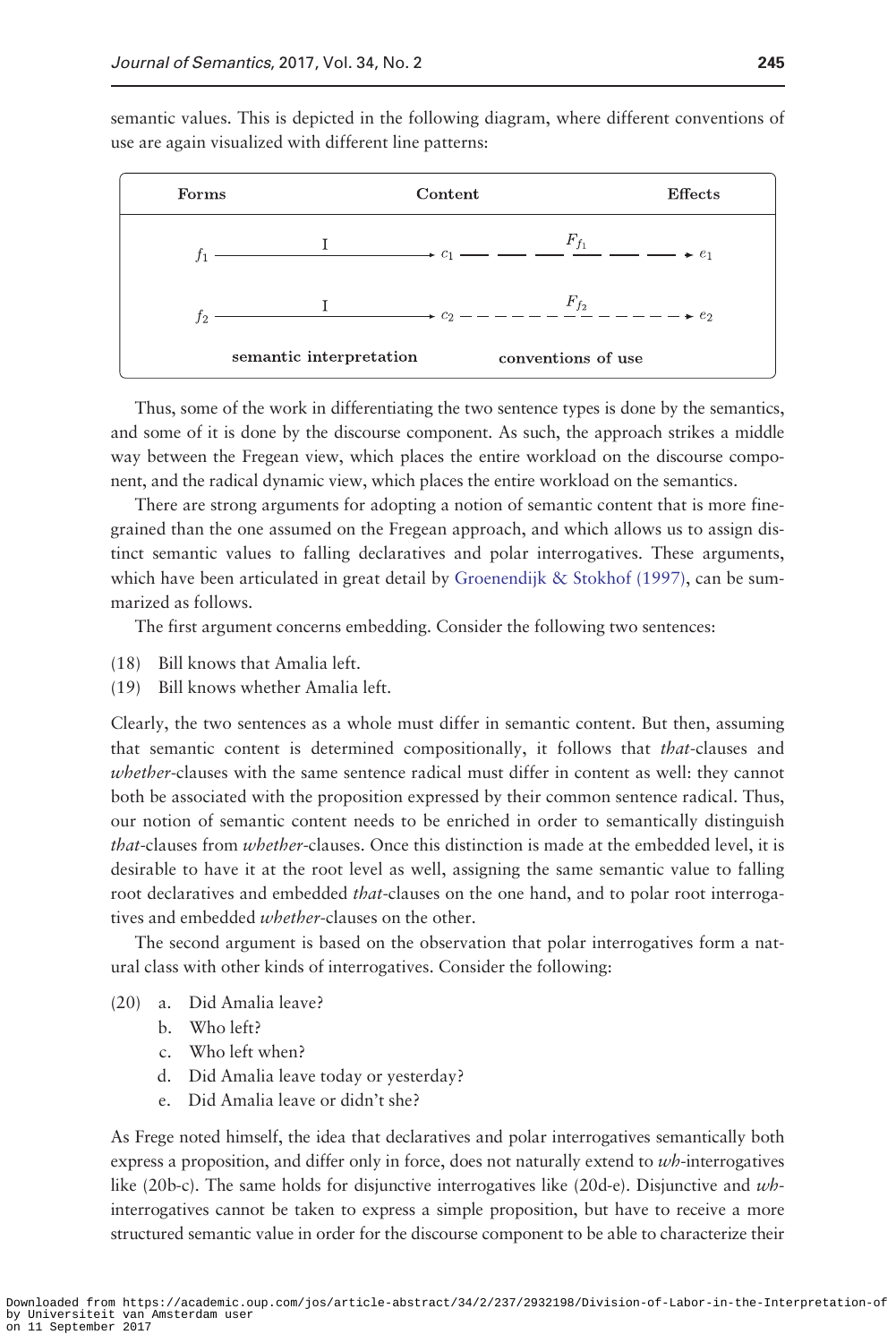discourse effect in a suitable way. But then again, once such semantic values are made available, there is no longer any theoretical cost to treating polar interrogatives as being semantically different from declaratives. Instead, it becomes natural to assign them the same kind of semantic value that disjunctive and wh-interrogatives receive.

To make this more concrete, we briefly sketch the account of [Groenendijk \(1999\)](#page-52-0). Semantically, Groenendijk assumes that in any given world  $w$ , a declarative ! $\varphi$  denotes a truth value, while an interrogative ? $\varphi$  denotes a proposition, corresponding to the true and complete answer to ? $\varphi$  in that world w (cf. [Groenendijk](#page-52-0) [& Stokhof 1984\)](#page-52-0). In particular, a polar interrogative ?p denotes the proposition expressed by p in every world where p is true, and the proposition expressed by  $\neg p$  in every world where p is false; on the other hand, a constituent question  $\lambda x.Px$  denotes, in a world w, the proposition consisting of all worlds in which the set of individuals that have the property P is exactly the same as in  $w$ . Thus, polar interrogatives indeed receive the same kind of semantic value as  $wh$ -interrogatives, diverging in this respect from declaratives.

As for discourse effects, Groenendijk construes a discourse context as an equivalence relation R over a set of worlds C. What C captures is the information that is commonly shared by the conversational participants in the given context, that is, the common ground; R corresponds to a partition of C, which encodes the issues that have been publicly raised in the conversation. With this notion of discourse context in place, Groenendijk proposes that the discourse effect of a declarative ! $\varphi$  is to restrict C to those worlds in which ! $\varphi$  is true (cf. [Stalnaker 1978](#page-53-0), and many others). The discourse effect of an interrogative  $?$  $\varphi$ , on the other hand, is to restrict the equivalence relation  $R$ , which technically amounts to a set of pairs of worlds, to those pairs in which ? $\varphi$  denotes precisely the same proposition, that is, in which  $\partial \varphi$  has the same true and complete answer. Thus, in Frege's terminology, declaratives and interrogatives are associated with different forces: a declarative enhances the common ground, while an interrogative adds a question under discussion.

Some recent work within this general approach extends the basic account of falling declaratives and polar $/wb$ -interrogatives to special sentence types such as rising declaratives and tag interrogatives (e.g. [Beyssade](#page-51-0) [& Marandin 2006;](#page-51-0) [Gunlogson 2008;](#page-52-0) [Krifka 2014](#page-52-0); [Malamud](#page-53-0) [& Stephenson 2015\)](#page-53-0). In this work, rising/falling declaratives and tag interrogatives are not differentiated at the semantic level. However, they are associated with different conventions of use. Thus, the general architecture of these approaches can be schematically depicted as follows.

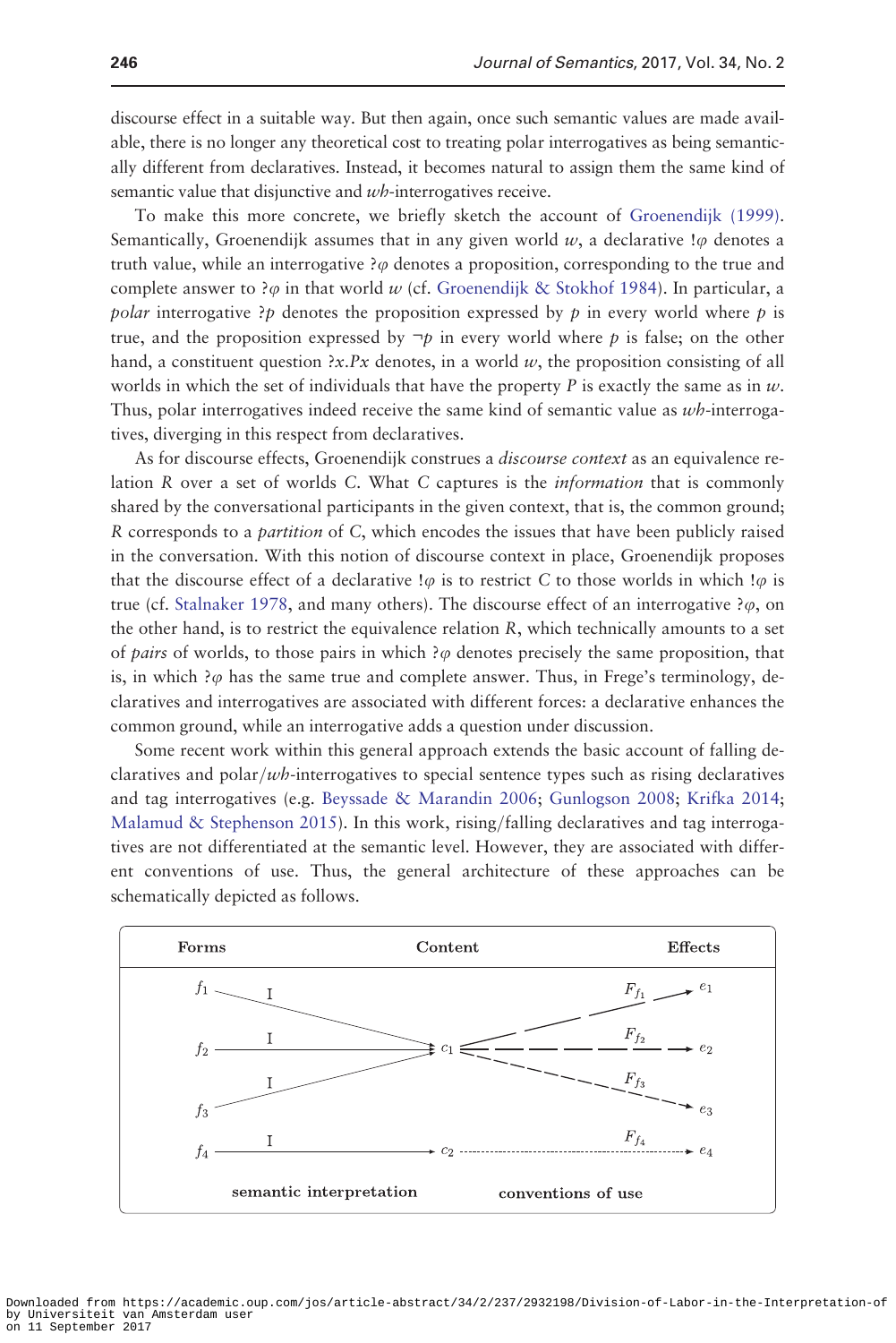At the semantic level, a distinction is made between two types of contents:  $c_1$ , shared by rising/falling declaratives and tag interrogatives, and  $c_2$ , assigned to polar interrogatives. As for the mapping from semantic content to discourse effects, each sentence type is associated with a different convention of use (as reflected in the diagram by the different line patterns). $<sup>7</sup>$ </sup>

In the next section we will see how this picture can be simplified. In particular, we will show that under certain semantic assumptions, which can be motivated independently, it is possible to connect the different sentence types with their discourse effects in a more uniform way: rather than associating every sentence type with a different convention of use, the discourse effects of plain falling declaratives and polar interrogatives can be characterized uniformly based on their semantic content.

# 2.4 Unifying semantic types and conventions of use

Notice that on the approach just discussed, declaratives and interrogatives do not only receive different semantic values, but they are also taken to be of different semantic types. That is, declaratives are taken to express propositions, while interrogatives are taken to express functions from worlds to propositions, or, alternatively, sets of propositions. So declaratives are of type  $\langle s, t \rangle$ , while interrogatives are either of type  $\langle s, \langle s, t \rangle$  or of type  $\langle \langle s, t \rangle$ ,  $t$ ). These different kinds of semantic values are intended to capture different kinds of semantic content. The semantic value of a declarative sentence is intended to capture its truth conditions, that is, its *informative* content. On the other hand, the semantic value of an interrogative sentence is intended to capture the issue it expresses, that is, its *inquisitive* content.

In inquisitive semantics (e.g. [Ciardelli](#page-51-0) et al., 2013, [2015\)](#page-51-0), the semantic value of a sentence, no matter whether it is declarative or interrogative, always captures both its informative and its inquisitive content. In the case of a declarative sentence, the inquisitive content is typically *trivial*; and vice versa, in the case of an interrogative sentence, the informative content is typically trivial. But having a notion of meaning that comprises both informative and inquisitive content allows for a more integrated semantic treatment of the two sentence types. One reason to pursue such an integrated semantic treatment (among several others which are not directly relevant for our present purposes), is that it allows for a simplification of the discourse component. To illustrate this, we have to say a bit more about the inquisitive notion of semantic content. The comments below will be brief; more details will be provided in section 3.1.

- 7 Note that, while this general approach is different from the radical dynamic approach discussed in section 2.2, it is compatible with a less radical dynamic view on interpretation, under which the semantic content of a sentence is construed dynamically (e.g. to deal with sentence-internal anaphora and presupposition projection) but the conventional discourse effects of a sentence are not fully determined by its semantic content, but also by the convention of use associated with the given sentence type. For instance, the sentences in (i) may all be assigned the same dynamic semantic content, but they may still be associated with different conventions of use, resulting in different discourse effects.
	- (i) a. Every farmer who own a donkey feeds it.
		- b. Every farmer who own a donkey feeds it?
		- c. Every farmer who own a donkey feeds it, doesn't he?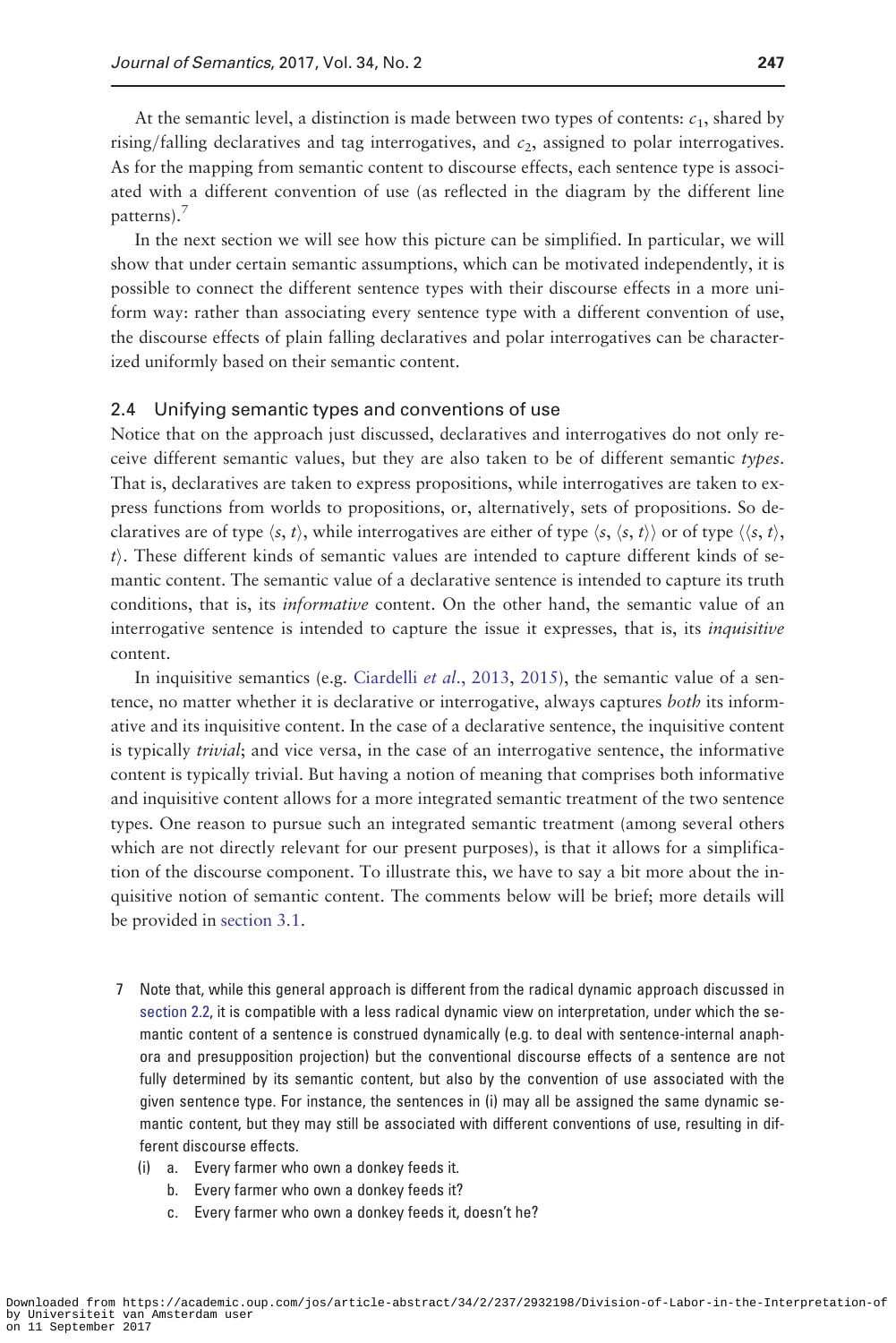The proposition expressed by a sentence in inquisitive semantics is not a set of worlds, but rather a set of *information states*, those information states that are said to *support* the sentence. Information states are modeled as sets of possible worlds. A falling declarative like *Amalia left* is supported by an information state s just in case every world in s is one in which Amalia left. On the other hand, a polar interrogative like Did Amalia leave? is supported by an information state s just in case (i) every world in s is one in which Amalia left, or (ii) every world in s is one in which Amalia did not leave. Similarly, a  $wh$ -interrogative like Which girls left? is supported by s just in case in every world in s the same set of girls left. Thus, the support based notion of semantic content applies uniformly to falling declaratives and polar interrogatives, as well as  $wh$ -interrogatives; all these sentence types are treated as being of the same semantic type.

As for discourse effects, a speaker who utters a sentence  $\varphi$ , no matter whether this sentence is a falling declarative, a polar interrogative, or a wh-interrogative, is taken (i) to steer the common ground of the conversation toward an information state that supports  $\varphi$ , and (ii) to provide the information that the actual world is contained in one of these states, that is, in  $\|\psi\|$ , where  $\|\varphi\|$ , the proposition expressed by  $\varphi$ , is the set of information states that support  $\varphi$ . It is customary to refer to  $\iiint \varphi \, d\theta$  as the *informative content* of  $\varphi$ .

Thus, the discourse effects of falling declaratives and polar/ $wb$ -interrogatives are determined uniformly by their semantic value.<sup>8</sup> We only need to assume one basic convention of use, shared by all these basic sentence types. All differences in discourse effects are derived from differences in semantics. For instance, in uttering the falling declarative Amalia left the speaker provides the information that the actual world is contained in a state that supports the sentence, which is to say that it is a world in which Amalia left. At the same time, the speaker steers the common ground of the conversation to a state that supports the sentence. To reach such a state, however, it is sufficient for all other participants to *accept* the information that the speaker herself provided; no additional information needs to be provided. Thus, a falling declarative is not inquisitive, that is, its inquisitive content is trivial.

On the other hand, in uttering the polar interrogative Did Amalia leave? a speaker provides the information that the actual world is either one where Amalia left or one where Amalia did not leave; one of these two things, however, will always be the case, so here the informative content is trivial. At the same time, the speaker steers the common ground of the conversation toward a state that supports the sentence, that is, a state which is either such that every world in it is one where Amalia left, or such that every world in it is one where Amalia did not leave. To reach such a state, it does not help for other participants to just accept the trivial information that the speaker herself provided; rather, additional information needs to be provided. Thus, the sentence is inquisitive, that is, its inquisitive content is not trivial.

The resulting division of labor between the semantic component and the discourse component is depicted in the diagram below, restricting our attention for the moment to falling declaratives and polar interrogatives. The semantics assigns different contents to falling

<sup>8</sup> This uniformity could also be achieved in [Hamblin's \(1973\)](#page-52-0) semantics, where both falling declaratives and polar/wh-interrogatives are taken to express sets of classical propositions—a singleton set in the case of falling declaratives and typically a non-singleton set in the case of polar/ $wh$ interrogatives. As far as we know, however, work in Hamblin semantics has not explicitly attempted to give a uniform characterization of the conventional discourse effects of declaratives and interrogatives.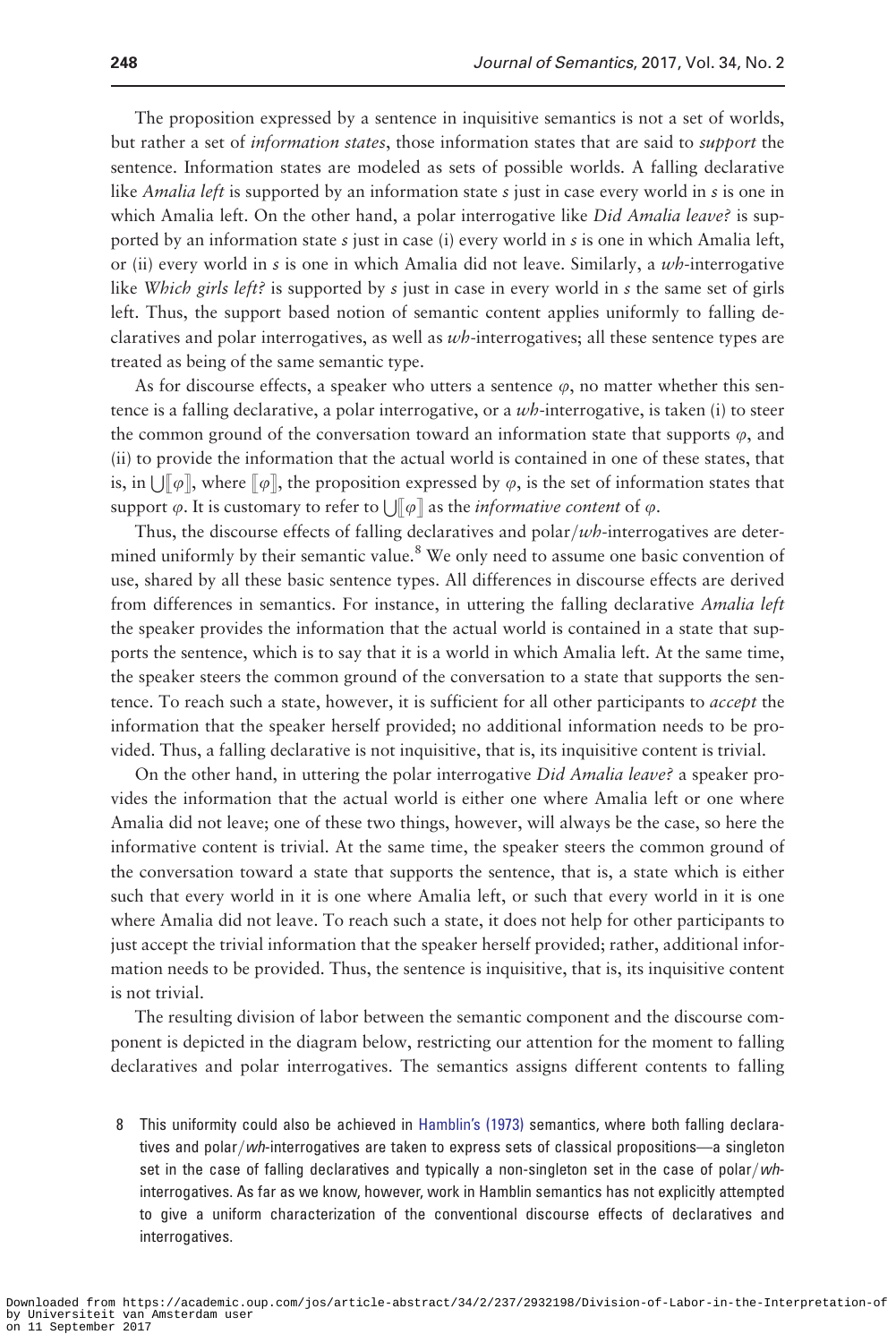declaratives and polar interrogatives, respectively, though now these contents are of the same type. The discourse component no longer involves two different conventions of use,  $F_f$  and  $F_f$ , but rather a single basic convention of use,  $F_b$ , which applies uniformly to both sentence types.



As far as falling declaratives and plain polar interrogatives are concerned, this approach is more parsimonious than the previous one we discussed, as well as the Fregean approach that we started out with, because it avoids the stipulation of multiple conventions of use. It does assign more complex semantic values to sentences than Fregean theories do, but this is justified on independent grounds (recall the arguments from [Groenendijk & Stokhof 1997](#page-52-0), concerning embedded clauses and the broader spectrum of interrogatives). Thus, the differences in the conventional discourse effects of falling declaratives and polar interrogatives are derived from independently motivated differences in semantic content.

However, the picture we arrived at still leaves open how sentence types signaling a bias rather than a full commitment, that is, rising declaratives and tag interrogatives, should be treated. Work on inquisitive semantics has not addressed this question so far. Below we lay out the main desiderata that, in our view, such an extension should satisfy.

### 2.5 Unmarked v. marked forms, basic v. special effects

The question that we face when considering how to bring rising declaratives and tag interrogatives into the picture is whether we should add complexity to the discourse component, to the semantic component, or to both. The answer, we suggest, is that the additional burden should be carried entirely by the discourse component. This is because, as we argued above when discussing the radical dynamic approach, the biases induced by rising declaratives and tag interrogatives do not have to be built up recursively; they can simply be determined at the root level. Therefore, as long as there is no independent reason to add further complexity to the semantics, it is preferable to associate rising declaratives and tag interrogatives with conventions of use that augment the basic convention of use associated with falling declaratives and plain polar/ $w$ *b*-interrogatives. These augmented conventions of use are then responsible for the special discourse effects of these sentence types, in particular the bias they express.

This means that, as on the Fregean approach and unlike on the basic inquisitive approach sketched above, the semantics will no longer do all the work in differentiating the various sentence types—some sentence types will be mapped to the same semantic content but will be associated with different conventions of use. For instance, a tag interrogative and a plain polar interrogative that have the same sentence radical will be assigned the same semantic value.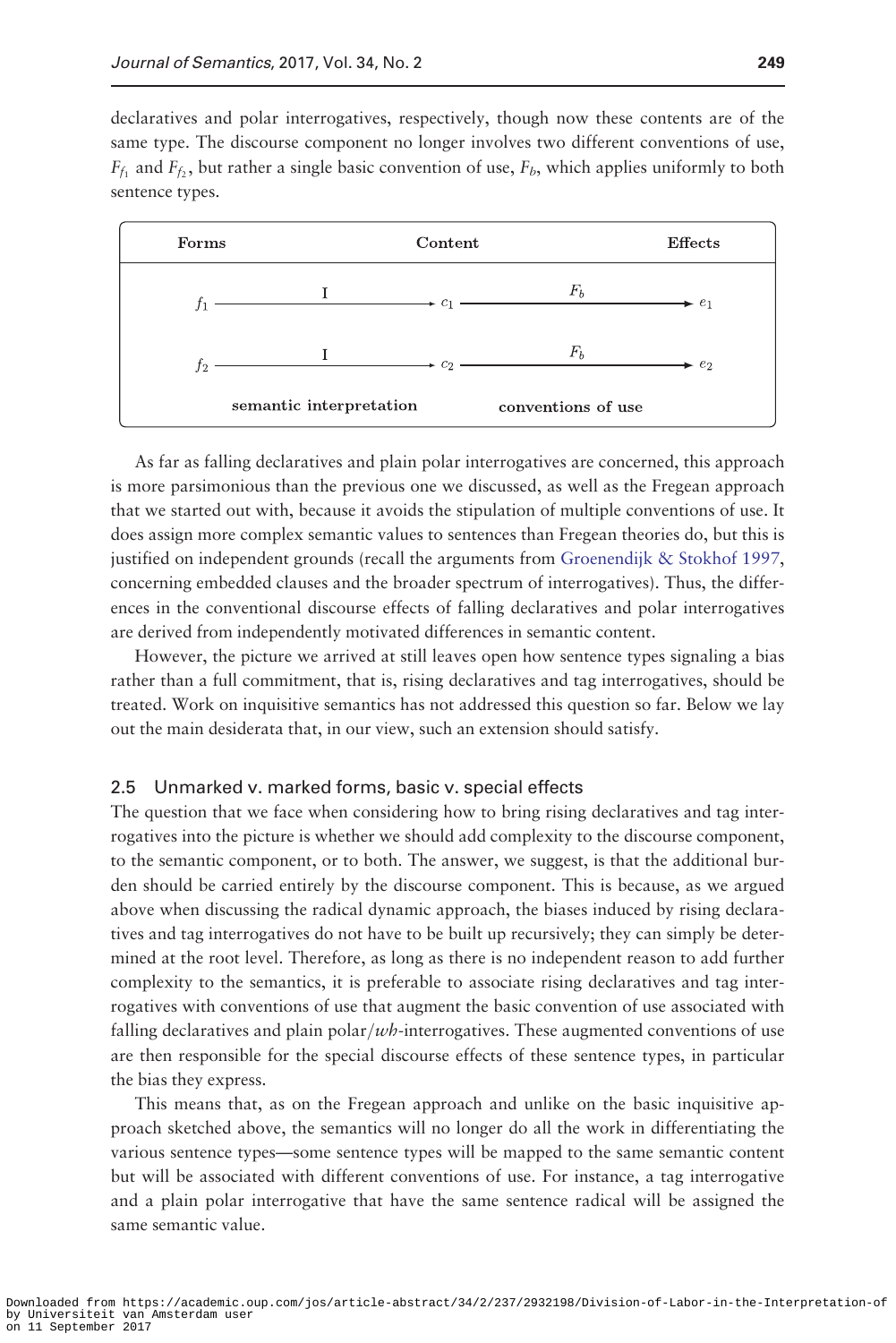Crucially, however, among the different forms that are mapped to the same semantic value, some may be considered more marked than others, either because they are formally more complex or because they are more prone to misinterpretation. For instance, tag interrogatives are more verbose than plain polar interrogatives, and therefore more marked. We will refer to the least marked forms expressing a given content  $c$  as *unmarked* or *optimal* forms (for c), and to all other forms expressing c as *marked* forms (for c). Given this distinction between marked and unmarked forms, we want our theory to satisfy the following principle:<sup>9</sup>

#### (21) Division of labor principle

- a. The discourse effects of unmarked forms should be fully determined by their semantic content and the basic convention of use,  $F_b$ .
- b. The discourse effects of marked forms should always include the discourse effects that are dictated by their semantic content and the basic convention of use  $F_b$ . In addition, they may include special discourse effects connected to the particular sentence type involved.

This is depicted in the diagram in [Figure 2.](#page-15-0) This diagram is schematic in the sense that it may turn out that the different forms are to be distributed among the two different contents in a different way, for example, it may be that more than two of them will be mapped to the same content—this will depend on compositionality considerations. The general constraint that the diagram is intended to visualize is just that all unmarked forms should have the same basic force, while marked forms may add 'special effects'.

In the remainder of the article we will develop a theory that satisfies this principle. First, in section 3, we briefly lay out our general assumptions about semantic content and discourse contexts. Then, in sections 4 and 5, we articulate our account of the various types of declaratives and interrogatives.

# 3 Assumptions on Semantic Content and Discourse Contexts

In section 3.1 we lay out our general assumptions about the kind of objects that the semantic interpretation procedure assigns to sentences. These assumptions are drawn from recent work on *inquisitive semantics* (e.g. [Ciardelli](#page-51-0) et al., 2013, [2015\)](#page-51-0), which in turn builds on a large body of work on questions (e.g. [Hamblin 1973](#page-52-0); [Karttunen 1977](#page-52-0); [Groenendijk &](#page-52-0) [Stokhof 1984;](#page-52-0) [Groenendijk 1999\)](#page-52-0) and other alternative-inducing expressions like disjunction and indefinites (e.g. [Kratzer](#page-52-0) [& Shimoyama 2002;](#page-52-0) [Simons 2005;](#page-53-0) [Alonso-Ovalle 2006](#page-51-0); [Aloni 2007\)](#page-51-0).

In section 3.2 we specify our basic assumptions about discourse contexts. These assumptions are drawn from recent work on commitment-based models of discourse ([Gunlogson](#page-52-0) [2008](#page-52-0); [Farkas](#page-52-0) [& Bruce 2010\)](#page-52-0), which in turn also builds on a long tradition of previous

<sup>9</sup> Clearly, this principle is in the spirit of Horn's principle of pragmatic division of labor: 'The use of a marked (relatively complex and/or prolix) expression when a corresponding unmarked (simpler, less 'effortfull') alternative expression is available tends to be interpreted as conveying a marked message (one which the unmarked alternative would not or could not have conveyed)' ([Horn 1984:](#page-52-0) 22). Both principles are based on a certain expectation about the connection between forms and interpretations, and insofar as this expectation is found to be natural, it provides a metric for theories that aim to capture this connection.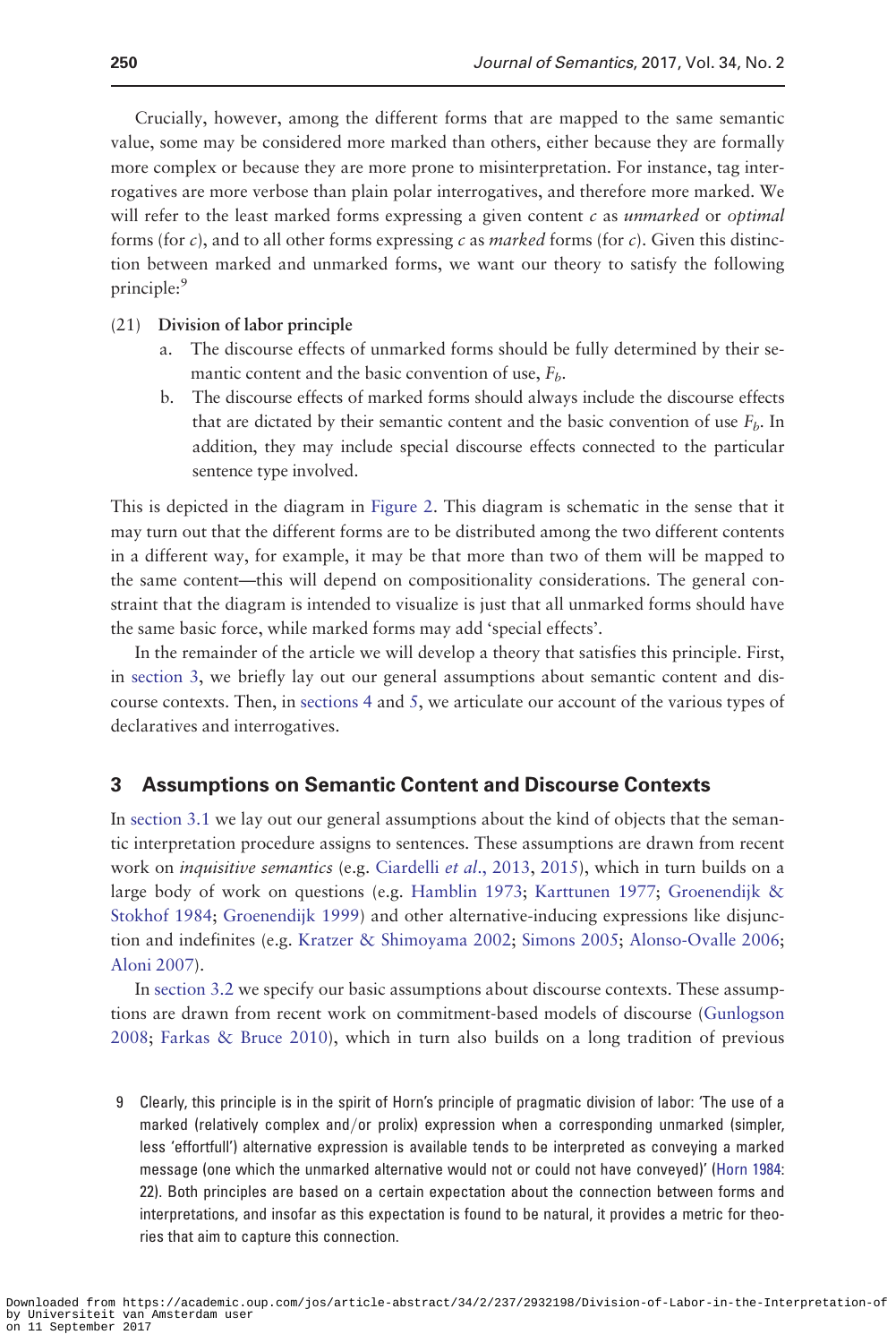<span id="page-15-0"></span>

Figure 2 Division of labor between semantic interpretation and conventions of use on our account.

work (e.g. [Hamblin 1971](#page-52-0); [Stalnaker 1978](#page-53-0); [Carlson 1983;](#page-51-0) [Clark 1992](#page-51-0); [Ginzburg 1996](#page-52-0); [Roberts 1996](#page-53-0); [Gunlogson 2001;](#page-52-0) [Asher](#page-51-0) [& Lascarides 2003;](#page-51-0) Büring 2003).

## 3.1 Semantic content in inquisitive semantics

Traditionally, the proposition expressed by a sentence is construed as a set of possible worlds, embodying the informative content of the sentence. A proposition, construed in this way, can be thought of as carving out a particular region in the set of all possible worlds. When a sentence is uttered, the speaker can be taken to provide the information that the actual world is located in the region that the proposition expressed by the sentence carves out. In this way, the proposition expressed by the sentence captures the informative content of the sentence, that is, its potential to provide information when uttered.

In inquisitive semantics, the proposition that a sentence expresses is not just intended to capture the informative content of the sentence, but also its inquisitive content, that is, its potential to raise an issue. This means that propositions cannot simply be construed as sets of possible worlds.

However, there is a very natural generalization of the classical notion of propositions. Namely, rather than construing propositions as sets of possible worlds, we may construe them as sets of information states, which in turn are modeled as sets of possible worlds. The basic effect of uttering a sentence expressing a proposition  $P$  can then be taken to be twofold. First, the speaker steers the common ground of the conversation toward one of the states in P. Second, the speaker provides the information that at least one of the states in  $\mathcal P$ must be compatible with the actual state of affairs, that is, that the actual world is contained in  $| \mathcal{P}$ .

Intuitively, a proposition in the sense of inquisitive semantics can be thought of as embodying a proposal to update the common ground in one or more ways. The information states that the proposition consists of determine precisely what is needed to comply with the proposal: namely, the common ground needs to be enhanced in such a way that one of these states is reached.

It is natural to assume that if a certain update complies with a given proposal, then any stronger update complies with the proposal as well. This means that propositions are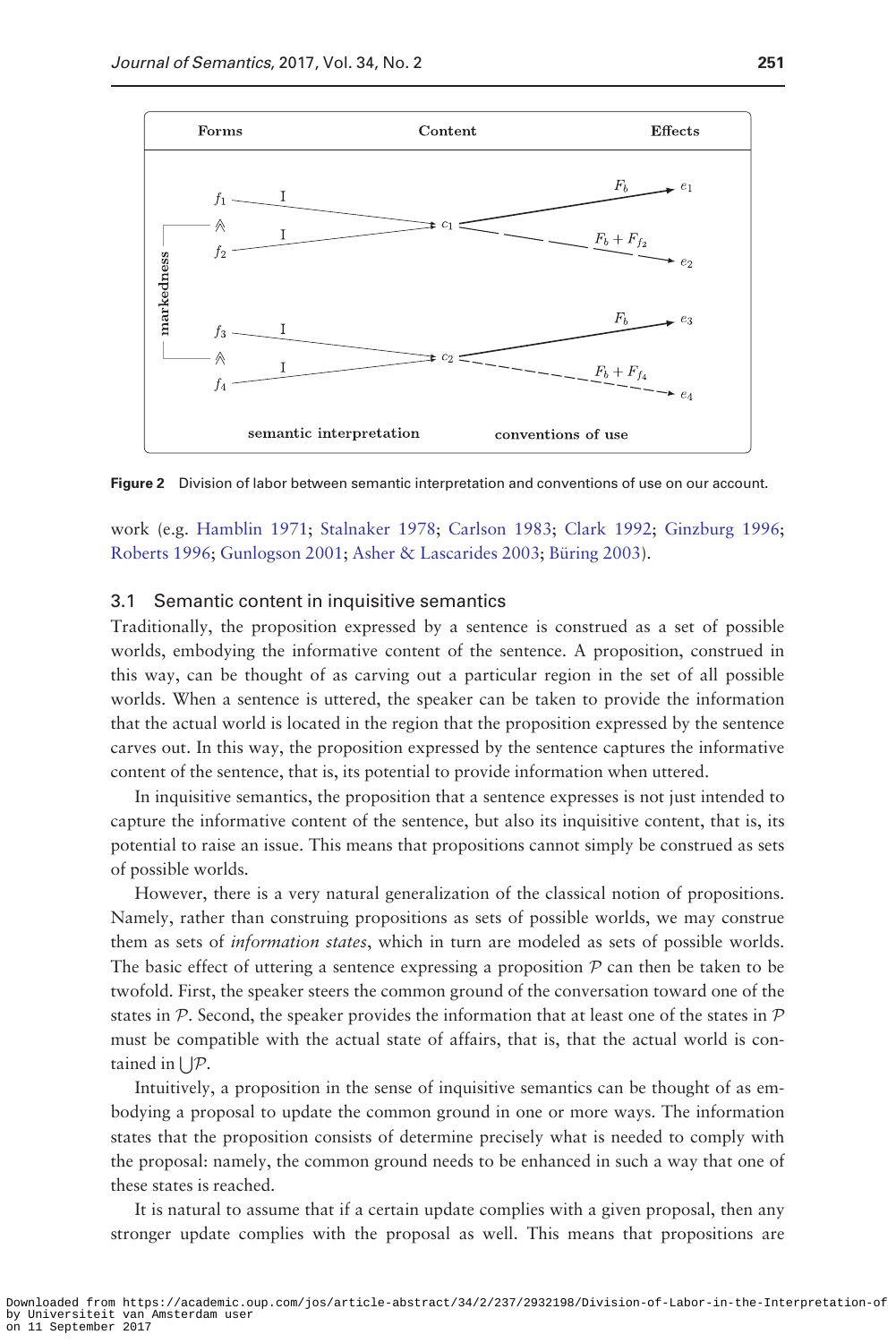<span id="page-16-0"></span>downward closed, that is, if they contain a certain information state s, they also contain any of its substates  $t \subseteq s$ .

The most restrained way to comply with a given proposal is to establish enough information for the common ground to reach one of the desired states, but not more information than is necessary to achieve this. Such updates are ones that lead the common ground to one of the *maximal elements* of the given proposition. These elements are referred to as the alternatives in the proposition.

Two simple propositions are depicted in Figure 3. It is assumed here that there are just four possible worlds in total: 11 is a world where both Amalia and Bill left, 10 a world where Amalia left but Bill did not, 01 a world where Bill left but Amalia did not, and 00 a world where neither Amalia nor Bill left. In visualizing a proposition, we just depict the alternatives that it contains. Since propositions are downward closed, we know that they contain all substates of the alternatives as well, but explicitly depicting these substates would make the diagrams much less transparent.

Consider the proposition  $P_a$  depicted in Figure 3a, which may be associated with the falling declarative 'Amalia left'. As specified above, the basic effect of uttering a sentence that expresses this proposition is twofold. First, the speaker provides the information that the actual world is contained in  $\mathcal{P}_a = \{11, 10\}$ , that is, she provides the information that Amalia left. Second, she steers the common ground toward a state in  $\mathcal{P}_a$ , that is, one in which it is commonly established that Amalia left. To reach such a common ground, it is sufficient for other participants to accept the information that the speaker herself provided; it is not necessary to provide additional information. In this sense, the issue that the sentence raises is trivial.

Next, consider the proposition  $P<sub>b</sub>$  depicted in Figure 3b, which may be associated with the polar interrogative 'Did Amalia leave?'. The effect of uttering a sentence expressing this proposition is again twofold. On the one hand, the speaker provides the information that the actual world is contained in  $\mathcal{P}_b$ . Notice, however, that this information is trivial, since in this case  $\bigcup P_b$  amounts to the set of *all* possible worlds, and clearly the actual world must be one of them. On the other hand, the speaker steers the common ground toward some state in  $\mathcal{P}_b$ . To reach such a state, it is *not* sufficient for other participants to just accept the trivial information that the speaker herself provided in uttering the sentence; rather, it is necessary to provide additional information, either to the effect that Amalia left or to the effect that she did not leave.

3.1.1 Informative and inquisitive propositions For any proposition  $P$ , we refer to  $\bigcup P$  as the *informative content* of P, and denote it as  $info(P)$ . We say that P is *informative* just in case its informative content is non-trivial:  $\text{info}(\mathcal{P}) \neq W$ , where W is the set of all possible



Figure 3 Two simple propositions, depicting only alternatives.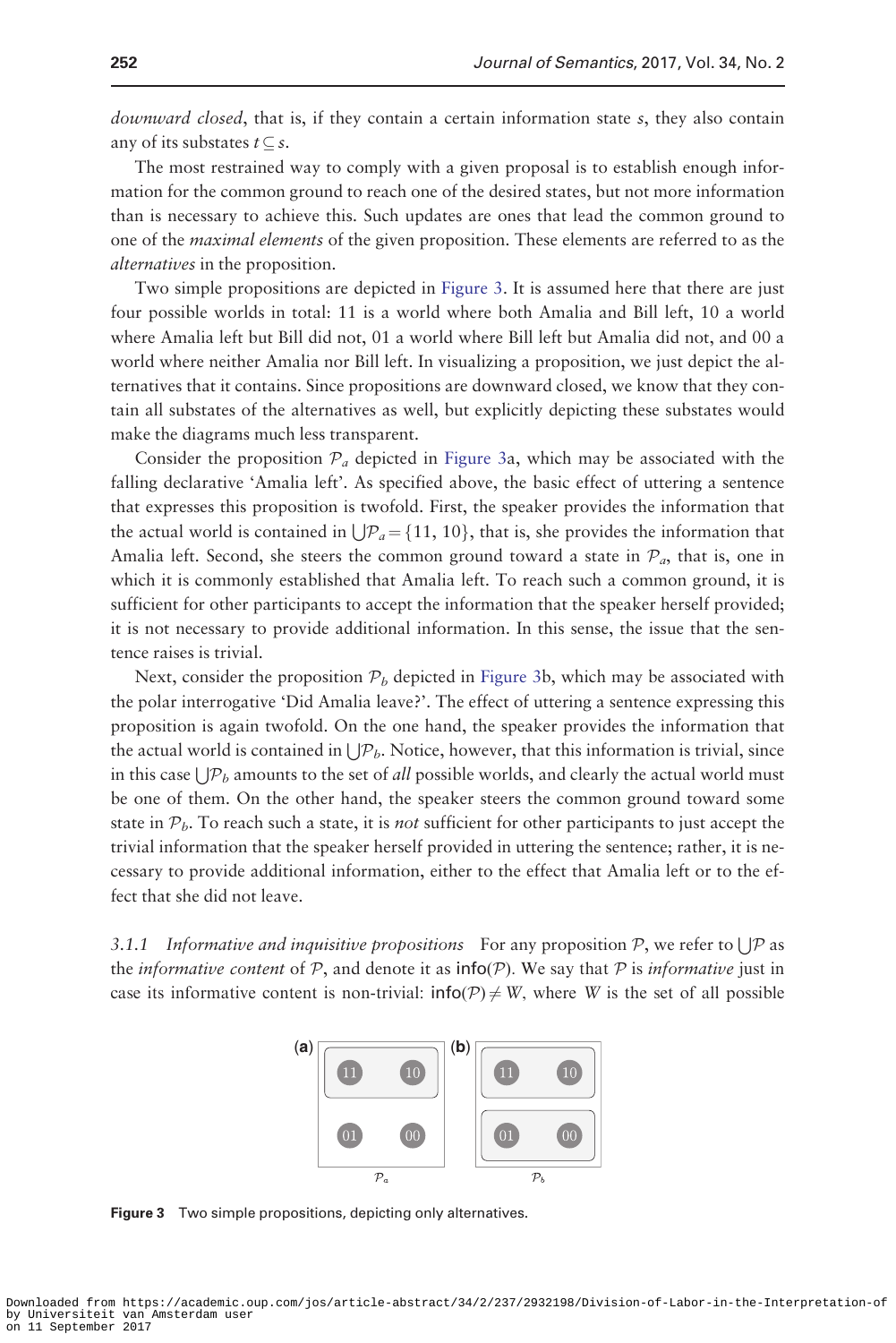worlds. Similarly, we say that  $P$  is *inquisitive* just in case it raises a non-trivial issue, which obtains just in case info( $\mathcal{P}$ )  $\notin \mathcal{P}$ . According to these definitions  $\mathcal{P}_a$  is informative but not inquisitive, while  $P_b$  is inquisitive but not informative, in line with our informal discussion above.

If one has a picture of a proposition  $P$  it is straightforward to determine whether it is inquisitive or not. This is because, under the assumption that there are only finitely many possible worlds—which is a safe assumption to make for all the examples to be considered in this article—a proposition  $P$  is inquisitive just in case it contains at least two alternatives. For instance,  $P_a$  contains a single alternative, while  $P_b$  contains two. From this we can immediately conclude that  $P_b$  is inquisitive, while  $P_a$  is not.

3.1.2 Projection operators As depicted in Figure 4, propositions in inquisitive semantics can be thought of as inhabiting a two-dimensional space. On the horizontal axis, there are propositions that are purely informative, that is, whose inquisitive content is trivial. On the vertical axis, there are propositions that are purely inquisitive, that is, whose informative content is trivial. All other propositions, which are both informative and inquisitive, are located somewhere in the plane, off the axes.

Given this picture, it is natural to consider operations that *project* any proposition onto one of the axes, trivializing either its inquisitive or its informative content. These operators are denoted in inquisitive semantics as ! and ?, respectively. ! is the non-inquisitive projection operator: it trivializes the inquisitive content of a proposition, while leaving its informative content untouched. ? is the non-informative projection operator: it trivializes the informative content of a proposition, while minimally weakening its inquisitive content (inquisitive content cannot be left completely untouched in this case, because then the informative content would also remain intact, see [Roelofsen, 2013](#page-53-0), for discussion). These projection operators will play an important role in our analysis of clause types (declarative/interrogative) and intonation (fall/rise).

The operators are defined as follows ( $\wp$  denotes the *powerset operator*, which takes a set as its input and yields the set of all subsets of this set as its output):

$$
! \mathcal{P} = \wp \left( \bigcup \mathcal{P} \right)
$$

$$
? \mathcal{P} = \mathcal{P} \cup \wp \left( \overline{\bigcup \mathcal{P}} \right)
$$

To illustrate how the operators work, consider the proposition  $P_c$  depicted in [Figure 5a](#page-18-0). Notice that this proposition is informative, since  $\text{info}(\mathcal{P}_c) \neq W$ , and also inquisitive, since  $info(\mathcal{P}_c) \notin \mathcal{P}_c$ . Now consider  $\mathcal{P}_c$ , depicted in [Figure 5b](#page-18-0). This proposition contains a single alternative, which means that it is no longer inquisitive. At the same time, its informative content is the same as that of  $P_c$  itself, because  $\bigcup P_c = \bigcup P_c$ . Thus, indeed, ! trivializes the



Figure 4 Projection operators.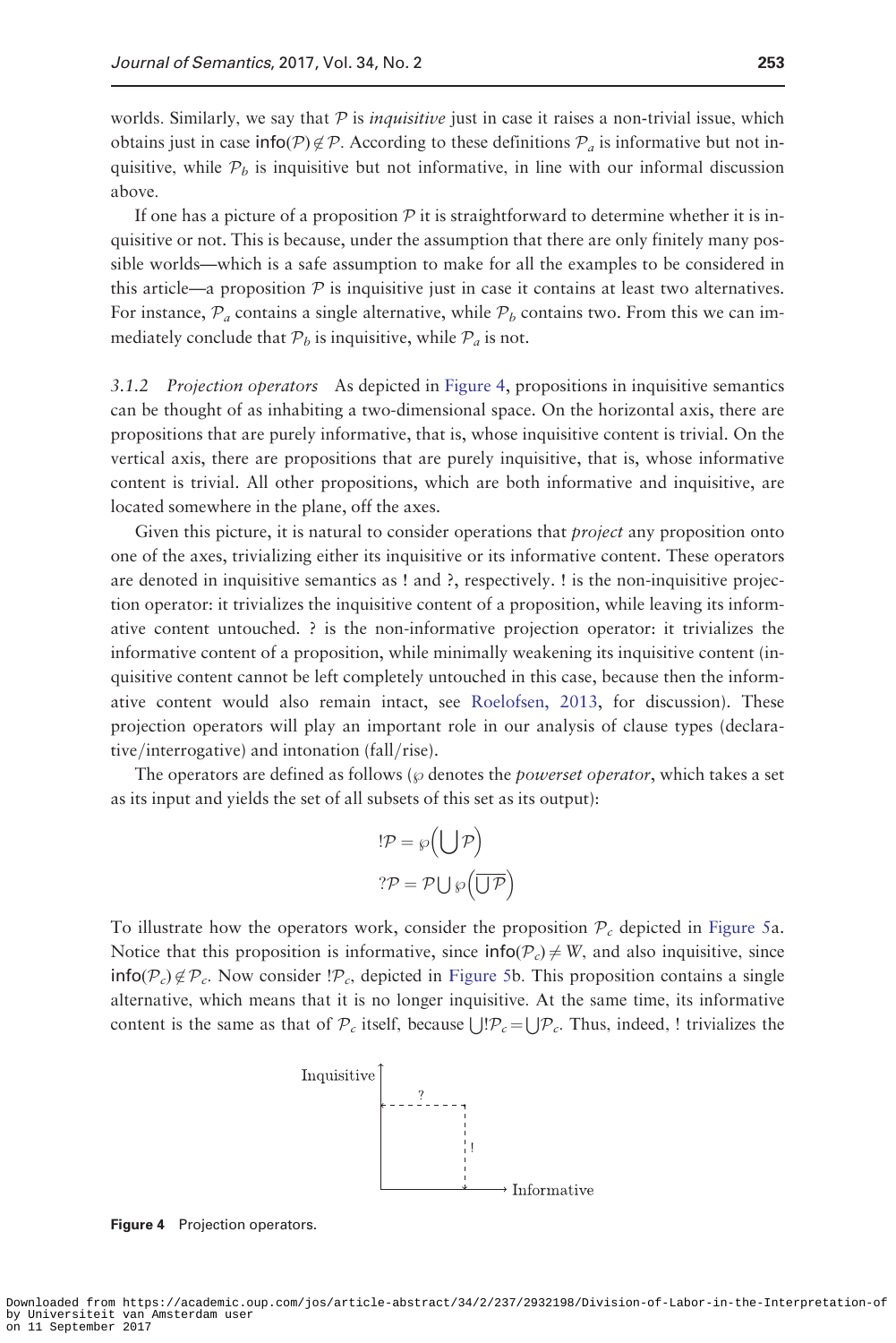<span id="page-18-0"></span>

Figure 5 Projection operators applied to a proposition that is both informative and inquisitive.

inquisitive content of the proposition while leaving its informative content intact. Next, consider  $2\mathcal{P}_c$ , depicted in Figure 5c. This proposition contains three alternatives: two of these were already present in  $\mathcal{P}_c$ , and the third one is the complement of  $\bigcup \mathcal{P}_c$ . The three alternatives together cover the set of all possible worlds, which means that  $2P_c$  is not informative. Thus, indeed, ? trivializes informative content, while it weakens inquisitive content in a minimal way.

3.1.3 Highlighting As mentioned above, the polar interrogative 'Did Amalia leave?' may be taken to express the proposition  $P_b$  depicted in [Figure 3b](#page-16-0), which contains two alternatives: one consisting of all worlds where Amalia left and the other consisting of all worlds where Amalia did not leave. This proposition suitably captures the kind of information that is needed to resolve the issue that a speaker raises in uttering the polar interrogative. However, it does not capture the fact that the sentence form lends much more prominence to the first alternative, consisting of worlds where Amalia left, than to the second, consisting of worlds where she did not. We say that the first alternative is *highlighted* [\(Roelofsen](#page-53-0) & [van Gool 2010](#page-53-0); [Farkas 2011](#page-52-0); [Roelofsen](#page-53-0) [& Farkas 2015\)](#page-53-0).

Highlighted alternatives function as propositional discourse referents, providing potential antecedents for subsequent anaphoric expressions. Such anaphoric expressions include particles like otherwise and if so, as well as answer particles like yes and no. For instance, in response to 'Did Amalia leave?', yes confirms the highlighted alternative, establishing that Amalia indeed left, while no denies the highlighted alternative, establishing that Amalia did not leave.

We will see that the distinction between highlighted and non-highlighted alternatives is also needed to characterize the biases that a speaker signals in uttering a rising declarative or a tag interrogative.<sup>10</sup>

# 3.2 Commitment-based discourse contexts

Having spelled out the notion of semantic content that we assume, our next task is to specify a suitable notion of discourse contexts. We first recall the basic notion of discourse contexts proposed by [Farkas](#page-52-0) [& Bruce \(2010\)](#page-52-0) (building on much previous work, see references above). Once this notion is in place, we will further enrich it in order to be able to characterize special discourse effects.

One auxiliary notion that is needed is that of a *piece of information*, formally modeled as a set of possible worlds (just like information states), namely, those worlds that are

10 In [Roelofsen](#page-53-0) et al. (2016) it is argued that highlighting does not only play a role in determining the discourse behavior of root interrogatives, but also in determining the semantic contribution of embedded interrogatives.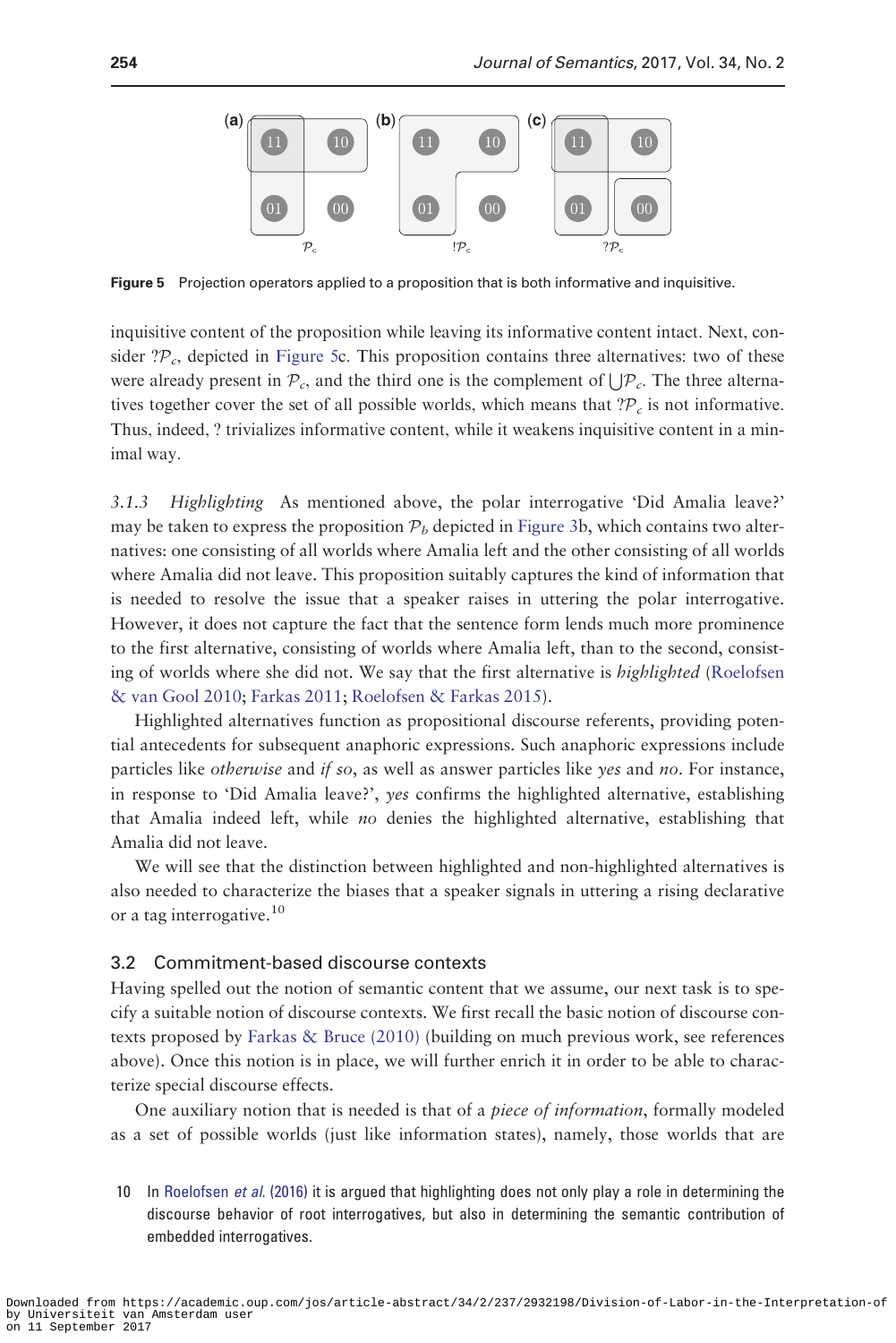compatible with it. For brevity, we will generally refer to a piece of information as a possi $bility.$  We now specify, in  $(22)$ , what we take the basic components of a discourse context to be.

- $(22)$  A *basic discourse context* is a triple  $\langle$  **participants**, table, commitments $\rangle$ , where:
	- a. participants is the set of discourse participants;
	- b. table is a stack of propositions, representing the proposals made so far;
	- c. commitments is a function that maps every participant  $x \in$  participants to a set of possibilities, those possibilities that  $x$  is publicly committed to.

In terms of these basic discourse context components, several other notions may be defined. For instance, we may define the *commitment set* of a participant  $x$ ,  $cs(x)$ , as the set of worlds that are compatible with all the possibilities that  $x$  is publicly committed to:  $cs(x) = \bigcap$ commitments $(x)$ .

In terms of the commitment sets of all the individual participants, the *common ground* may be defined as the smallest set of possible worlds  $s$  such that all discourse participants are publicly committed to the actual world being contained in s. That is:  $c\bar{g} = | \{ \zeta s(x) | x \in \rho \text{arctic} \}$ . Thus, the standard Stalnakerian notion of the common ground/context set can be derived here, but is not taken as a basic component, let alone the defining characteristic, of a discourse context. $^{11}$ 

We say that the discourse participants have *commonly decided* on a proposition  $P$  either if  $cg \in \mathcal{P}$  or if  $cg \cap s = \emptyset$  for all  $s \in \mathcal{P}$ . In the first case, the discourse participants have complied with the proposal embodied by  $P$ . In the second case, they have commonly established that it is impossible to comply with the proposal. In a cooperative discourse, the goal of the participants is always to work toward a context in which every proposition  $P \in \mathsf{table}$  has been commonly decided.

This basic notion of discourse contexts is sufficient to capture the discourse effects of sentences that induce full commitments, like falling declaratives and polar interrogatives. However, to be able to capture the biases signaled by rising declaratives and tag interrogatives, we need a richer notion of discourse contexts.

We propose that both rising declaratives and tag interrogatives signal that the speaker has access to some *evidence* for the highlighted alternative. This distinguishes rising declaratives and tag interrogatives from plain polar interrogatives, and accounts for the fact that the former are not felicitous in contexts in which it cannot be assumed that the speaker has access to evidence for the highlighted alternative, exemplified in (23).

- (23) On a tax form:
	- a. Did you earn more than 50.000 in 2015?
	- b. #You earned more than 50.000 in 2015?
	- c. #You earned more than 50.000 in 2015, didn't you?

Thus, our representation of discourse contexts should include, for every participant  $x$ , not only the list of possibilities that x has publicly committed to, commitments(x), but also a list of possibilities for which x has signaled to have some evidence. We will denote this list as  $e$ vidence $(x)$ , and will refer to the possibilities that it contains as *evidenced possibilities*.

11 For a general discussion of reasons to keep track of the commitments of all the individual discourse participants, rather than just the common ground, we refer to [Farkas & Bruce \(2010\)](#page-52-0).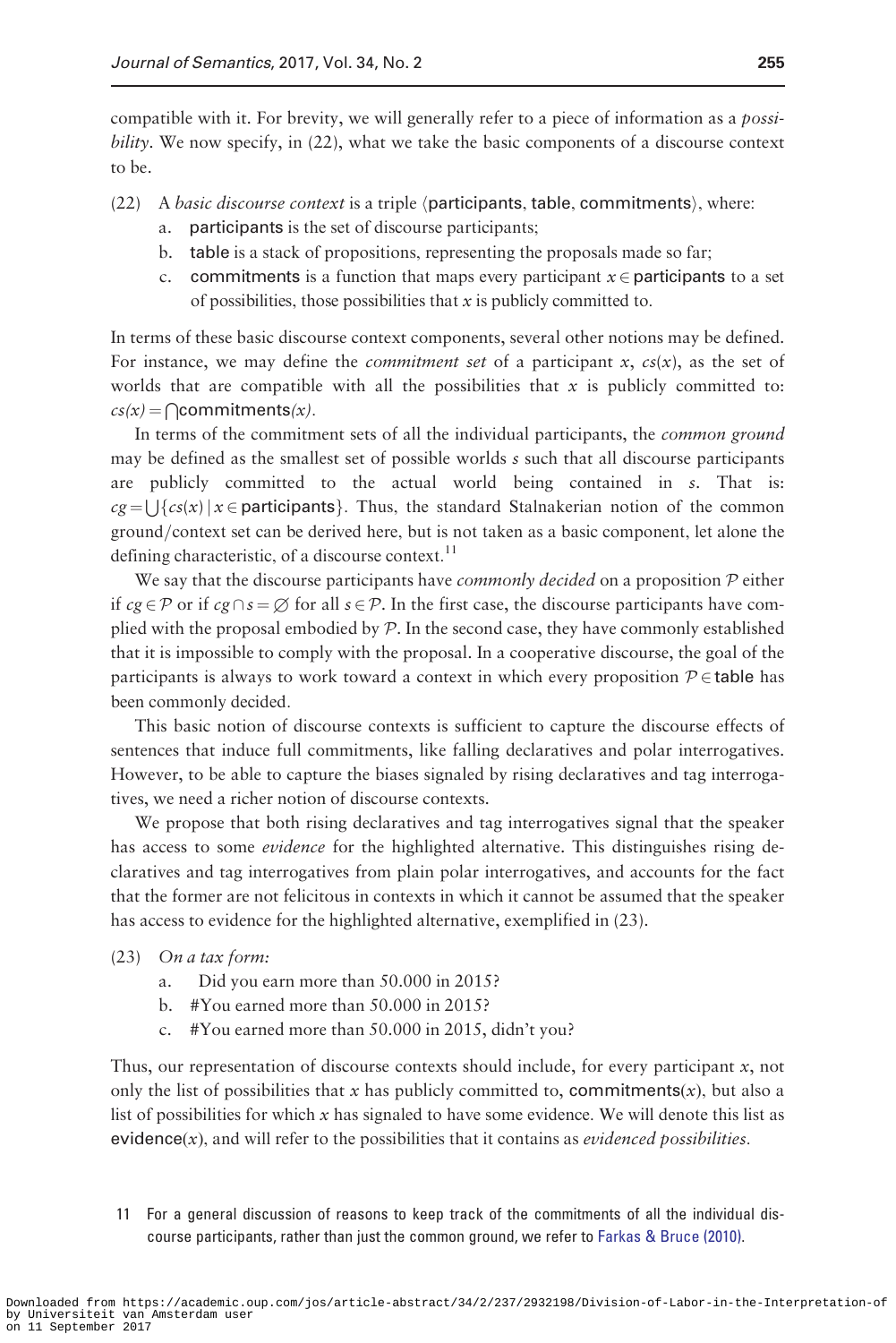Now, recall from the introduction that there are contexts in which rising declaratives are felicitous but tag interrogatives are not, and vice versa [the examples, repeated below, are parallel to ones discussed by Malamud & Stephenson  $(2015)$ ; more examples will be considered in Section 6].

- (24) Context: Belinda is going through a pile of job applications. Chris has not seen any of them yet. Belinda hands Chris the application that she just finished reading, and tells him to have a look at it. Chris to Belinda:
	- a. This is a good one??
	- b. #This is a good one, isn't it?
- (25) Context: Belinda and Chris are looking at a sunset together. Belinda to Chris:
	- a. #It's a beautiful sunset?
	- b. It's a beautiful sunset, isn't it?

To capture these and other contrasts we will assume that rising declaratives and tag interrogatives do not just signal that the speaker has access to some evidence for the highlighted alternative, but also her *credence level* w.r.t. this alternative, by which we mean the degree to which she believes the alternative itself to be more likely than its complement. For our purposes it will be sufficient to distinguish four credence levels. If the speaker considers the highlighted alternative  $\alpha$  to be much more likely than  $\bar{\alpha}$ , we say that her credence in  $\alpha$  is *high*; if she only considers  $\alpha$  to be somewhat more likely than  $\bar{\alpha}$ , we say that her credence in  $\alpha$  is low; in cases that fall in between these two extremes we say that the speaker's credence in  $\alpha$  is *moderate*; and finally, if the speaker does not consider  $\alpha$  more likely than  $\overline{\alpha}$  at all, we say that her credence in  $\alpha$  is *zero*. Note that the latter is compatible with situations in which the speaker considers  $\alpha$  and  $\overline{\alpha}$  *equally* likely as well as with situations in which she considers  $\alpha$  less likely than  $\overline{\alpha}$ .

We will assume that rising declaratives signal that the speaker's credence in the highlighted alternative  $\alpha$  is at most low, while rising tag interrogatives signal that the speaker's credence in  $\alpha$  is at least moderate, and falling tag interrogatives signal that the speaker's credence in  $\alpha$  is high. This explains why a tag interrogative is infelicitous in (24), where the speaker has only received an implicit hint that the highlighted alternative might be true, which should result in her having low credence in it. It also explains why a rising declarative is infelicitous in (25), where the speaker has no reason to have low credence in the highlighted alternative. After having developed the account in more detail in sections 4 and 5, we will see that it explains a number of other contrasts as well.

Now let us return to the representation of discourse contexts. Given the above considerations, we will assume that for every participant x, evidence(x) is not just a list of possibilities, but rather a list of pairs  $\langle p, i \rangle$ , where p is a possibility, and i a *credence interval*, capturing the amount of credence x signals that she has in  $p$ . Anticipating the account that will be spelled out in more detail in sections 4 and 5, for rising declaratives the credence interval will be [zero, low], for rising tag interrogatives [moderate, high], and for falling tag interrogatives just [high].

# 4 Semantic Interpretation

In this section, we provide a compositional semantics for the sentence forms we are concerned with, thereby specifying the I function that connects sentence forms with their contents in the diagram in [Figure 2](#page-15-0). All sentence forms will be assigned the same semantic type,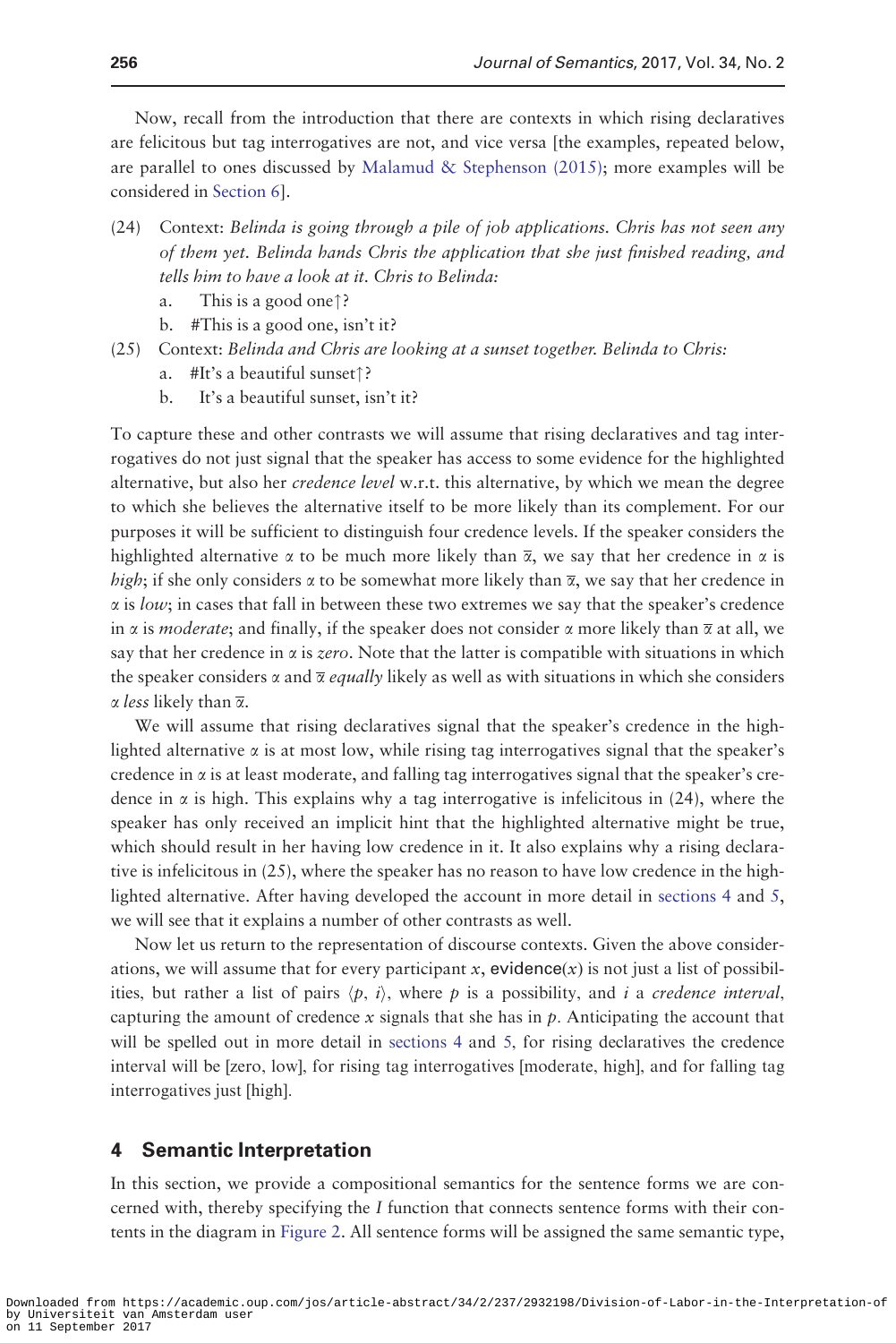that is, they will all be treated as expressing propositions in the sense of inquisitive semantics. However, we will draw a semantic distinction between falling declaratives on the one hand, and rising declaratives, polar interrogatives, and tag interrogatives on the other hand, in that falling declaratives will be associated with non-inquisitive propositions while typical tokens of the other sentence types will be associated with inquisitive propositions.

In section 4.1 we specify the internal structure of each sentence type, in section 4.2 we provide a compositional semantics, and finally, in section 4.3 we draw a distinction between marked and unmarked sentence forms. This distinction will play a crucial role in our treatment of the connection between sentence forms and conventions of use in section 5.

## 4.1 Sentence forms

We assume that the syntactic representation of the sentence forms we consider involves two kinds of clause type markers:

- (26) Clause type markers
	- $a.$  DEC / INT
	- $b.$  CLOSED / OPEN

In English root clauses, declarative word order marks the presence of DEC, and interrogative word order marks the presence of INT. In standard English embedded clauses, the distinction is not encoded by means of word order but by the presence of that versus if /whether. CLOSED is marked by sentence-final falling intonation, which we indicate by  $\downarrow$ , while OPEN is marked by a sentence-final rise, which we indicate by  $\uparrow$ .<sup>12</sup>

These two sets of clause type markers join forces to encode the distinction between inquisitive and non-inquisitive sentence content. We assume that this fundamental semantic distinction is formally marked in most languages, although the particular markers and their distribution will of course vary from language to language.

The separation of CLOSED and OPEN from DEC and INT is an important feature of our ac-count, one that it shares with [Gunlogson \(2001\)](#page-52-0).<sup>13</sup> To justify it, recall first that rising intonation occurs in English with both interrogative and declarative sentences, and when it occurs with the latter, it has significant interpretive consequences. Thus, as mentioned in section 1, the conventional discourse effect of a falling declarative is to provide information, while that of a rising declarative is to raise an issue and indicate a bias for one of its resolutions. We see this distinction at work in the examples in (27), which involve preposed complements that have the formal marks of root clauses:

- (27) a. 'Amalia left $\downarrow$ ', it appears/\*she wondered.
	- b. 'Did Amalia leave?', she wondered/ $*$ it appears.
	- c. 'Amalia left $\uparrow$ ', she wondered/\*it appears.
- 12 We take it that rising/falling intonation in English has semantic significance only in root clauses. Moreover, we assume that there is only a one way connection between rising intonation and the presence of OPEN. As briefly discussed in the introduction, rising intonation has further uses as well, for instance in 'uptalk' and in signaling uncertainty about the relevance, sufficiency, or clarity of one's contribution.
- 13 In [Gunlogson \(2001\)](#page-52-0) DEC signals commitment, and the rising or falling intonation signals whether the commitment is the speaker's  $(\downarrow)$  or one that the speaker attributes to the addressee ( $\uparrow$ ). Our account is similar to Gunlogson's in separating the two components but while for Gunlogson they only come into play at the discourse level, for us they have semantic import.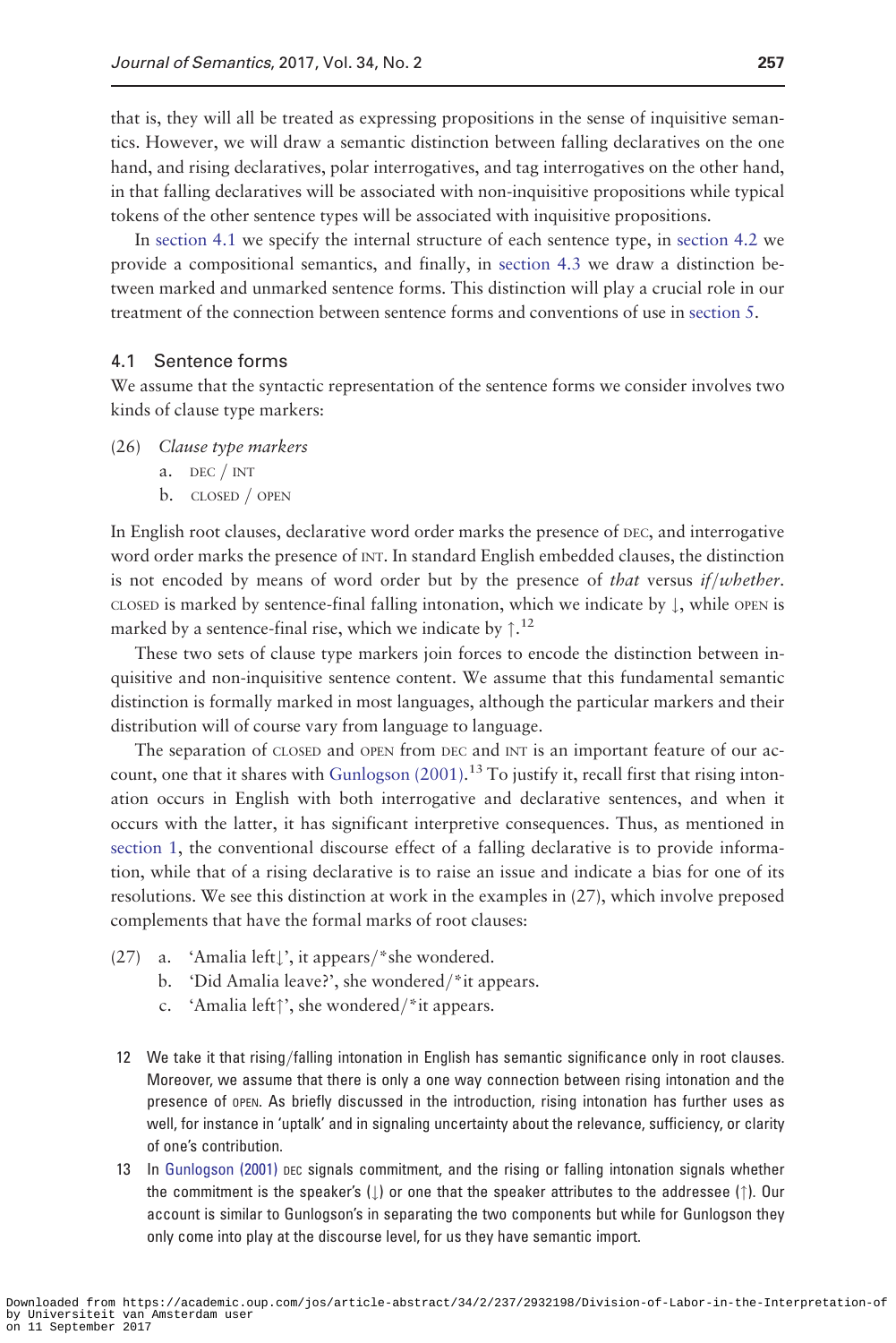To explain the contrast between  $(27a)$  and  $(27b)$  we suggest that *wonder* requires a complement that expresses an inquisitive proposition, while appear requires a complement that expresses a non-inquisitive proposition.<sup>14</sup> In (27c) we see that rising declaratives pattern with polar interrogatives rather than with falling declaratives in that they can occur as preposed complements of wonder but not of appear. In our account, this fact follows from the presence of OPEN in (27c), which renders the content of the clause inquisitive.

Another observation motivating our assumption that rising declaratives are inquisitive concerns 'fragment answers', where intonation is the sole formal mark of the distinction between an informative and an inquisitive response:

- (28) a. A: What is the capital of South Korea?
	- $b.$  B: Seoul].
	- c. B: Seoul $\uparrow$ ?

B's response in (28b) fully answers A's question, as it happens, correctly. B's response in (28c) on the other hand, can only be taken as a question, albeit one that indicates a bias toward the correct answer. Note that the sole difference between these two responses is their intonation, which therefore must be able to encode the interpretive contrast. For further discussion and further examples of semantic contrasts encoded in the distinction between rising and falling intonation signaling the presence of OPEN and CLOSED in disjunctive interrogatives, we refer to [Roelofsen & Farkas \(2015\)](#page-53-0).

Next, we turn to the issue of how the clause type markers combine with a sentence radical. At the most basic level, we take it that a sentence radical  $\varphi$  combines first with DEC or INT and then the result combines with CLOSED or OPEN, as shown below:



In root clauses, which are the focus of our paper, the combination of the two kinds of clause type markers is unconstrained, resulting in two possible intonation patterns for both declarative and interrogative sentences. The assumed structures of falling and rising declaratives are given below:



The structures of rising and falling interrogatives differ from their declarative counterparts only in that the INT operator replaces the DEC operator in the structures above.

For tag interrogatives we assume a more complex structure corresponding to their more complex surface form. We treat them as being composed of a falling declarative, their

# 14 See [Uegaki \(2015\)](#page-53-0); [Ciardelli](#page-51-0) & [Roelofsen \(2015\);](#page-51-0) Theiler et al[. \(2016\)](#page-53-0) for possible accounts of these requirements.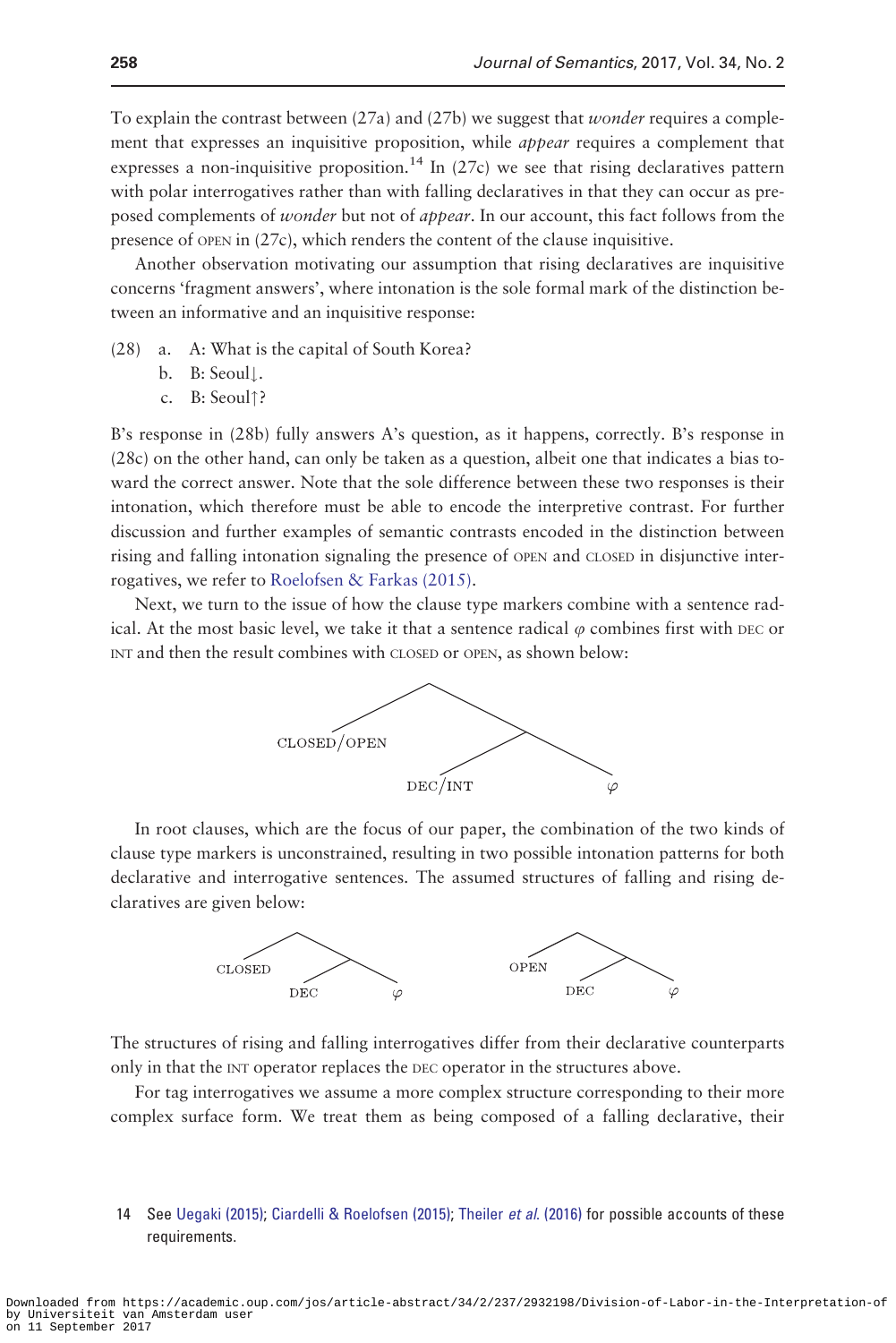anchor, and the tag, which in turn is made up of INT and either OPEN or CLOSED, as illustrated below:



Rising tag interrogatives differ from falling tag interrogatives in that the topmost operator of the former is OPEN, while the topmost operator of the latter is CLOSED.<sup>15</sup>

Thus, tag interrogatives result from combining INT with a clause that already contains DEC. Normally, the presence of either INT or DEC is signaled by interrogative or declarative word order in the clause. In the case of tag interrogatives, the word order of the clause is already fixed by DEC. The formal mark of INT in this case is the tag, which has interrogative word order. The final OPEN or CLOSED operator determines the rising or falling intonation of the tag, while the lower CLOSED operator determines the falling intonation of the declarative anchor. Next, we turn to the compositional semantics of these structures.

## 4.2 Compositional semantics

In this subsection, we specify a compositional semantics for the syntactic structures introduced above.<sup>16</sup> We start with sentence radicals. The semantic value of a sentence radical is a proposition in the sense of inquisitive semantics, that is, a downward closed set of information states. For instance, the proposition expressed by the sentence radical *Amalia left* is the set of all information states that consist exclusively of worlds in which Amalia left. This set contains a single alternative, namely the set of all worlds in which Amalia left, as well as all the subsets of this alternative. To make our formal notation compact and transparent, we will write  $S^{\downarrow}$  for the downward closure of any set of information states S, that is, for the set  $\{t \subseteq s \mid s \in S\}$ . Thus, for || Amalia left || we write:

(29)  $\int$  Amalia left  $\] = \{ \{w : \text{Amalia left in } w \} \}^{\downarrow}$ 

The proposition expressed by a disjunctive sentence radical such as Amalia or Bill left, given in (30), is inquisitive. It contains two alternatives: the set of worlds in which Amalia left, and the set of worlds in which Bill left.

(30)  $\int$  Amalia or Bill left  $\Vert = \{ \{w: \text{Amalia left in } w \}, \{w: \text{Bill left in } w \} \}$ 

We now turn to the clause type markers, whose semantic contribution we specify in terms of the two projection operators discussed in section 3.1. First, we treat DEC as an

- 15 We are dealing here only with reverse tag interrogatives. To capture the distinction between reverse and same polarity tag interrogatives (e.g. Amalia left, did she?), our analytical machinery would have to be enriched.
- 16 What follows is a simplified version of the semantics for the four clause type markers DEC, INT and CLOSED, OPEN presented in [Roelofsen & Farkas \(2015\)](#page-53-0). We abstract away here from details that are not relevant for our present concerns.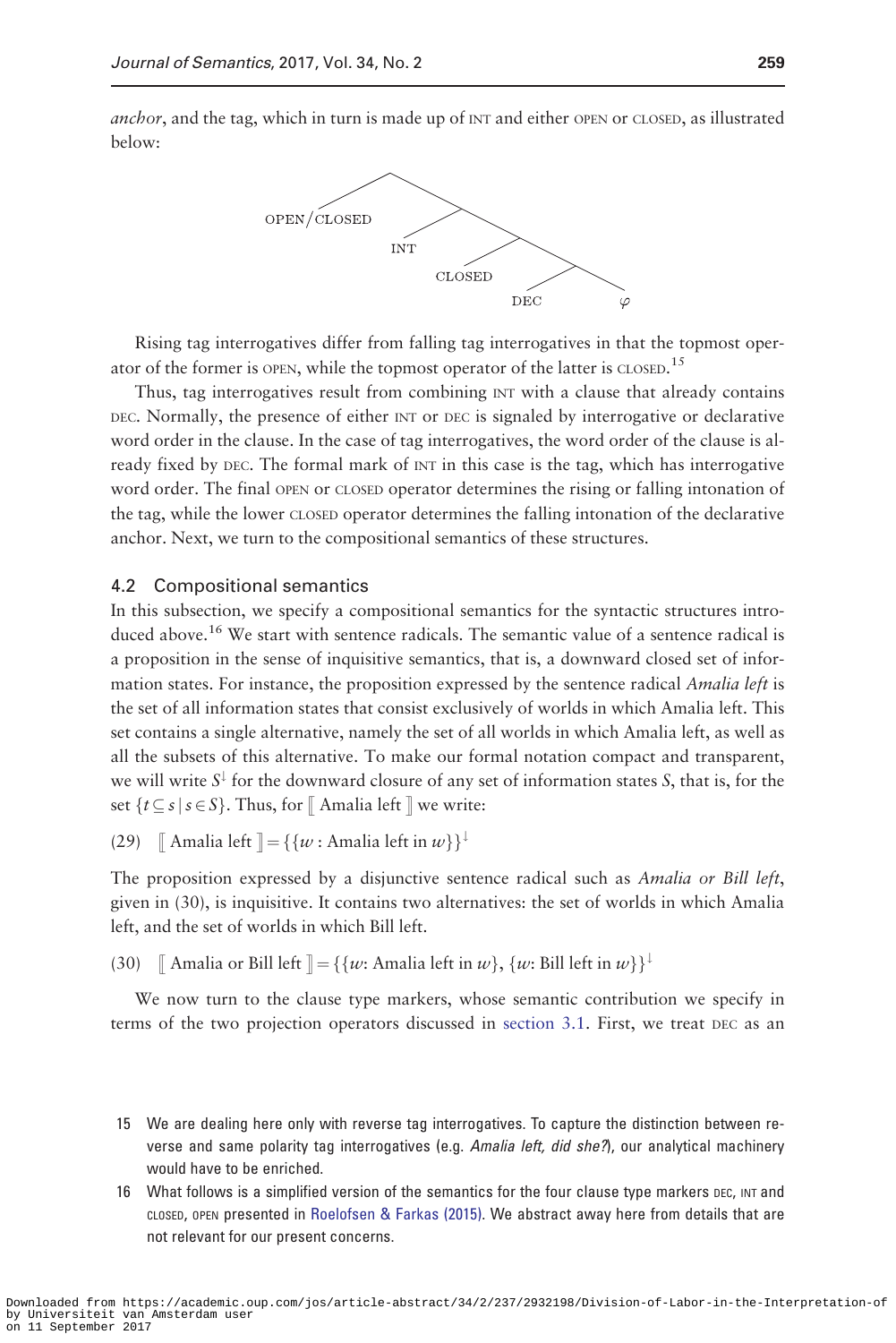operator that takes the proposition  $P$  expressed by the sentence radical as its input, and applies the non-inquisitive projection operator ! to it, yielding !P:

$$
(31) \quad \text{[DEC]} = \lambda \mathcal{P}.! \mathcal{P}
$$

When P is already non-inquisitive, we have that  $!P = \mathcal{P}$ , so the semantic effect of DEC is vacuous, as exemplified in (32). When  $P$  is inquisitive, the semantic effect of DEC is nonvacuous, as exemplified in (33):

(32)  $\[\]$  DEC Amalia left  $\] = \{\{w : \text{Amalia left in } w\}\}^{\downarrow} = \{\{w : \text{Amalia left in } w\}\}^{\downarrow}$ (33)  $\int \text{DEC Amalia or Bill left } = \frac{1}{w}$ : Amalia left in w},  $\{w: \text{Bill left in } w\}$  $=\{\{w : \text{Amalia or Bill left in } w\}\}$ 

Turning now to the semantics of INT, we take its role to be that of ensuring inquisitiveness. Thus, when the proposition  $P$  that it applies to is not yet inquisitive, INT applies the noninformative projection operator ? to it, yielding ?  $\mathcal{P}$ . In the typical case in which  $\mathcal P$  is neither a tautology nor a contradiction, the result is a proposition containing two alternatives,  $info(\mathcal{P})$  and its complement. When  $\mathcal{P}$  is already inquisitive,  $INT$  has no semantic effect. We need this latter requirement to account for the interaction of interrogative sentence type and intonation in disjunctive sentences, an issue that we do not explicitly deal with here but see [Roelofsen and Farkas \(2015\)](#page-53-0) for details. The interpretation of INT, then, is given in (34):

$$
(34) \quad \lbrack\!\lbrack \ \rbrack \text{INT} \ \rbrack\!\rbrack = \lambda \mathcal{P}. \langle? \rangle \mathcal{P}
$$

The  $\langle \rangle$  notation is used to mark the fact that INT contributes the non-informative projection operator ? when applied to a non-inquisitive proposition and is vacuous otherwise.

We illustrate below with a case where INT takes a non-inquisitive proposition as its argument:

(35)  $\[\]$  INT Amalia left  $\] = \langle ? \rangle \{ \{ w : \text{Amalia left in } w \} \}$ [ INT Amalia left ] ¼ ffw : Amalia left in wg, fw : Amalia didn't leave in wgg#

In sum, applying  $INT$  to the proposition  $P$  expressed by the sentence radical will typically result in an inquisitive proposition, containing two alternatives, the informative content of the sentence radical and its complement. Applying DEC to the proposition  $P$  expressed by the sentence radical will result in a non-inquisitive proposition containing a single alternative that is the informative content of P.

Next, we turn to the semantics of CLOSED and OPEN. We assume here that the semantic contribution of CLOSED is vacuous, and that OPEN applies the ? operator to its input proposition:17

(36) a.  $\llbracket \text{CLOSED} \rrbracket = \lambda \mathcal{P} \cdot \mathcal{P}$ b.  $\lbrack \text{OPEN} \rbrack = \lambda \mathcal{P}.? \mathcal{P}$ 

Thus, the result of OPEN applied to a proposition  $P$  that is not a tautology or a contradiction will be an inquisitive proposition, independently of whether  $P$  itself is inquisitive or not.

17 With respect to CLOSED this is a simplification; in a full account that applies to disjunctive interrogatives as well as polar ones, CLOSED should contribute an exclusive strengthening operation, and should apply to the sentence radical before DEC/INT. Because of this, it is assumed in [Roelofsen](#page-53-0) & [Farkas \(2015\)](#page-53-0) that open and closed are syntactically below DEC and INT, and have a slightly more complex semantic type than they do here. This, however, is irrelevant for our present concerns.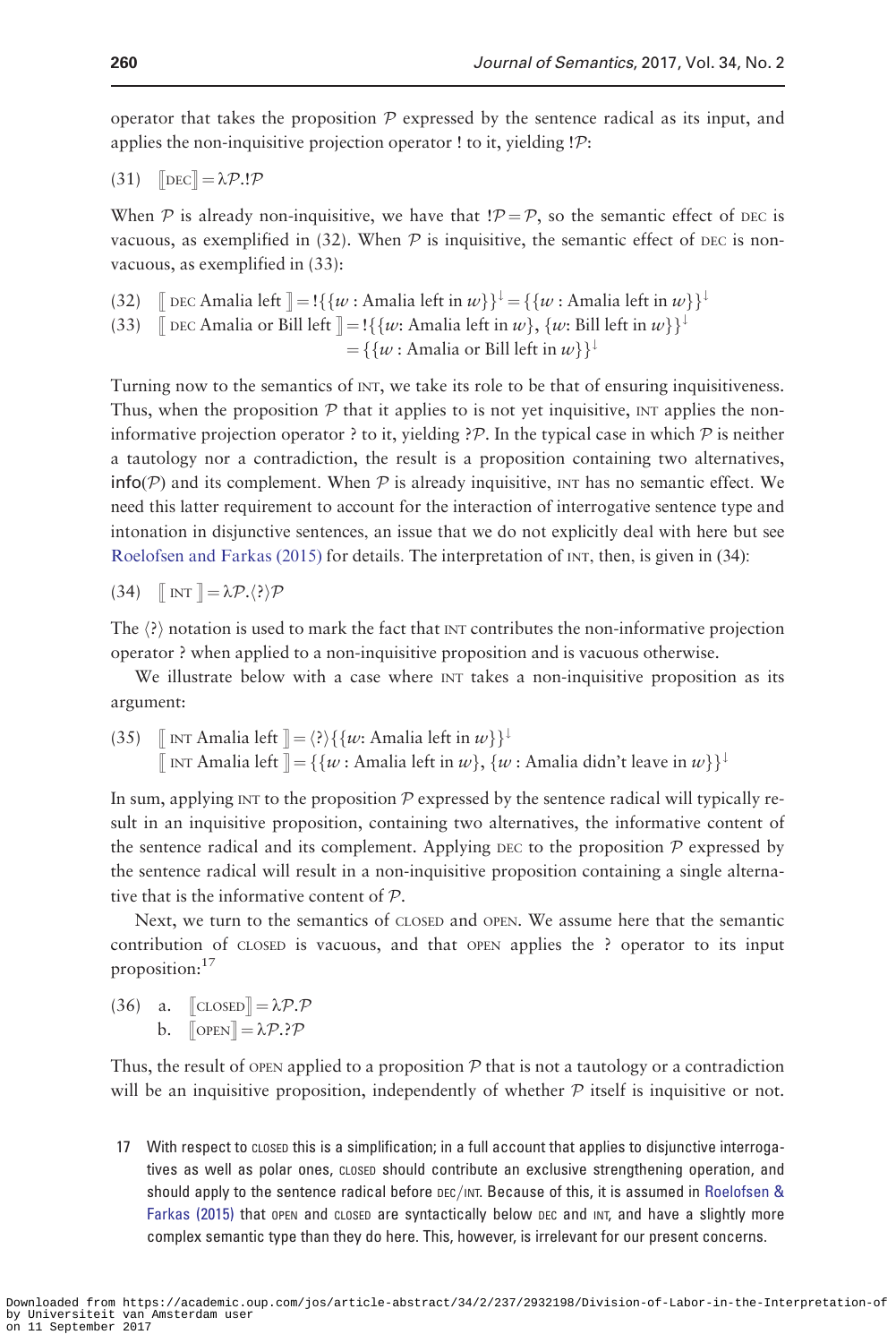Therefore, in case  $P$  is neither a contradiction nor a tautology, the result of applying  $INT$  or OPEN to  $\mathcal P$  is an inquisitive proposition while the result of applying DEC to  $\mathcal P$  is a noninquisitive proposition.

We are now ready to go through the compositional interpretation of each of the sentence types we are concerned with. The interpretation of a falling declarative sentence is schematized in (37).



DEC contributes the ! operator. Thus, the result of combining DEC with the sentence radical is a non-inquisitive proposition, even if the proposition expressed by the sentence radical itself is inquisitive. Since CLOSED has no semantic effect, a falling declarative always expresses a non-inquisitive proposition.

The interpretation of a rising or falling interrogative whose sentence radical expresses a non-inquisitive proposition  $P$  is schematized in (38).

 $\begin{picture}(120,115) \put(0,0){\line(1,0){100}} \put(15,0){\line(1,0){100}} \put(15,0){\line(1,0){100}} \put(15,0){\line(1,0){100}} \put(15,0){\line(1,0){100}} \put(15,0){\line(1,0){100}} \put(15,0){\line(1,0){100}} \put(15,0){\line(1,0){100}} \put(15,0){\line(1,0){100}} \put(15,0){\line(1,0){100}} \put(15,0){\line(1,0){100$ 

INT contributes the ? operator yielding an inquisitive proposition, provided that  $P$  is not a tautology or a contradiction. As for the highest operator, if it is CLOSED it has no semantic effect by definition; if it is OPEN, it has no semantic effect because its argument is already non-informative. In sum, an interrogative sentence with a non-inquisitive sentence radical which is not a tautology or a contradiction will always express an inquisitive proposition, independently of whether its intonation is rising or falling.

Turning now to rising declaratives, their interpretation is schematized in (39):



In this case, the result of combining DEC with the proposition expressed by the sentence radical is the non-inquisitive proposition  $\{\inf o(\mathcal{P})\}^{\downarrow}$  because DEC contributes the noninquisitive projection operator !. The argument of OPEN is now a non-inquisitive proposition, and therefore the result of applying OPEN to it is a proposition containing two alternatives, info( $\mathcal{P}$ ) and its complement. In the typical case in which  $\mathcal{P}$  is not a tautology or a contradiction, this proposition is inquisitive.

Note that if a rising declarative and a polar interrogative have the same non-inquisitive sentence radical, they are predicted to express the same proposition. In the case of a polar interrogative intonation has no semantic effect, because INT already supplies the ? operator. In the case of a rising declarative, the rise signals the presence of OPEN, which contributes the ? operator.

(37)

(38)

(39)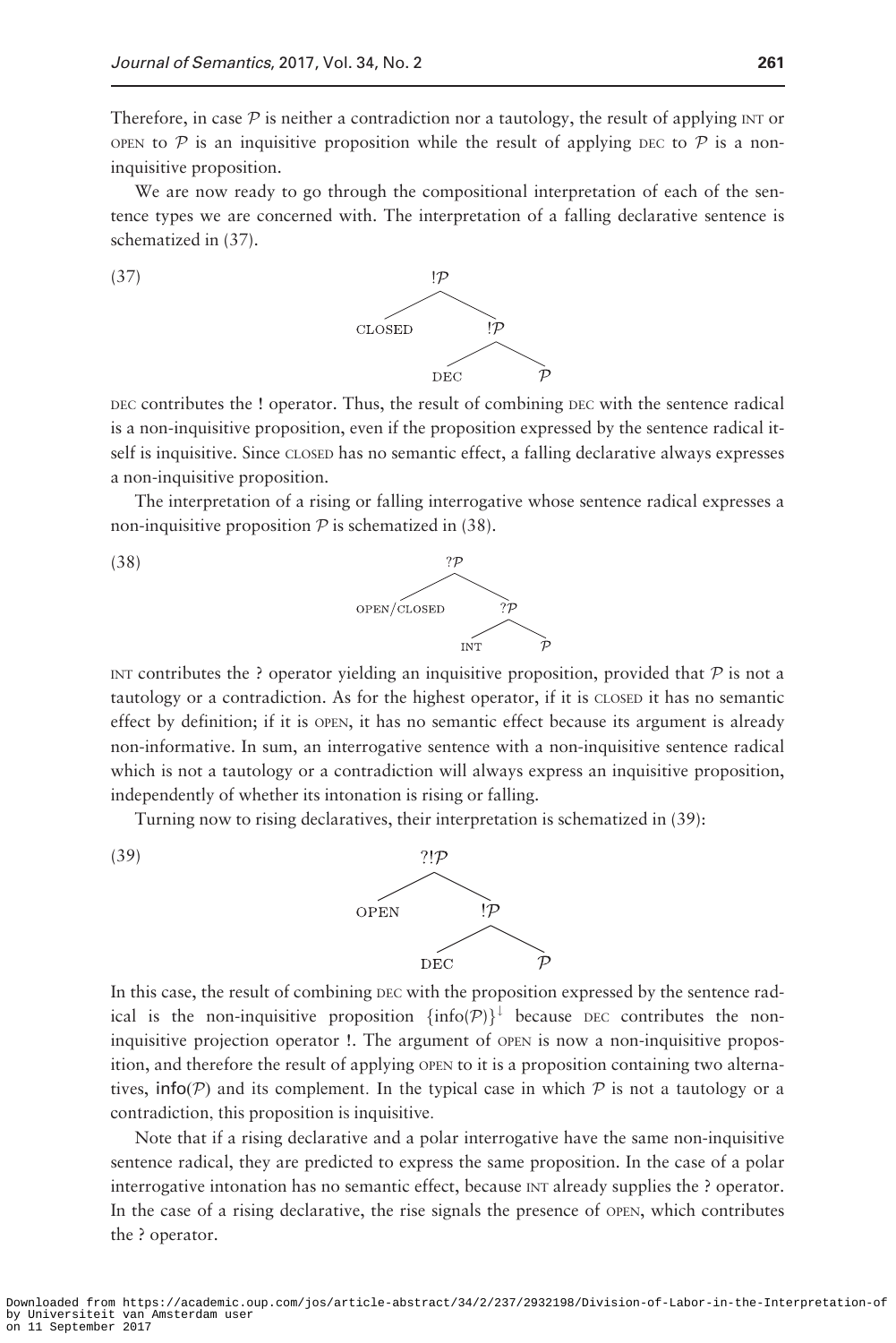We now turn to the interpretation of tag interrogatives, schematized in (40):

(40)



In the case of tag interrogatives, a falling declarative clause is embedded under an interrogative operator. In the typical case when  $P$  is not a tautology or a contradiction, the result is an inquisitive proposition.<sup>18</sup> Finally, note that the intonation of tag interrogatives is semantically vacuous, in the same way as it is in simple polar interrogatives.

On our account then, if a rising declarative and a tag interrogative have a noninquisitive sentence radical, they express exactly the same proposition as a polar interrogative with the same sentence radical, although this proposition is derived in different ways. In particular, in the case of polar interrogatives and tag interrogatives, it is INT that contributes the crucial ? operator; OPEN and CLOSED have no semantic effect. On the other hand, in the case of rising declaratives, it is OPEN that contributes the ? operator.

To sum up, from the point of view of semantic interpretation, our sentence forms divide into the two groups in (41):

#### (41) Semantic classification of sentence forms considered

- a. Typically informative, non-inquisitive:
	- falling declaratives
- b. Typically inquisitive, non-informative:
	- polar interrogatives,
	- falling tag interrogatives,
	- rising declaratives.

Falling declaratives are non-inquisitive and informative unless tautological. The operator that ensures this is DEC. Polar interrogatives, rising declaratives and tag interrogatives are non-informative and inquisitive unless tautological.

Finally, recall that, following [Roelofsen](#page-53-0) & [Farkas \(2015\)](#page-53-0), we assume that the alternative contributed by the sentence radical is highlighted. The operators under consideration here do not affect highlighting, and in order not to complicate matters unnecessarily, we are considering here only examples where a single alternative is highlighted.

To illustrate, the proposition expressed by our falling declarative example in (42a) is given in (42b), where we use boldface to indicate the highlighted alternative (in this case the only alternative in the given proposition):

 $(42)$  a. Amalia left.

- b. { $\{w : \text{Amalia left in } w\}^{\downarrow}$
- 18 The opposite situation, that is, a structure where an interrogative sentence would be embedded under a declarative operator is ruled out because it would be useless: such a combination would always result in a tautology.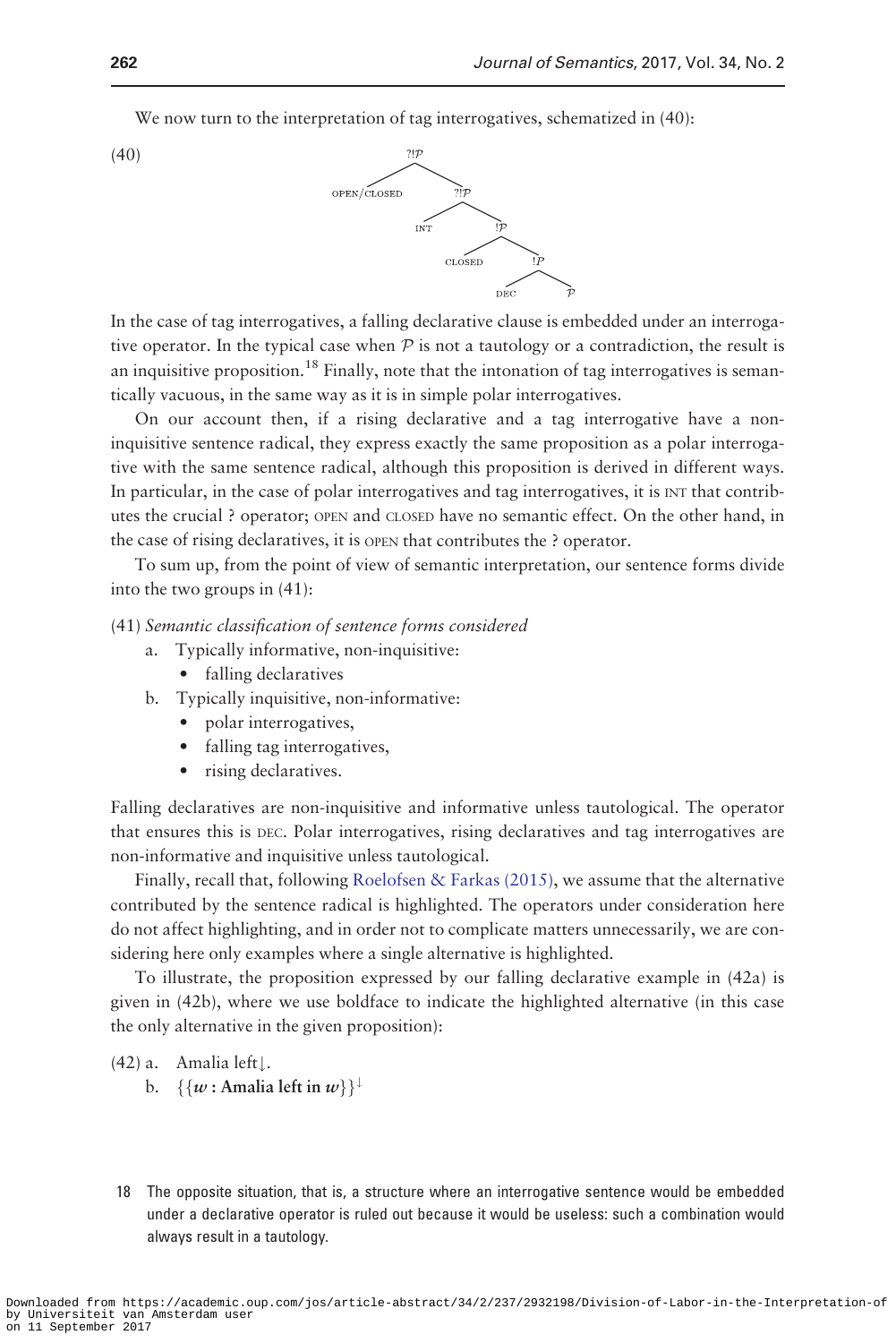The proposition expressed by our examples of rising or falling polar interrogatives, rising declaratives and rising or falling tag interrogatives in (43a) is given in (43b):

(43) a. Did Amalia leave? / Amalia left $\uparrow$ ? / Amalia left, didn't she? b. { $\{w : \text{Amalia left in } w\}$ ,  $\{w : \text{Amalia didn't leave in } w\}$ }

The first alternative in (43b), the set of worlds in which Amalia left, is contributed by the sentence radical and is therefore highlighted; the second alternative, the set of worlds in which Amalia did not leave, is contributed by INT in the case of polar and tag interrogatives, and by OPEN in the case of rising declaratives.

Under the assumption that wonder requires an inquisitive complement, while appear requires a non-inquisitive complement, we account for the contrast noted in (27), repeated and expanded in (44), (intonation is left unspecified in the case of polar and tag interrogatives because in these sentence types it is semantically insignificant):

- (44) a. 'Amalia left $\downarrow$ ', it appears/\*she wondered.
	- b. 'Did Amalia leave?', she wondered/\*it appears.
	- c. 'Amalia left $\uparrow$ ', she wondered/\*it appears.
	- d. 'Amalia left, didn't she?', she wondered/ $*$ it appears.

In this section we have specified the  $I$  function in [Figure 2,](#page-15-0) by giving a compositional semantics for the sentence forms we are considering. We now turn to markedness considerations, which will result in a classification that cross-cuts the one in (41) above. These markedness distinctions will be essential in determining how to connect sentence forms to conventions of use in a non-stipulative way, which will be done in section 5. Recall from section 2 that we aim to account for the conventional discourse effects of unmarked forms by means of a single basic convention of use; additional discourse effects can only be associated with marked forms.

# 4.3 Marked and unmarked sentence forms

In the spirit of neo-Gricean pragmatics advocated in the work of Horn and many others, as well as Optimality Theory, we look at the form-content connection both from the point of view of ensuring economy of form, and from the point of view of ensuring communicative success. If two forms have the same semantic content, one may be considered more marked than the other because it is formally more complex, or because it is more prone to misinterpretation and therefore less likely to ensure communicative success. We refer to the least marked forms expressing a given content c as *unmarked* or *optimal* forms (for c), and to all other forms expressing  $c$  as *marked* forms (for  $c$ ).

The content of a falling declarative is a non-inquisitive, typically informative proposition. If this is the type of content the speaker wishes to express, a falling declarative is her only choice. This is so because, as we have seen above, an interrogative, with or without tag, or a rising declarative, if involving a sentence radical that is not a tautology or a contradiction, would receive an inquisitive interpretation, the former because of the presence of INT, the latter because of the presence of OPEN. A falling declarative is therefore the only, and thereby the optimal form for the content it expresses.

If, on the other hand, the speaker wishes to convey an inquisitive proposition containing two complementary alternatives,  $\alpha$  and  $\overline{\alpha}$ , several candidate forms are available: a rising or falling polar interrogative, a rising or falling tag interrogative, or a rising declarative. We show next that rising polar interrogatives are optimal in this case.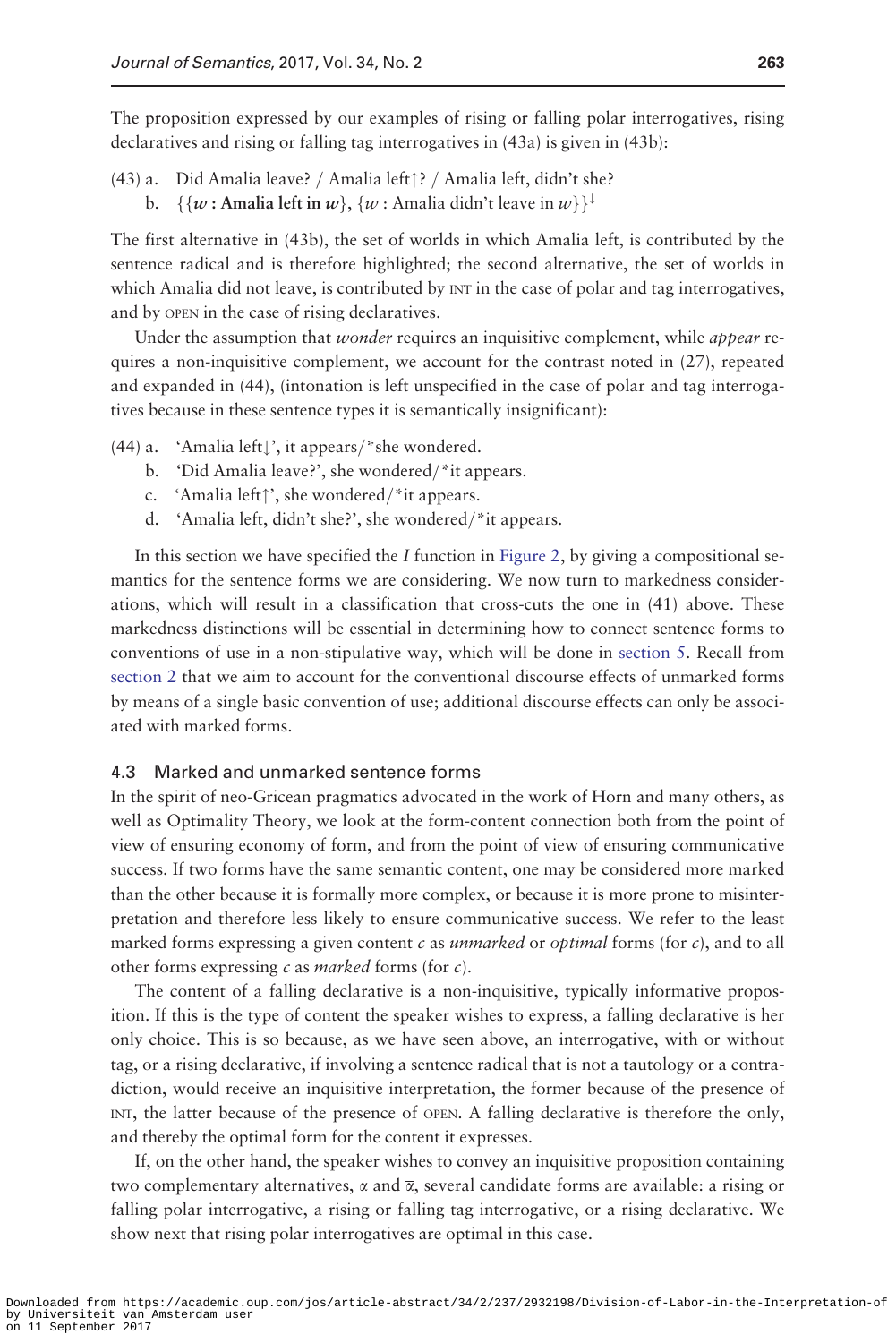Tag interrogatives, whether rising or falling, are more marked than rising polar interrogatives simply because they are more complex in form. We thus have the markedness relation in (45):

- (45) Rising polar interrogatives vs. tag interrogatives
	- rising polar interrogative < rising or falling tag interrogative

A rising declarative is more marked than a rising polar interrogative because in the case of the rising declarative, the only formal feature that signals inquisitiveness is rising intonation, reflecting the presence of OPEN. Were this signal to be missed, the conveyed proposition would not be the intended one,  $\mathcal{P} = \{\alpha, \overline{\alpha}\}^{\downarrow}$ , but rather  $\mathcal{P}' = \{\alpha\}^{\downarrow}$ . In the case of a rising polar interrogative on the other hand, if the word order clue alerting the addressee to the presence of INT were missed, the rising intonation, signaling the presence of OPEN would still be there to ensure that the intended interpretation is conveyed. Considerations of communicative success, then, lead to treating a rising polar interrogative as less marked than a rising declarative when it comes to conveying the type of inquisitive content associated with these forms.

# (46) Rising polar interrogatives vs. rising declaratives rising polar interrogative < rising declarative

Note that on our account, rising polar interrogatives involve a certain type of *redundancy*: both INT and OPEN signal inquisitiveness. Since redundancy is often seen as a source of markedness, one may expect that this should lead us to the conclusion that rising polar interrogatives are marked sentence types as well. But we hold that the specific type of semantic redundancy involved here is not to be seen as a source of markedness. Crucially, we assume that a declarative or interrogative root sentence always involves either INT or DEC, and either OPEN or CLOSED. So there is no particular cost in having both INT and OPEN at the same time. Even though this signals inquisitiveness twice, it does not involve any formal complexity that could otherwise have been avoided.

When we compare rising and falling polar interrogatives, it is not so clearcut which of the two is to be considered more marked. On the one hand, from the viewpoint of ensuring communicative success rising polar interrogatives are better than falling ones. Having both OPEN and INT in the makeup of a sentence meant to express a proposition of the form  $\mathcal{P} = \{\alpha, \beta, \gamma\}$  $\overline{\alpha}$ <sup>1</sup> reinforces the inquisitive nature of the content expressed as mentioned above. In the case of a falling polar interrogative on the other hand, interrogative word order is the only clue that ensures that the intended content is conveyed. If that clue is missed, the conveyed content is the non-inquisitive proposition  $\mathcal{P}' = {\alpha}^{\downarrow}$ .

On the other hand, from the viewpoint of formal simplicity, falling polar interrogatives may be considered less marked than rising ones, given that pitch naturally decreases with lung pressure and therefore a falling pitch at the end of a sentence requires less effort than a rising pitch [\(Gussenhoven 2004;](#page-52-0) [Westera 2014\)](#page-53-0).

Thus, if formal simplicity and ensuring communicative success are given equal weight, rising and falling polar interrogatives are equally marked. If one of the factors is ranked higher than the other, the two forms would differ in markedness. In Optimality Theory it is assumed that such rankings may differ from language to language, which results in crosslinguistic variation. We leave open here how the factors are ranked in American English, and will not distinguish rising and falling polar interrogatives in terms of markedness. We also leave open here whether there are any systematic differences between the two in terms of conventional discourse effects.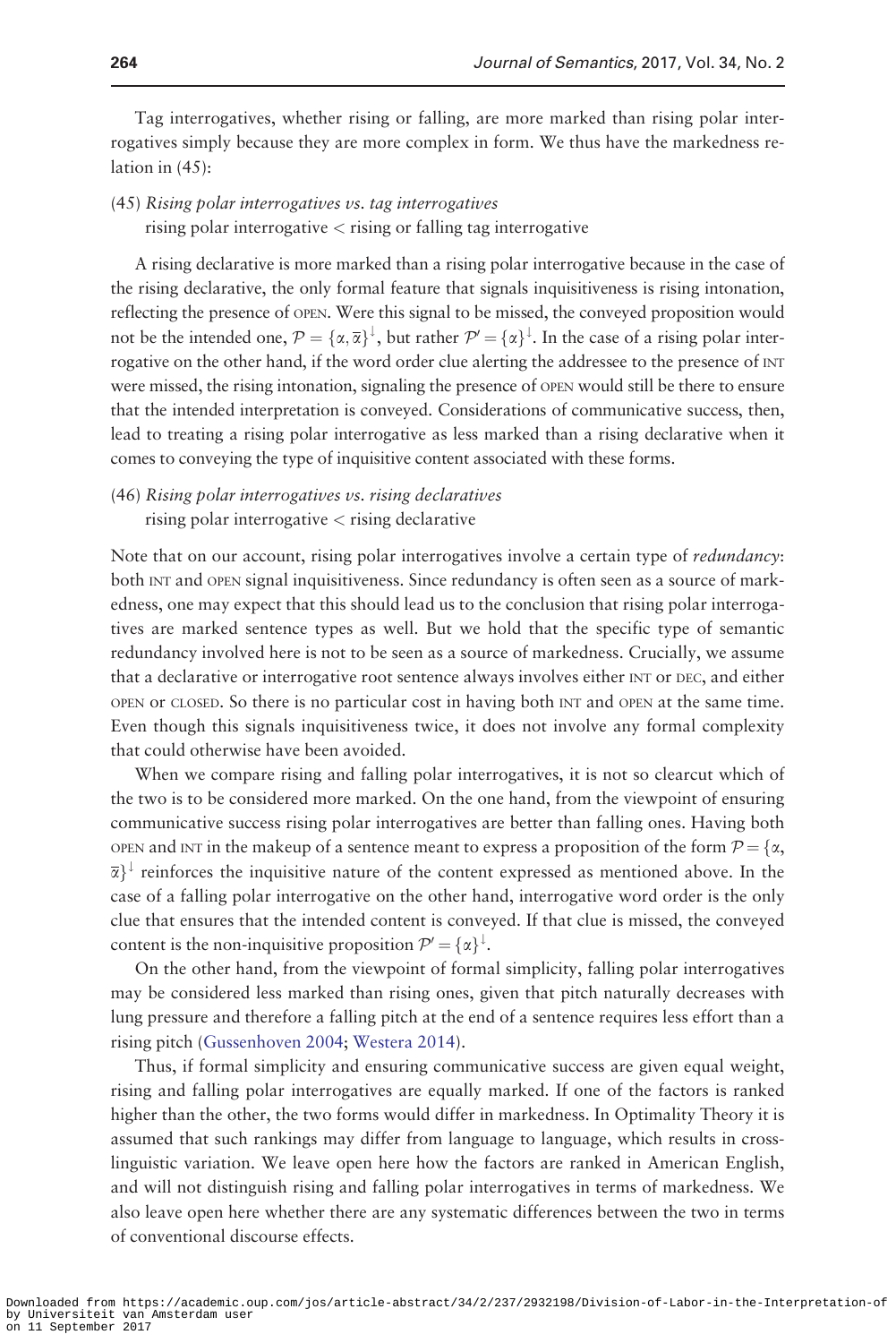The conclusion we reach is that falling declaratives are optimal forms to express noninquisitive propositions of the form  $\{\alpha\}^{\downarrow}$ , while polar interrogatives are optimal forms to express inquisitive propositions of the form  $\{\alpha,\overline{\alpha}\}^{\downarrow}$ . In terms of markedness then, our sentence forms are classified as in (47):

#### (47) Markedness classification

- a. Optimal, unmarked forms:
	- falling declaratives
	- polar interrogatives
- b. Marked forms:
	- rising declaratives
	- tag interrogatives

The markedness distinction between polar interrogatives and rising declaratives is relevant to English, where inquisitiveness at the root level can be marked both by INT and by OPEN. In languages where the main signal of inquisitiveness is rising intonation, and there is no systematic word order difference between interrogative and declarative sentences, such a contrast does not arise. In such languages then, rising intonation accompanying declarative word order would be the optimal, unmarked form for expressing an inquisitive proposition of the form  $\{\alpha,\overline{\alpha}\}^{\downarrow}$ .

In the next section we turn to the connection between sentence form, semantic content, and conventions of use. To conform to our desiderata schematized in [Figure 2](#page-15-0) in section 2, all the sentence forms under consideration should be associated with a single basic convention of use. For unmarked forms (i.e., for falling declaratives and polar interrogatives) this basic convention of use should suffice to characterize their conventional discourse effects. Additional effects can only be associated with marked forms, and these should be connected to the particular forms in question.

# 5 Conventions of Use

In this section, we show how sentence form and semantic content interact in determining the conventional discourse effects of each sentence type we consider here, thereby specifying the relevant conventions of use. This amounts to characterizing the F functions on the right-hand side of [Figure 2.](#page-15-0) As mentioned at the end of the previous section, unmarked sentence forms are to be associated with a unique, basic convention of use. That is, there should be no need to stipulate separate conventions of use for falling declaratives and polar interrogatives. The conventional discourse effects of marked sentence forms will partly be determined by the basic convention of use as well, but in this case there will be additional effects associated with each particular form. We start with the unmarked forms and then move on to the marked ones.

# 5.1 The basic convention of use

We propose that the basic convention of use is as follows:

# (48) Basic convention of use

If a discourse participant x utters a declarative or interrogative sentence  $\varphi$ , the discourse context is affected as follows:

- 1. The proposition expressed by  $\varphi$ ,  $\lbrack \varphi \rbrack$ , is added to the table.
- 2. The informative content of  $\varphi$ ,  $\bigcup_{\alpha=1}^{\infty} \varphi$ , is added to **commitments**(*x*).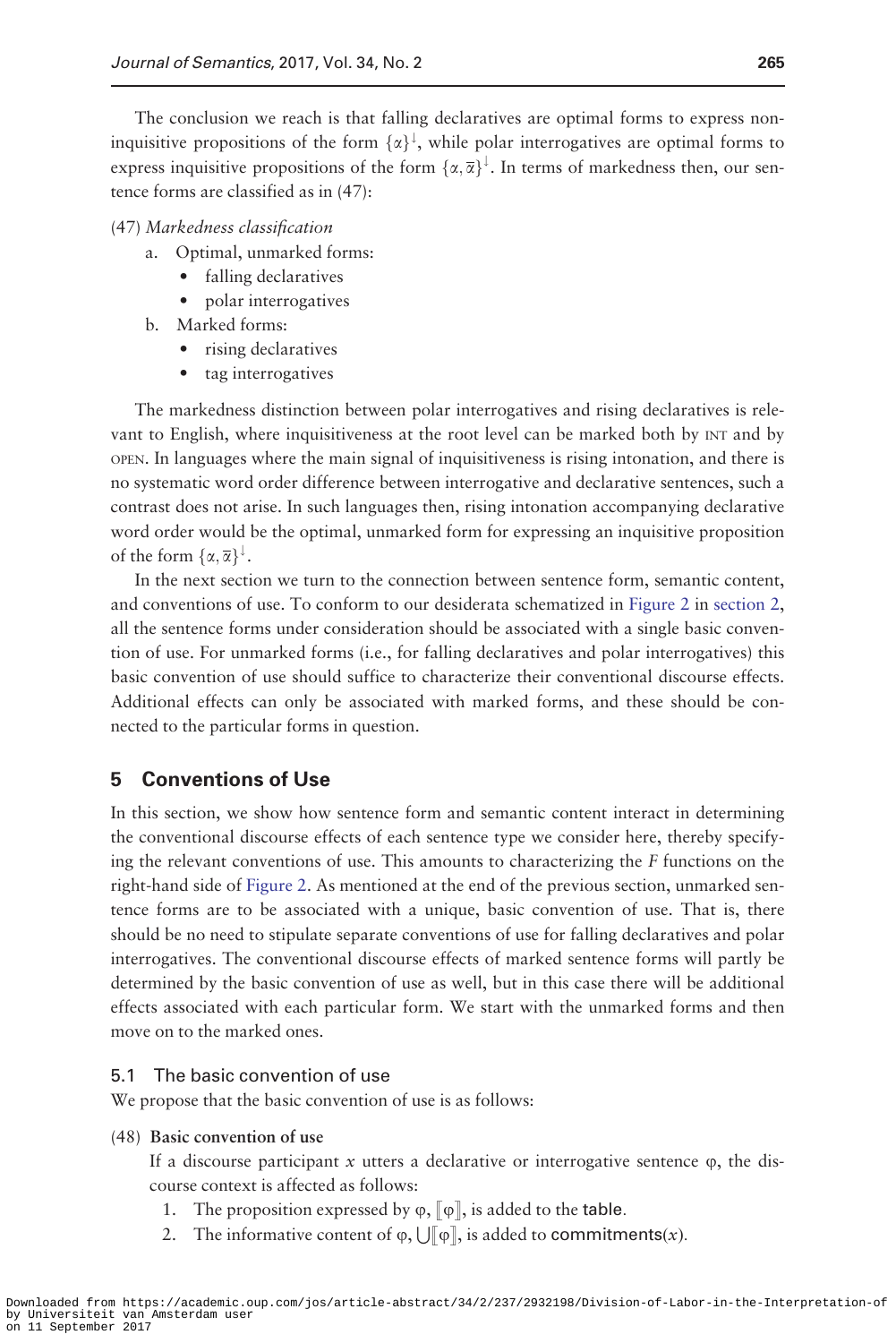The result of the first step is to steer the conversation toward a context such that for some state  $s \in [\![\varphi]\!]$ , the participants in the conversation mutually agree that  $w_a$ , the world in which the conversation takes place, is a member of s.

The second step commits  $x$ , the participant who uttered the sentence, to the claim that  $w_a$  is a member of some element of  $\llbracket \phi \rrbracket$ , that is, of  $\llbracket \psi \rrbracket$ . The second step is closely connected to the first: for x to commit to  $w_a$  being contained in  $\iiint \varphi \, ||\,$  is just for her to subscribe to her own proposal to pursue mutual agreement that, for some  $s \in [\![\varphi]\!]$ ,  $w_a$  is in s.

On our account the conventional effects of unmarked sentence types, in particular falling declaratives and polar interrogatives, are fully determined by (48).<sup>19</sup> Whatever differences there are in the conventional ways in which these two sentence types affect their input contexts should therefore follow from differences in the semantics of the two sentence types. We turn now to showing that this is indeed the case.

5.1.1 Falling declaratives The proposition  $P$  expressed by a falling declarative is noninquisitive, given that at the top level such sentences involve the DEC operator embedded under CLOSED. In this case, then,  $\mathcal P$  contains a unique alternative  $\alpha$  and this alternative is highlighted, so  $\mathcal{P} = {\{\alpha\}}^{\downarrow}$ . Putting such a proposition on the **table** amounts to steering the conversation toward a state where the participants mutually agree that  $w_a \in \alpha$ . At the same time,  $\alpha$  is added to commitments(x). The speaker is thereby committed to  $\alpha$  and proposes that the other participants commit to it as well, so as to establish mutual agreement. If at a subsequent stage of the conversation the same speaker utters, without further qualification, a falling declarative expressing a proposition whose informative content is incompatible with  $\alpha$  she would be guilty of inconsistency.

Thus, the conventional discourse effects obtained by applying (48) to a falling declarative can be summarized as follows:

- $(49)$  Conventional discourse effects of participant x uttering a falling declarative expressing the proposition  $\{\alpha\}^{\downarrow}$ :
	- 1.  $\{\alpha\}^{\downarrow}$  is placed on the table.
	- 2.  $\alpha$  is added to commitments(x).

Recall that we are restricting our attention to conventional discourse effects. Pragmatic considerations concerning the particular circumstances of utterance, including considerations concerning the speaker's reasons for uttering the sentence she uttered, are involved in achieving further effects and determining whether the utterance serves, for example, as a reminder, a warning, a promise or a threat.

5.1.2 Polar interrogatives Polar interrogatives are associated with the same basic convention of use as falling declaratives, but because of the semantic differences between falling declaratives and polar interrogatives the resulting discourse effects are distinct as well.

Recall that because of the INT operator, polar interrogatives express an inquisitive proposition (unless they are tautological) containing two alternatives: a highlighted alternative  $\alpha$ , which is the informative content of the proposition expressed by the sentence radical, and its complement,  $\overline{\alpha}$ .

19 We are not directly concerned in this article with  $wh$ -interrogatives, but we take it that the conventional effects of unmarked wh-interrogatives are also fully determined by (48).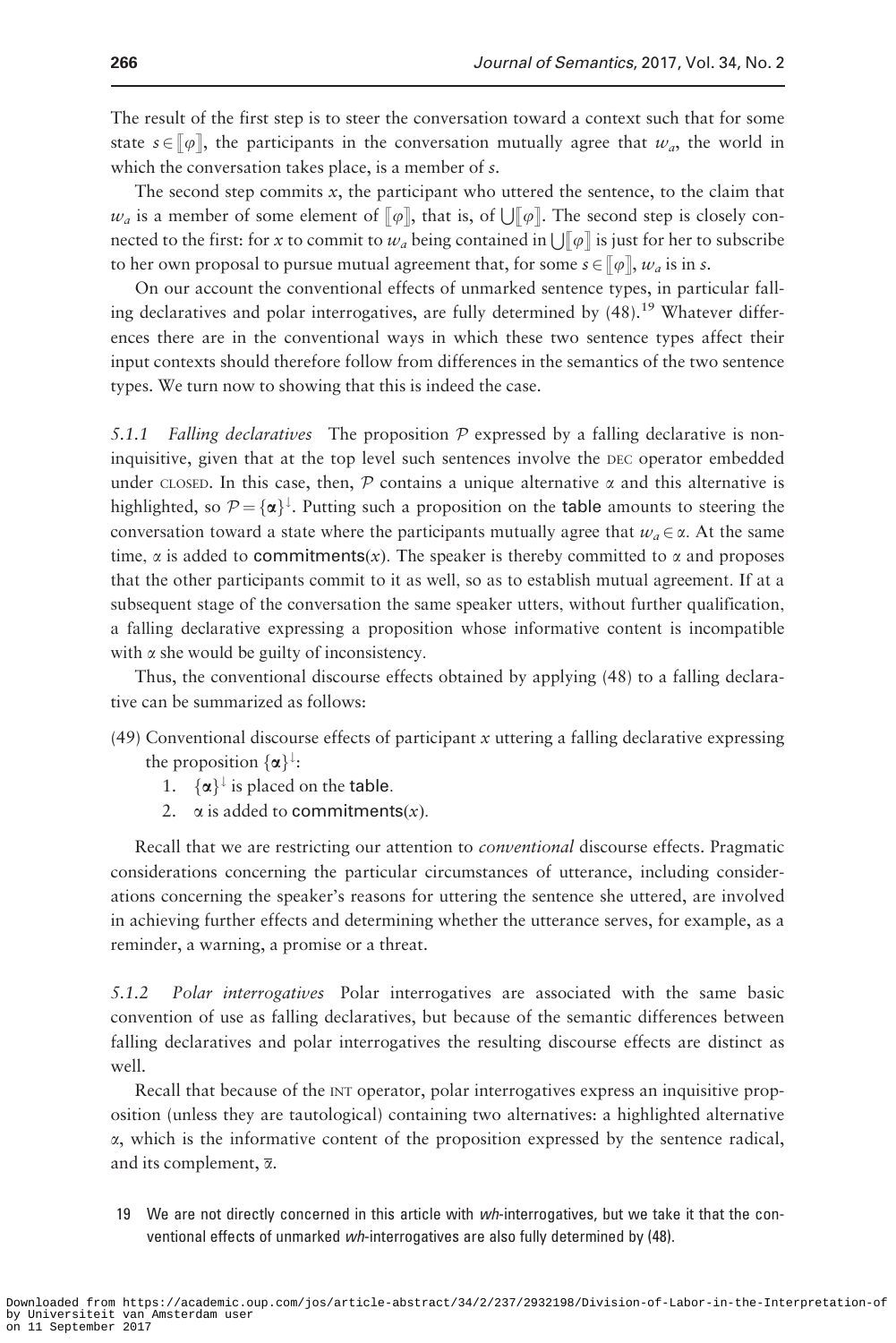According to the basic convention of use given in (48), when uttering a polar interrogative, the proposition expressed by the sentence is placed on the table, and the informative content of this proposition is added to the commitments of the speaker. In the typical (nontautological) case then, the proposition placed on the table contains two complementary alternatives,  $\alpha$  and  $\overline{\alpha}$ . Placing such a proposition on the **table** steers the conversation toward a context where the participants either mutually agree that  $w_a$  is in  $\alpha$  or that it is in  $\overline{\alpha}$ . Since the two alternatives are complementary, the commitment entered on the speaker's discourse commitment list is the trivial commitment that  $w_a$  is an element of  $\alpha \cup \overline{\alpha}$ , which is the set of all possible worlds, W. In this case then, the speaker makes a trivial commitment and she remains neutral with respect to which alternative in the proposition expressed contains  $w_a$ . This is summarized in (50).

- $(50)$  Conventional discourse effects of participant x uttering a polar interrogative expressing the proposition  $\{\alpha, \overline{\alpha}\}^{\downarrow}$ :
	- 1.  $\{\alpha, \overline{\alpha}\}^{\downarrow}$  is placed on the table
	- 2. W is added to commitments $(x)$

Thus, even though falling declaratives and polar interrogatives are associated with the same convention of use, a falling declarative registers commitment of the speaker to  $w_a$  being an element of the highlighted alternative, and steers the conversation toward a context where the other participants share this commitment, whereas a polar interrogative registers the speaker as neutral with respect to whether  $w_a$  is an element of the highlighted alternative, and steers the conversation toward a context where participants have either agreed that  $w_a$  is an element of this alternative, or that it is not. These differences in conventional discourse effects are due entirely to an independently motivated semantic difference between the two sentence forms.

Again, pragmatic considerations concerning the particular circumstances of utterance would be involved in deriving further effects. Thus, in an ordinary conversation one would assume that a speaker utters a polar interrogative because she does not know the answer, and hopes that her addressee does. In this case, the polar interrogative functions as an information seeking question. On the other hand, in a test situation, one assumes that the person uttering the interrogative in fact knows the answer and her reason for uttering it is to check whether the addressee knows the answer as well. In yet other circumstances the discourse context may be such that the answer is already common ground. In that case, a speaker may utter her sentence to point out the obviousness of the answer. This is the case in at least some rhetorical questions. As mentioned, such pragmatic discourse effects are not our main concern here. What (50) aims to capture are the conventional discourse effects of a polar interrogative, which are taken to be constant across contexts.

Note that although a speaker who utters a polar interrogative does not signal a bias for one alternative in the proposition expressed over the other, her epistemic state may in fact favor one over the other. When a speaker utters a falling declarative, on the other hand, she registers commitment to the unique alternative in the proposition expressed. In canonical cases, the speaker's epistemic state will support this commitment.<sup>20</sup>

20 The speaker may, of course, be lying. It may also happen that both the speaker and her addressee know that the speaker's actual epistemic state does not support her commitment, as in the case of conversations that are meant to deliberately mislead an eavesdropper, for instance. Lying and misleading are possible precisely because in making an utterance a speaker undeniably presents herself, in virtue of linguistic conventions, as making a certain commitment.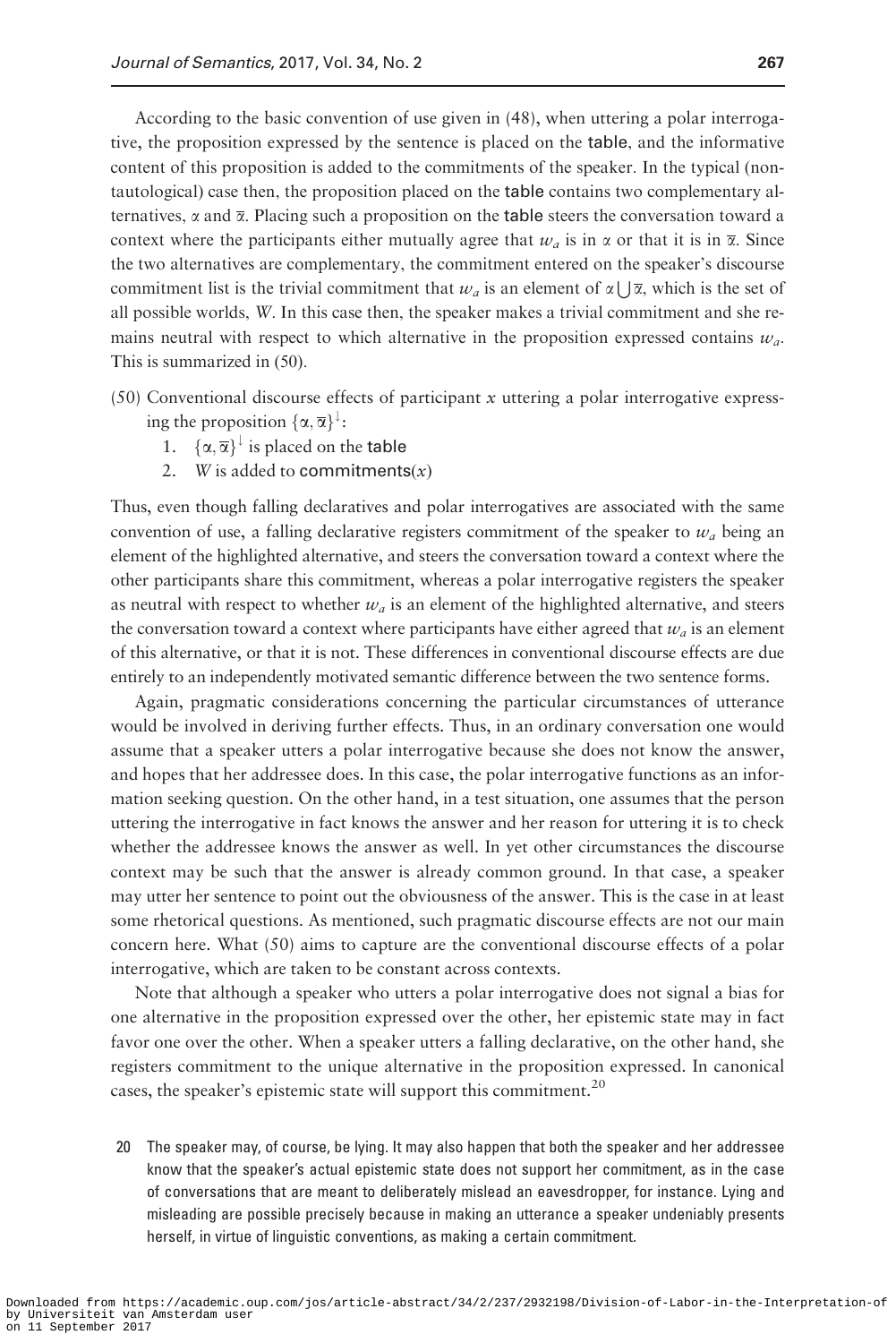In sum, the distinctions between the conventional discourse effects of a falling declarative and that of a polar interrogative are the following; (i) falling declaratives place a noninquisitive proposition on the table and (ii) register commitment to the informative content of this proposition. Polar interrogatives (i) place an inquisitive (unless tautological) proposition on the table containing two complementary alternatives and (ii) do not register a bias for one alternative over the other. We have an account then of the conventional discourse effects of falling declaratives and polar interrogatives which fits the schema depicted in the figure on page 12, in that both sentence types are associated with the same basic convention of use, and their different discourse effects are due entirely to independently motivated differences in their semantics. This conforms to the first part of our division of labor principle, stated in (21), which we take to be an important result of our approach. Next, we turn to the special discourse effects induced by marked sentence types.

## 5.2 Special discourse effects

In line with the goals formulated at the outset, the discourse effects induced by the marked forms we deal with here, namely rising declaratives and tag interrogatives, will be taken to consist of the basic effects specified in (48), augmented by special effects connected to each particular form.

Recall that the semantic content of the marked forms under consideration here is identical to that of polar interrogatives. Assuming that the sentence radical Amalia left expresses the proposition  $\mathcal{P} = {\alpha}^{\downarrow}$ , the sentences in (51a)–(51b) all express the proposition in (51d), with highlighting indicated by boldface:

- (51) a. Did Amalia leave?
	- b. Amalia left?
	- c. Amalia left, didn't she?
	- d.  $\{\alpha,\overline{\alpha}\}^{\downarrow}$

In virtue of the basic convention of use, when one of the sentences in  $(51a)$ – $(51c)$  is uttered by a speaker  $x$ , the inquisitive proposition in (51d) is placed on the **table** and the trivial possibility  $\alpha \cup \overline{\alpha} = W$  is placed on **commitments**(x). This is the conventional discourse effect that polar interrogatives, rising declaratives and tag interrogatives share in virtue of their common semantics.

We now specify the conventional discourse effects of rising declaratives and tag interrogatives in detail, separating the basic effect that they share with polar interrogatives from the special effects that are connected to their specific form. We start with rising declaratives.<sup>21</sup>

(52) Conventional discourse effects of a rising declarative

When a discourse participant  $x$  utters a rising declarative  $\varphi$ , expressing the proposition

- $[\![\boldsymbol{\phi}]\!] = {\{\alpha, \overline{\alpha}\}}^{\downarrow}$ , the discourse context is affected as follows:
	- 1. Basic effect as defined in (48)
		- The proposition expressed by  $\varphi$ ,  $\lbrack \varphi \rbrack$  is added to the table.
		- The informative content of  $\varphi$ ,  $\bigcup_{k=1}^{\infty} \varphi_k$ , is added to commitments(x).
- 21 As discussed in the introduction, there are cases of declarative sentences with a final rise that fall beyond the scope of our account, including cases of 'uptalk' and ones that signal uncertainty about the relevance, sufficiency or clarity of one's contribution. Such cases are explicitly left out of consideration here.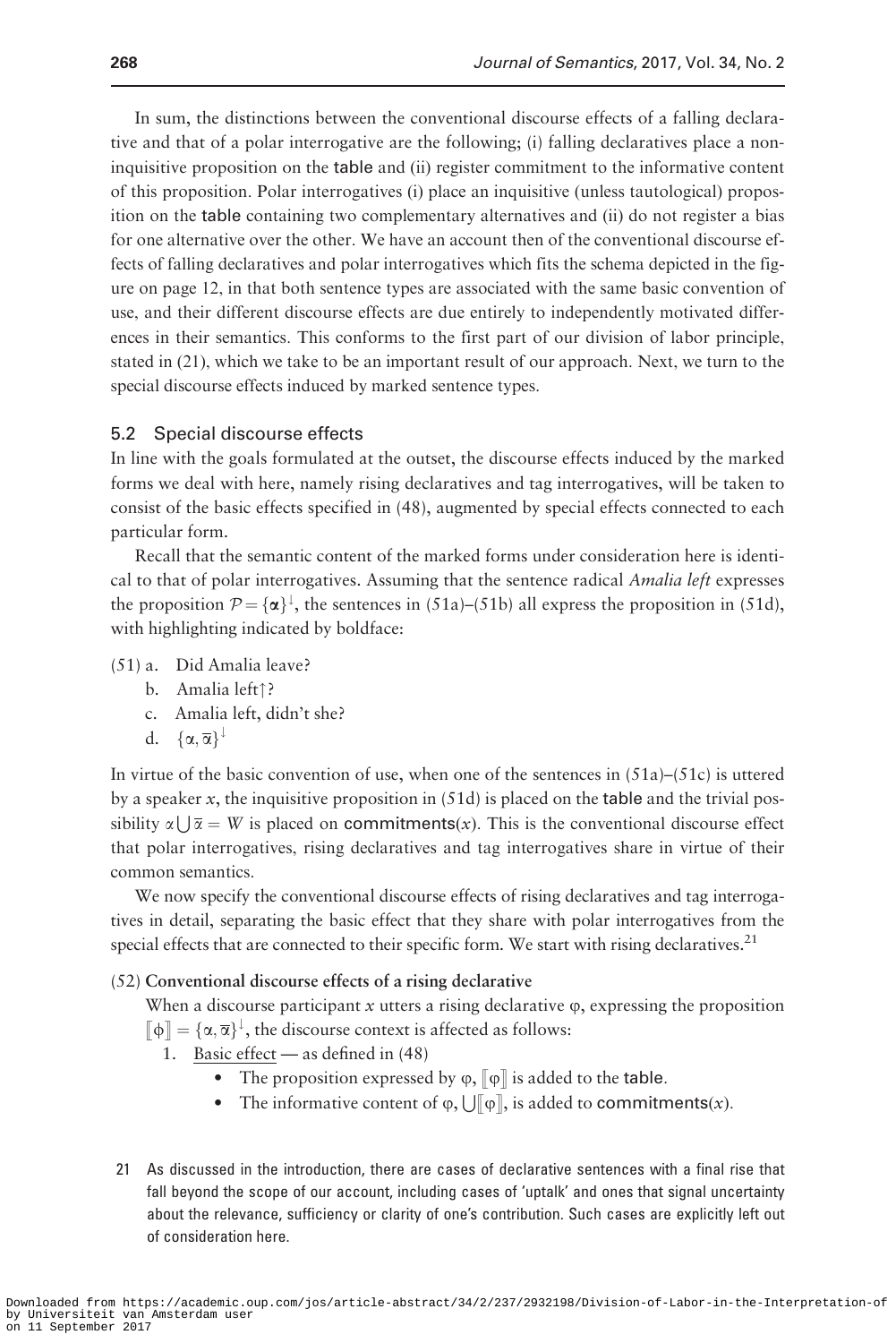# 2. Special effect

•  $\langle \alpha, [\text{zero}, \text{low}] \rangle$  is added to evidence(x).

A typical example is given in (53), modeled after a case discussed in [Gunlogson \(2001\)](#page-52-0):

- (53) Context: Amalia walks in and Bert is struck by her new hairstyle.
	- Bert: You've had a haircut?

Given the semantic content of the uttered sentence, Bert raises the issue of whether Amalia has had a haircut or not. By choosing to express this content via a rising declarative, Bert signals that he has some evidence for the highlighted alternative, and marks his credence in the evidenced possibility as falling somewhere within the interval between zero and low. Given the context, it is natural to assume that Amalia's new hairstyle is the evidence Bert considers, and that his credence in the highlighted alternative is above zero, since otherwise he would not have brought the matter up. If the change in Amalia's appearance is not dramatic it makes sense for Bert to signal that his credence in the highlighted possibility is not beyond low. Bert's utterance leaves it up to Amalia to confirm or deny the highlighted possibility, an eminently sensible move given the circumstances.

For a rising declarative to be felicitous then, the context of utterance should be such as to make it reasonable to assume that the speaker has access to some evidence in favor of the highlighted alternative in order to justify her adding it to her evidenced possibilities list. At the same time, the circumstances should make it reasonable to assume that the speaker's credence in the higlighted alternative is at most low. Thus, we correctly predict that it would be strange for Bert to say (54) to Amalia, because, under normal circumstances, Bert should know full well whether he had a haircut or not, and thus be fully confident in the highlighted possibility.

#### (54) #I've had a haircut?

An important feature of our formulation of the special effect of rising declaratives is that it does not preclude their use in case the speaker has access to some evidence for the highlighted alternative but her credence in this possibility is nevertheless zero. Thus, rising declaratives should be appropriate in contexts where the speaker in fact rejects the highlighted alternative, despite the availability of some evidence in its favor. The example in  $(55)$  shows that this is correct:<sup>22</sup>

(55) Student: The answer to this problem is 5 because the square root of 9 is 2 and  $2+3$ is 5.

Teacher: The square root of 9 is 2?

Here the available evidence for the highlighted alternative is the student's prior commitment to it. In this context, the teacher is assumed to be authoritative, that is, she is assumed to know whether the highlighted alternative is true or not. By her use of a rising declarative, she signals to the student that her credence in the highlighted alternative is at most low. Since she is assumed to be authoritative, this can only mean that her credence is zero, and that she is effectively rejecting the student's prior commitment and urging him to reconsider.

Thus, examples (53) and (55) show that rising declaratives can be used when the speaker is epistemically biased for the highlighted alternative but they are also felicitous in case she

22 We owe this observation, as well as the example in (55), to Jeroen Groenendijk.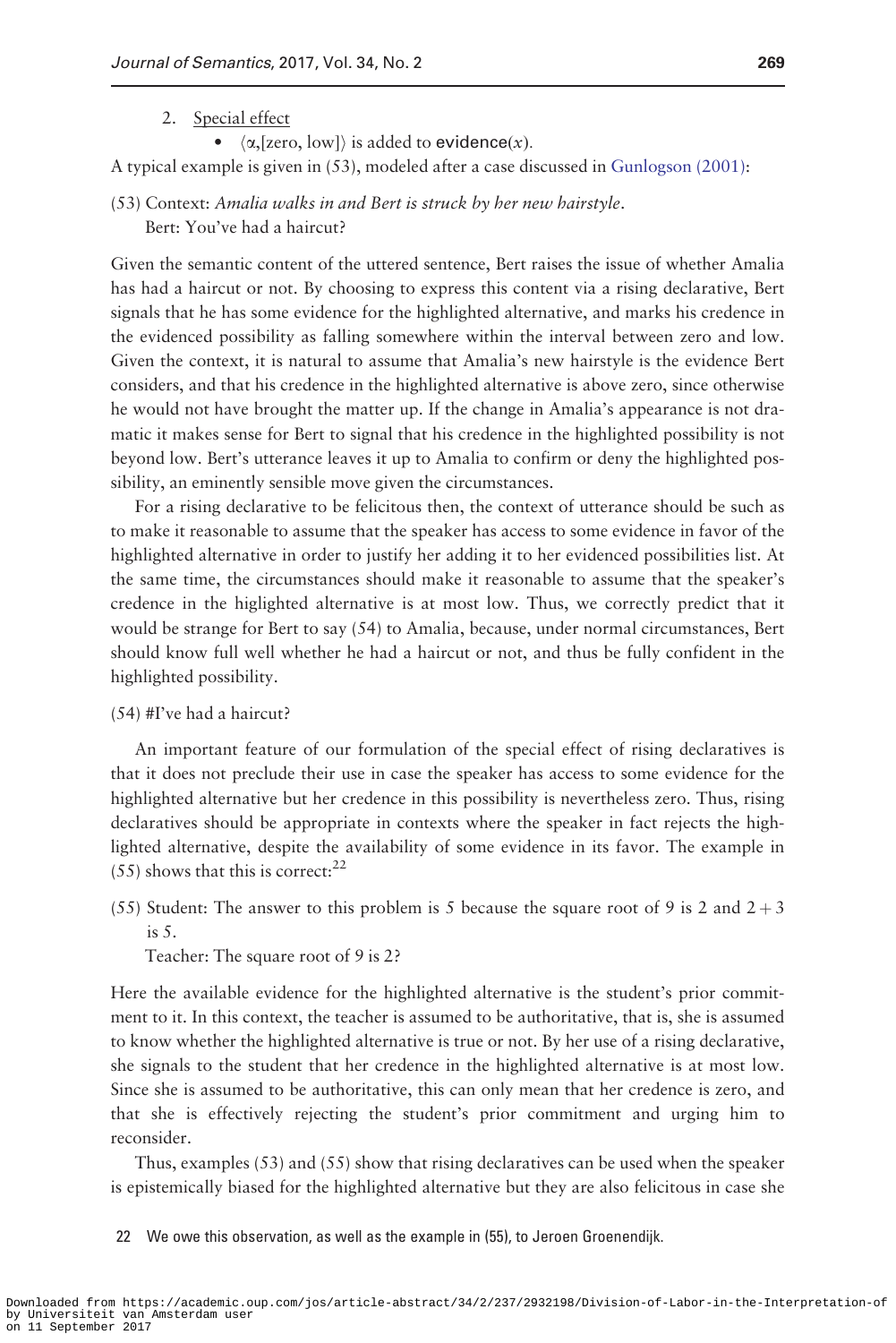is in fact ready to commit to its complement, despite the availability of some evidence in favor of it. As will be discussed in some detail in section 7, cases like (55) are problematic for many, if not all, existing accounts of rising declaratives. In particular, they cannot be accounted for in approaches where rising declaratives are taken to signal a 'contingent' or a 'conditional' commitment, as in [Gunlogson \(2008\)](#page-52-0) and [Malamud & Stephenson \(2015\)](#page-53-0), as well as earlier versions of the present article. In such accounts, rising declaratives are taken to indicate that the speaker is ready to commit to the highlighted alternative provided that her interlocutor commits to this alternative first. In (55), however, the teacher clearly does not signal readiness to commit to the possibility that the square root of 9 is 2, even if the student were foolish enough to re-commit to this claim. More examples of this kind will be considered in section 6. 23

Turning now to rising tag interrogatives, their conventional discourse effects are specified in (56).

# (56) Conventional discourse effects of rising tag interrogatives

When a discourse participant x utters a rising tag interrogative  $\varphi$ , expressing the proposition  $[\![\varphi]\!] = {\{\alpha, \overline{\alpha}\}}^{\downarrow}$ , the discourse context is affected as follows:

- 1. Basic effect as defined in (48)
	- The proposition expressed by  $\varphi$ ,  $\lbrack \varphi \rbrack$  is added to the table.
	- The informative content of  $\varphi$ ,  $\bigcup_{\alpha=1}^{\infty} \varphi$ , is added to commitments(x).
- 2. Special effect
	- $\langle \alpha, [\text{moderate}, \text{high}] \rangle$  is added to evidence(x).

The crucial difference between rising declaratives and rising tag interrogatives, then, is that the latter signal higher speaker credence in the highlighted alternative. Due to this, when a speaker utters a rising tag interrogative, she signals epistemic bias in favor of this alternative.

A typical example of a rising tag interrogative is given in (57):

- (57) Context: Amalia and Bert are a couple looking to furnish their new apartment. They make purchasing decisions together. They are in a store, looking at a table they are
- 23 When confronted with (55) as a counterexample to an earlier version of our account (as well as other existing accounts of rising declaratives), our first thought was that this may be a case of pretense. Just like when the teacher were to say 'I'm not sure whether the square root of 9 is 2' she would not really mean that she is unsure, in the case of (55) she may just be pretending to be biased in favor of the square root of 9 being 2, without really subscribing to such a bias. However, this escape hatch is problematic for at least two reasons. First, if it could be made to work for examples like (55) at all—in particular, if it could account for the fact that the student can conclude from the teacher's reaction that the square root of 9 is not 2—it seems impossible to generalize it to other cases where rising declaratives are used without an epistemic speaker bias; we will discuss several such cases in section 6, see in particular examples (68), (69) and (78). Second, we do not see how this type of account could explain that in all the relevant cases we find a sharp contrast in felicity between rising declaratives and tag interrogatives. For instance, in (55) it would be infelicitous for the teacher to say 'The square root of 9 is 2, isn't it?', and the same contrast will be found in (68), (69) and (78). If it were possible for speakers to express a feigned bias toward the highlighted alternative by means of a rising declarative, why would it be impossible to do so by means of a tag interrogative?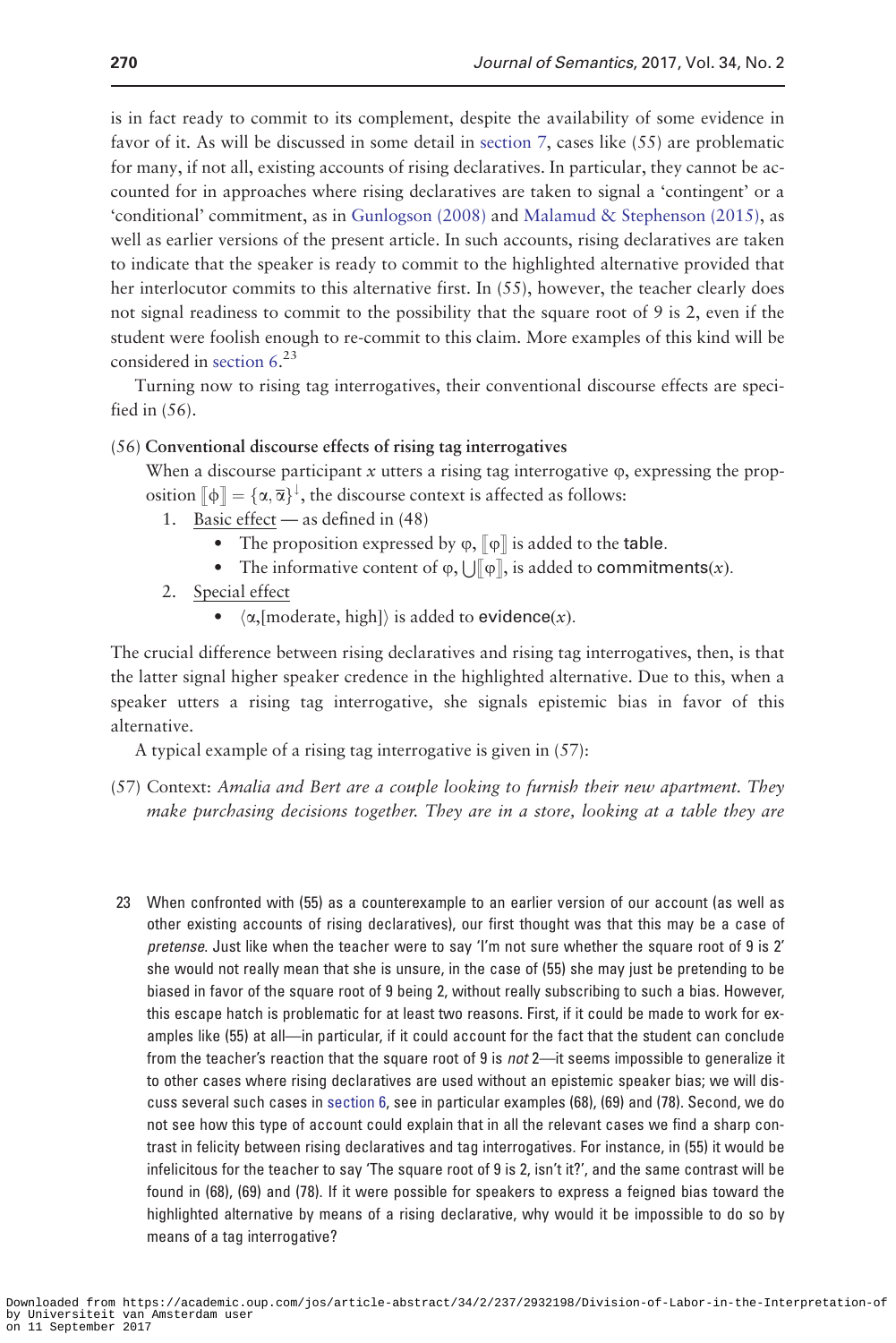thinking of buying, whose price is higher than what they would have expected. Amalia really likes it but she's not quite sure whether they can afford it. Amalia: It's a bit too expensive for us, isn't it?

The highlighted possibility, that is, the possibility that the table is a bit too expensive, is added to Amalia's evidenced possibilities list, and Amalia's credence in this possibility is marked as being somewhere in the interval between moderate and high. The evidence she has is the price of the table, and her recollection of the budget. This context is consistent with Amalia having moderate to high credence in the highlighted alternative, given this evidence. She is using a rising tag interrogative rather than a declarative, presumably, because the decision should be a common one, and so Bert's confirmation is needed. Were Amalia to have uttered the rising declarative This is too expensive? she would have indicated low credence in the highlighted alternative.

Finally, the conventional discourse effects of falling tag interrogatives are specified in (58).

# (58) Conventional discourse effects of falling tag interrogatives

When a discourse participant  $x$  utters a falling tag interrogative  $\varphi$ , expressing the proposition  $[\![\varphi]\!] = {\{\alpha, \overline{\alpha}\}}^{\downarrow}$ , the discourse context is affected as follows:

- 1. Basic effect as defined in (48)
	- The proposition expressed by  $\varphi$ ,  $\lbrack \varphi \rbrack$  is added to the table.
	- The informative content of  $\varphi$ ,  $\bigcup_{k=1}^{\infty} \varphi_k^{\parallel}$ , is added to commitments(x).
- 2. Special effect
	- $\langle \alpha, [\text{high}] \rangle$  is added to evidence(x).

The only difference between falling tag interrogatives and the other two marked forms discussed above is the fact that with a falling tag, the speaker signals high credence in the highlighted alternative. Thus, she signals epistemic bias for this alternative, just as in the case of rising tag interrogatives, but in the case of falling tags, the bias is stronger.

A typical example of a falling tag interrogative is given in (59):

(59) Context: Amalia and Bert are a couple in the process of furnishing their new apartment. They are in a store looking at a table that sells for \$3000. They have agreed that they won't spend more than \$4000 on new furniture, and they need other items besides a table. Amalia is convinced they cannot afford it. But Bert is sometimes inclined toward extravagance and has spent quite some time admiring this expensive table. Amalia: It's too expensive for us, isn't it  $\}$ ?

In this case, by using a tag interrogative Amalia is signaling her bias toward the highlighted alternative, that is, that the table is too expensive, as in (57), and by using falling intonation on the tag she signals her high credence in this alternative, and therefore her heightened expectation that Bert will agree with her.

To sum up, the common property of rising declaratives and tag interrogatives is that they involve a marked form for the expressed semantic content. Because of this, their discourse effects involve not only the basic effect that is shared by all sentence types considered here, but also special effects that are specifically connected to their form. The special effects associated with the marked forms considered here have one aspect in common, namely that of registering the highlighted alternative as an evidenced possibility, thereby signaling that the speaker has access to some evidence in favor of it. The three marked forms we consider differ in that they signal varying levels of credence in the higlighted alternative, with rising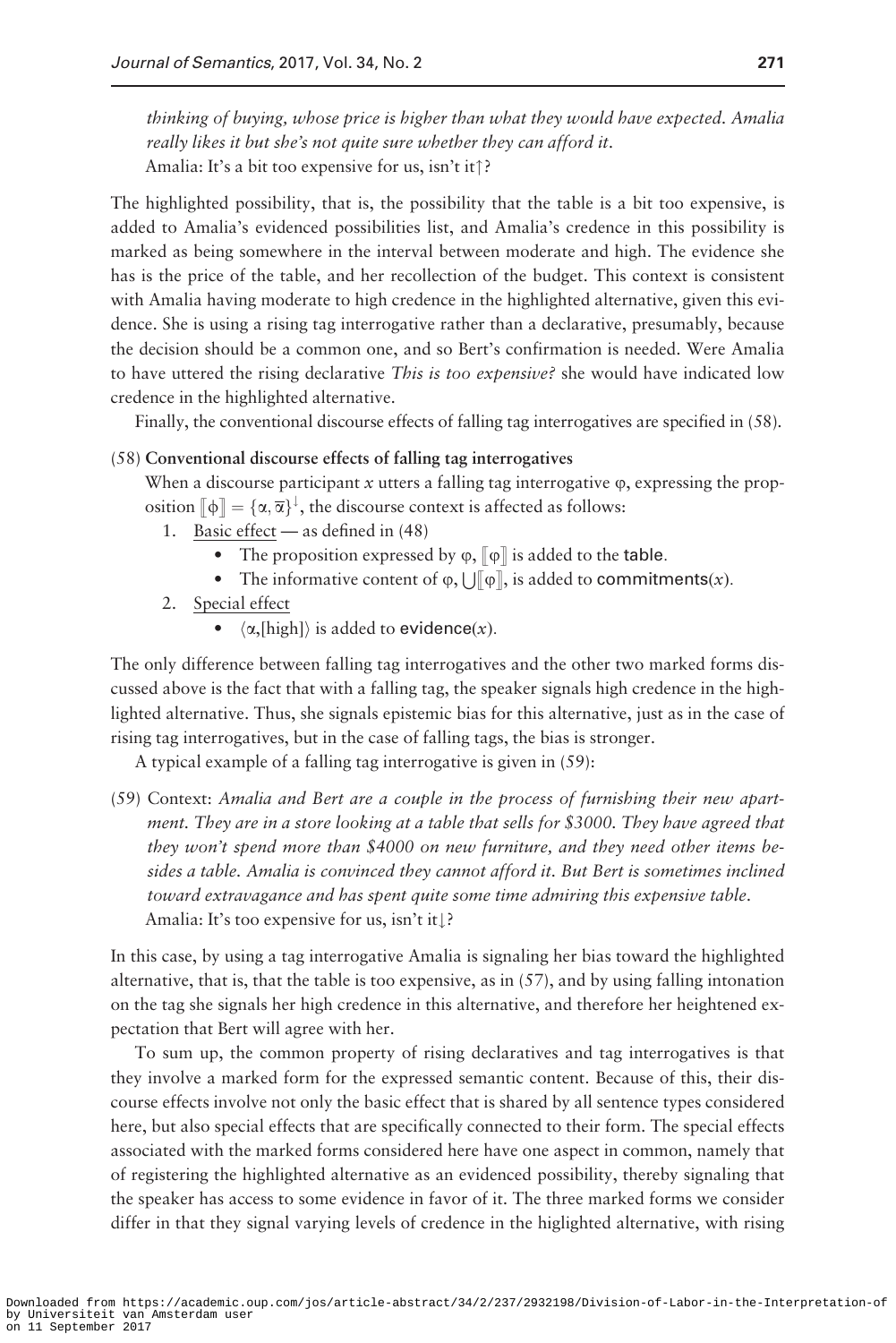declaratives signaling zero to low credence, rising tag interrogatives signaling moderate to high credence, and falling tag interrogatives signaling high credence.

So far, then, we have specified the conventions of use associated with each of the marked forms we consider. The account meets the division of labor principle formulated in Section 2. All unmarked forms are associated with the same basic convention of use, while marked sentence forms are associated with complex discourse effects made up of the basic effect augmented by special effects triggered by the particular marked form involved.

Before testing the predictions of our account in more detail in the next section, we draw connections between the intonation that characterizes the marked forms and the details of their special discourse effects.

5.2.1 Connections between special effects and intonation in marked forms On our account, rising declaratives and tag interrogatives signal different levels of credence in the highlighted alternative. We suggest that the signaled credence level is connected to intonational features of the forms involved. In particular, we propose that rising and falling intonation, besides signaling the presence of OPEN or CLOSED, respectively, may also signal differences in the speaker's credence level in the relevant possibility. Lowest credence is signaled by sentences that do not involve a fall, highest credence is signaled by sentences that do not involve a rise, and the credence level signaled by a combination of a fall and a rise is in between the other two. Schematically, then, the credence levels signaled by rising declaratives and tag interrogatives are connected to their intonation as follows:

(60) a.  $\uparrow \rightsquigarrow$  zero to low credence

- b.  $\|\uparrow\|$  moderate to high credence
- c.  $\downarrow \downarrow \rightsquigarrow$  high credence

Thus, the overall discourse effects of rising declaratives and tag interrogatives are connected in a systematic way to their semantics, syntax, and intonation.

# 6 Testing the Account

We now turn to checking the predictions of the account by considering the various sentence types in contexts that fix the parameters involved, namely the evidence that the speaker has access to for the highlighted alternative and the credence level it is reasonable for her to have in this alternative. In Section 6.1 we focus on predictions of our account for cases discussed in previous literature, especially Gunlogson [\(2001](#page-52-0), [2008](#page-52-0)), [Northrup \(2014\),](#page-53-0) and [Malamud &](#page-53-0) [Stephenson \(2015\)](#page-53-0), as well as some related examples not considered earlier. In section 6.2, we turn to predictions of the account concerning rhetorical questions and NPI licensing.

## 6.1 Baseline predictions

First, our account predicts that in contexts where the speaker is assumed to be authoritative, that is, to have full knowledge of the relevant facts, while the addressee is neutral, falling declaratives are appropriate but polar interrogatives, rising declaratives and rising tag interrogatives are not. This is exemplified in (61):

(61) Context: Doctor to patient, handing him a prescription:

- a. This medicine will cure you.
- b. #Will this medicine cure you?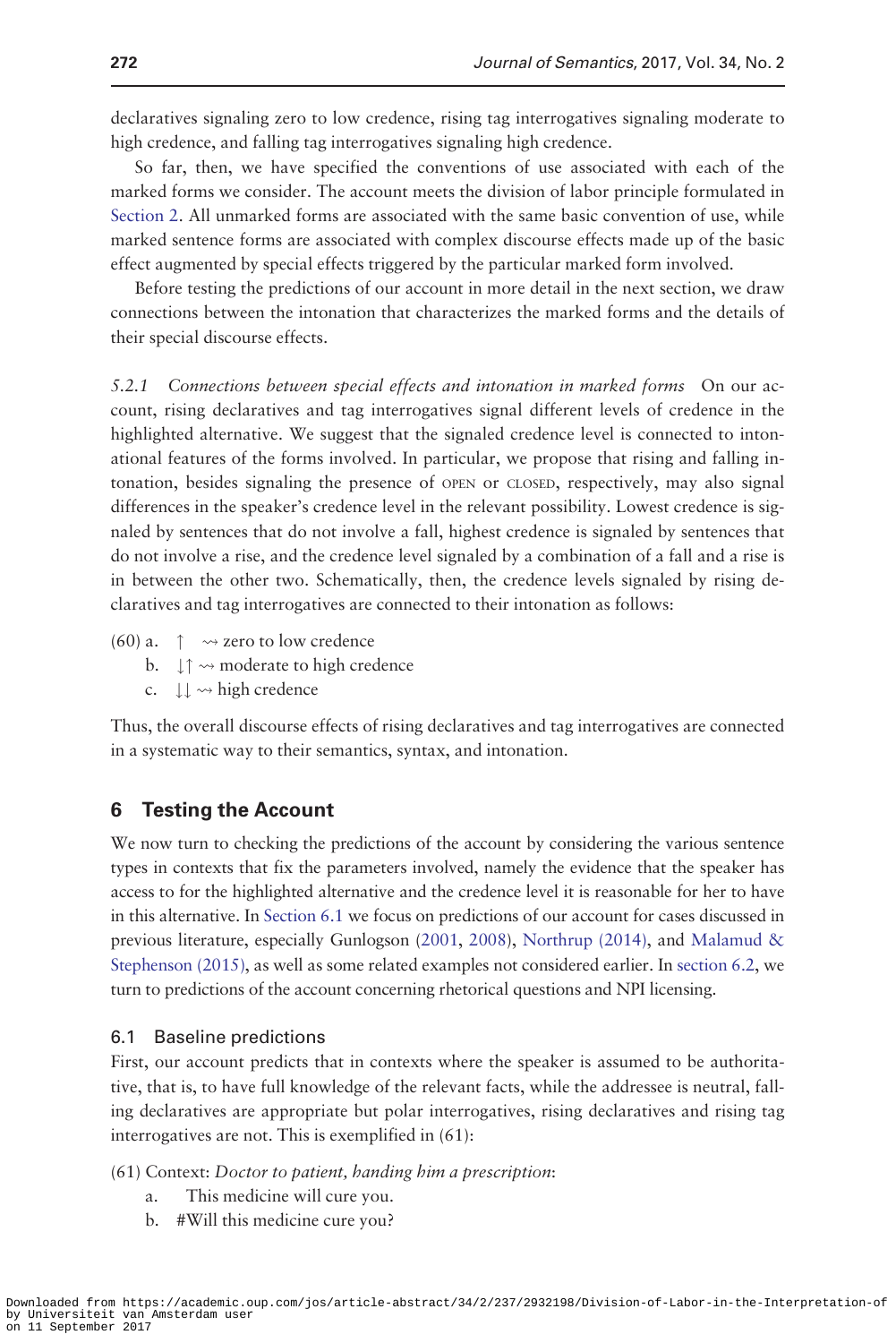- c. #This medicine will cure you?
- d. #This medicine will cure you, won't it?
- e. #This medicine will cure you, won't it  $\}$ ?

Recall that on our account, polar interrogatives are compatible with contexts in which the speaker is assumed to have no evidence whatsoever for the highlighted alternative, since polar interrogatives express no bias for the highlighted alternative in the proposition they express over the non-highlighted one. The other sentence types are predicted not to be compatible with such a context, because falling declaratives express commitment to the highlighted alternative, while rising declaratives and tag interrogatives signal that the speaker has access to some evidence for the highlighted alternative. We see this prediction confirmed in the example below from Gunlogson ([2008](#page-52-0), her example 9):

- (62) Context: Robin is sitting in a windowless computer room with no information about current weather conditions when another person enters from outdoors. Robin to newcomer:
	- a. #It's raining.
	- b. Is it raining?
	- c. #It's raining?
	- d. #It's raining, isn't it?
	- e.  $#It's raining$ :

We now turn to contexts that differentiate between rising declaratives and tag interrogatives. The prediction our account makes is that in contexts where it is clear that the speaker has evidence for the highlighted alternative, and there is no reason for her not to trust this evidence, falling declaratives as well as tag interrogatives will be felicitous but rising declaratives and polar interrogatives will not be. This situation is exemplified in (63) below, which is parallel to example  $(3)$  in [Malamud](#page-53-0) & Stephenson  $(2015)$ :

- (63) Context: Belinda and Chris are looking at a sunset. Belinda says to Chris:
	- a. This is a beautiful sunset.
	- b. #Is this a beautiful sunset?
	- c. #This is a beautiful sunset?
	- d. This is a beautiful sunset, isn't it?
	- e. This is a beautiful sunset, isn't it  $\mathbb{R}^2$ ?

A falling declarative is predicted to be felicitous in this situation because Belinda is clearly in a good position to commit to the sunset being beautiful. A polar interrogative is infelicitous because, given that the context rules out a 'quiz question' interpretation for the polar interrogative, the speaker is presenting herself as neutral with respect to whether the sunset is beautiful or not, a situation that is at odds with ordinary assumptions about people's competence to assess the beauty of sunsets. A rising declarative is also infelicitous because by using it, the speaker presents herself as having at most low credence in the fact that the sunset is indeed beautiful. This is again at odds with common sense assumptions about people's competence to assess the beauty of sunsets. Falling and rising tag interrogatives, which signal moderate to high speaker credence, are correctly predicted to be felicitous.

Note, however, that the rising declarative, when pronounced with emphasis on this, becomes felicitous if Chris has previously committed to the claim that the sunset is beautiful but Belinda, derisively, wants to indicate that her standards are higher. In such a case, the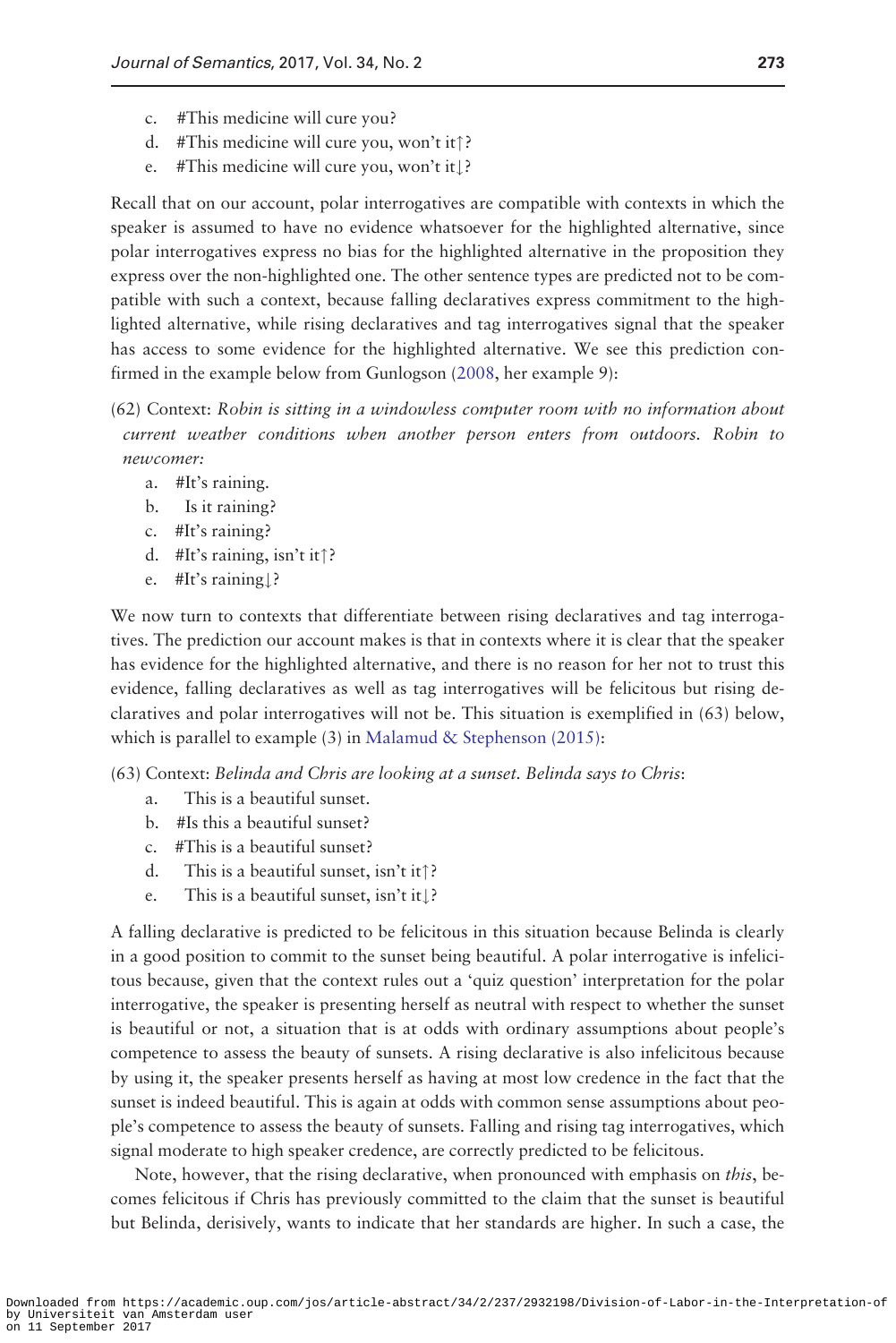rising declarative is taken to signal that Belinda has zero credence in this being a beautiful sunset. Note that it is crucial here that Chris has already committed to the highlighted alternative. This provides contextual evidence for the alternative, which is accessible to Belinda, and thus allows her to use a rising declarative even though her credence in the alternative is zero and therefore, presumably, she does not have access to any evidence for it other than Chris's commitment. More examples where the speaker uses a rising declarative to signal disagreement with her interlocutor's prior commitment to the highlighted alternative will be discussed shortly.

An example that is analogous to (63) but does not involve a predicate of personal taste is given in (64).

- (64) Amalia and Bert have a colleague, Carla, who is admired by everyone for her problem solving skills. One day, at a department meeting, the chair raises an issue, and Carla immediately finds a solution that makes everyone happy. Amalia to Bert:
	- a. She always finds a solution that makes everyone happy.
	- b. #Does she always find a solution that makes everyone happy?
	- c. #She always finds a solution that makes everyone happy?
	- d. She always finds a solution that makes everyone happy, doesn't she $\uparrow$ ?
	- e. She always finds a solution that makes everyone happy, doesn't she $\downarrow$ ?

The polar interrogative and the rising declarative are infelicitous here because, just as in (63), the context is incompatible with the speaker having low credence in the highlighted alternative.

A polar interrogative and a rising declarative become appropriate in a situation that differs from the one in  $(63)$  and  $(64)$  in that the speaker is not quite sure of what the applicability range of the adjective is. This is exemplified in (65):

- (65) Context: Belinda and Chris are looking at a painting depicting a sunset. Belinda is Chris's daughter, and Chris has been teaching her to distinguish between 'real art' and 'kitsch'. Belinda says to Chris:
	- a. This is kitsch.
	- b. Is this kitsch?
	- c. This is kitsch?
	- d. This is kitsch, isn't it??
	- e. This is kitsch, isn't it $\downarrow$ ?

A falling declarative is fine, under the assumption that Belinda has become confident that her assessment of the painting is true in this case, and thus having high credence in the highlighted possibility. The polar interrogative and the rising declarative are felicitous here as well because the context is consistent with Belinda marking low credence in the highlighted alternative under the assumption that she is not all that confident yet in her ability to distinguish between true art and kitch. Tag interrogatives are felicitous as well, since the context is also consistent with Belinda marking (moderate to) high credence in the relevant possibility, under the assumption that she is pretty confident in having learned to draw the distinction Chris has been teaching her.

In  $(66)$  we turn to a case [parallel to example  $(5)$  in Malamud & Stephenson  $(2015)$ ] where a rising declarative is more felicitous than a rising tag interrogative because here the context clearly determines that the speaker has no good reason to be particularly confident in her evidence for the relevant alternative. While rising declaratives and polar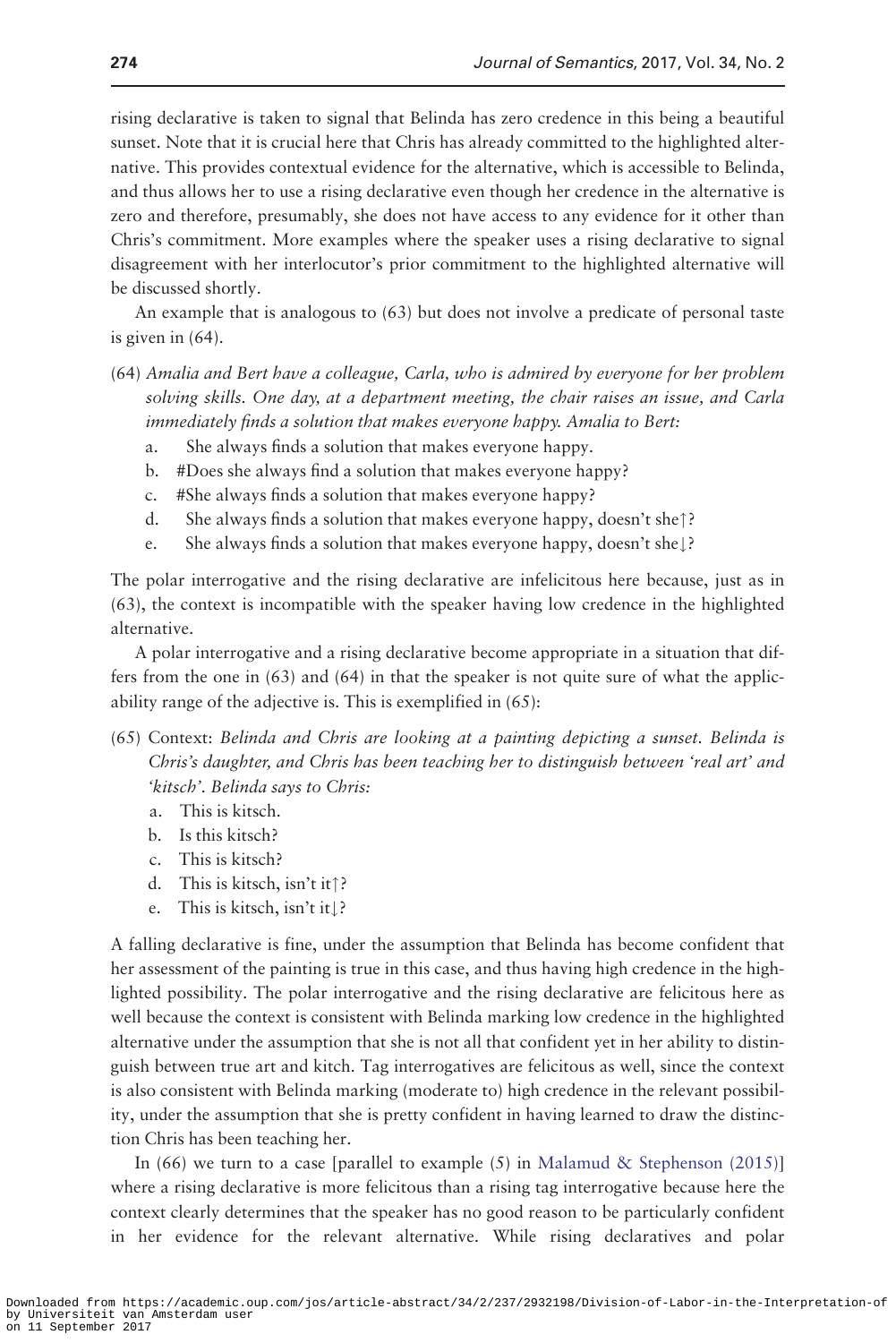interrogatives are predicted to be felicitous here, rising and falling tag interrogatives are predicted to be odd.

- (66) Context: Belinda is going through a pile of job applications. Chris has not seen any of them yet. Belinda hands Chris the application that she just finished reading, and tells him to have a look at it. Chris to Belinda:
	- a. #This is a good one.
	- b. Is this a good one?
	- c. This is a good one?
	- d. #This is a good one, isn't it?
	- e. #This is a good one, isn't it $\downarrow$ ?

In this situation, a neutral polar interrogative is appropriate because the context is consistent with a regular information seeking interpretation of the interrogative. The context is consistent with a rising declarative as well, since Chris may consider the fact that Belinda wants him to have a look at the application as evidence that the application is good, and with Chris marking his credence level in this possibility as low, given the totality of evidence he has for it. The tag interrogatives are less felicitous because there is no reason in the context for Chris to be particularly confident that the application Belinda is handing him is good.

We return now to the teacher–student interaction, repeated and expanded in  $(67)$ .

- (67) Student: The answer to this problem is 5 because the square root of 9 is 2 and  $2 + 3$  is 5. Teacher:
	- a. #The square root of 9 is 2.
	- b. Is the square root of 9 2?
	- c. The square root of 9 is 2?
	- d. #The square root of 9 is 2, isn't it?
	- e. #The square root of 9 is 2, isn't it  $\}$ ?

Recall that the rising declarative is good and will be interpreted by the alert student as rejecting his prior commitment to the highlighted alternative. This is so because the authoritative teacher can only signal by her utterance of a rising declarative that the credence she has in the highlighted alternative is zero. The obvious evidence she has in favor of it is provided by the student's prior commitment, and therefore the student correctly infers that this commitment has to be reconsidered. The teacher does not directly provide the correct information, presumably because she wants the student to arrive at it himself.

The polar interrogative is fine in this context because polar interrogatives do not signal bias and thus are consistent with contexts where the speaker knows the answer and is checking whether her addressee does as well—the 'quiz' question case. Again, the student in this context will infer that the answer to his teacher's question is negative because otherwise the teacher's question would be superfluous. The falling declarative is infelicitous under the assumption that the teacher is knowledgeable. The tag interrogatives are infelicitous as well, given that the rising tag signals moderate to high credence in the highlighted alternative, and the falling tag signals high credence, both inconsistent with the assumption that the teacher knows that the square root of 9 is not 2.

Our account of rising declaratives predicts that they will be appropriate in contexts where the speaker expresses that she is surprised by the evidenced possibility. This is so because being surprised entails having expected the opposite, that is, having had high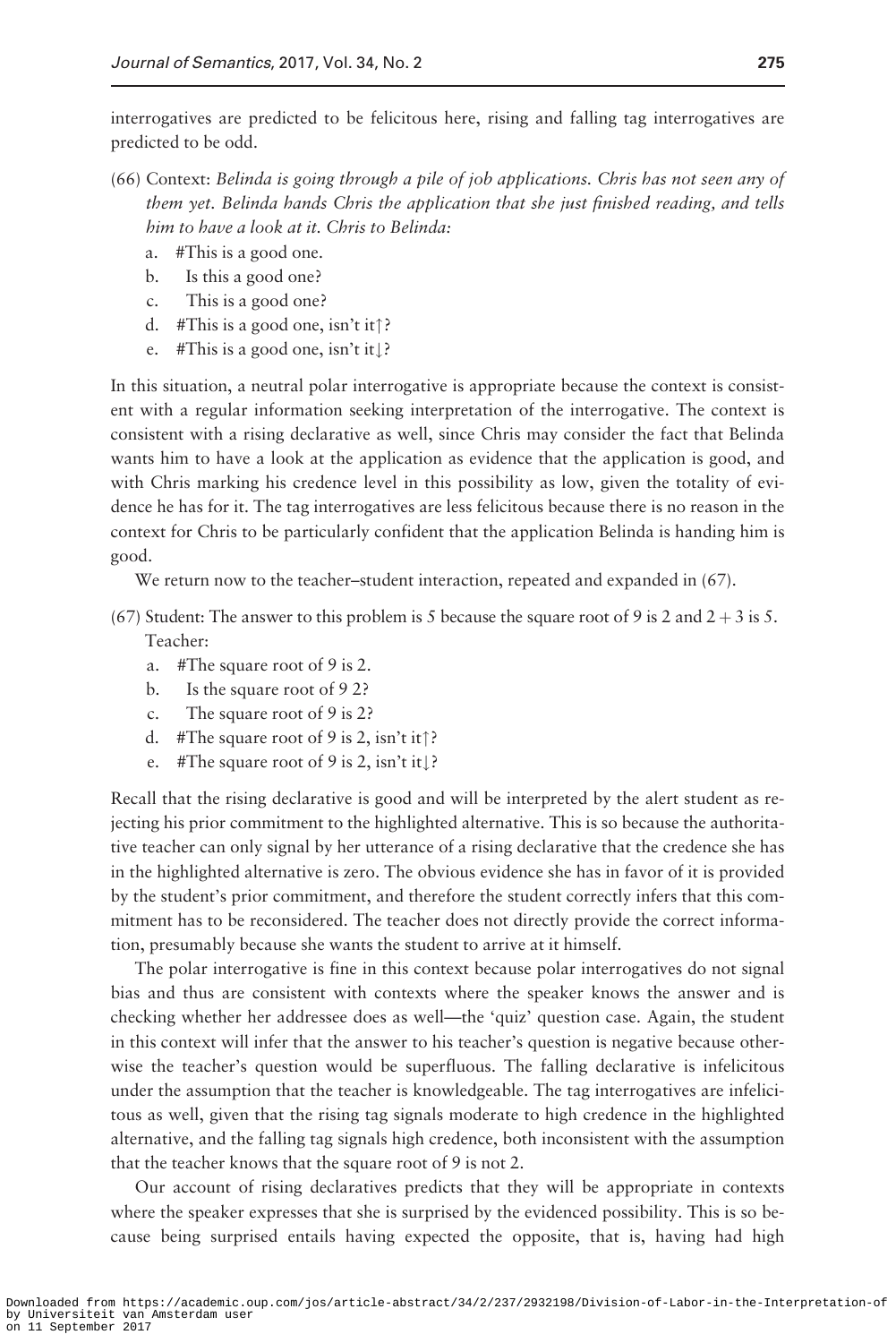credence in the complement of the relevant possibility. As a result, the possibility one is surprised about is not given high credence despite the contextual evidence for it. An example is given in (68):

- (68) Context: Mother sees child putting on cleats:
	- Mother: What? You are going to play soccer? No way! You are staying home and doing your homework.

Just like in the teacher–student case in (67) above, the mother is supposed to be authoritative, but in this case her authority is deontic: she is in control of the way her child is going to spend the afternoon. By using the rising declarative she is signaling zero credence in the highlighted possibility, which means that she knows that the child is in fact not going to play soccer. In this context a polar interrogative would also be appropriate, while a tag interrogative, whether rising or falling, would not be. A similar example is given in (69):

(69) Context: Mother asks her child to set the table and he does a particularly bad job of it but appears to consider the chore finished.

Mother: This table is set? Where are the wine glasses? Where are the napkins?

Rising declaratives may express surprise also in contexts where the speaker is not authoritative but simply had some evidence she trusted against the highlighted alternative, and she is now confronted with evidence for it. Going back to Belinda and Chris, consider the example in (70):

(70) Context: Chris is in the process of writing his dissertation and, on a sunny Sunday morning, Belinda sees him putting on his running shoes. Belinda: You are going jogging? I thought you would spend the morning writing.

Next, we note that our account explains the contrast between rising declaratives and tag interrogatives in responses that question either what is asserted or what is presupposed by the preceding utterance of the addressee, as exemplified in  $(71)$  and  $(72)$ .<sup>24</sup>

(71) Belinda:

I went to see Amalia.

Chris:

a. You went to see Amalia?

b. #You went to see Amalia, didn't you?

(72) Belinda:

My sister will be in town next week.

Chris:

- a. You have a sister?
- b. #You have a sister, don't you?

We will consider  $(72)$ ; the explanation for  $(71)$  is analogous. Belinda's utterance in  $(72)$  presupposes that she has a sister. With his rising declarative, Chris indicates that his credence in this possibility is at most low. This can only mean that Chris's epistemic base just prior

24 We owe example (71) to Cleo Condoravdi. Examples (72) and (73) are parallel to examples (27) and (28) in [Malamud & Stephenson \(2015\)](#page-53-0), which Malamud and Stephenson present as problematic for their own account. For similar examples involving a rising declarative, though not the contrast between rising declaratives and tag interrogatives, see [Gunlogson \(2001\)](#page-52-0) and [Trinh](#page-53-0) [& Crni](#page-53-0)č (2011).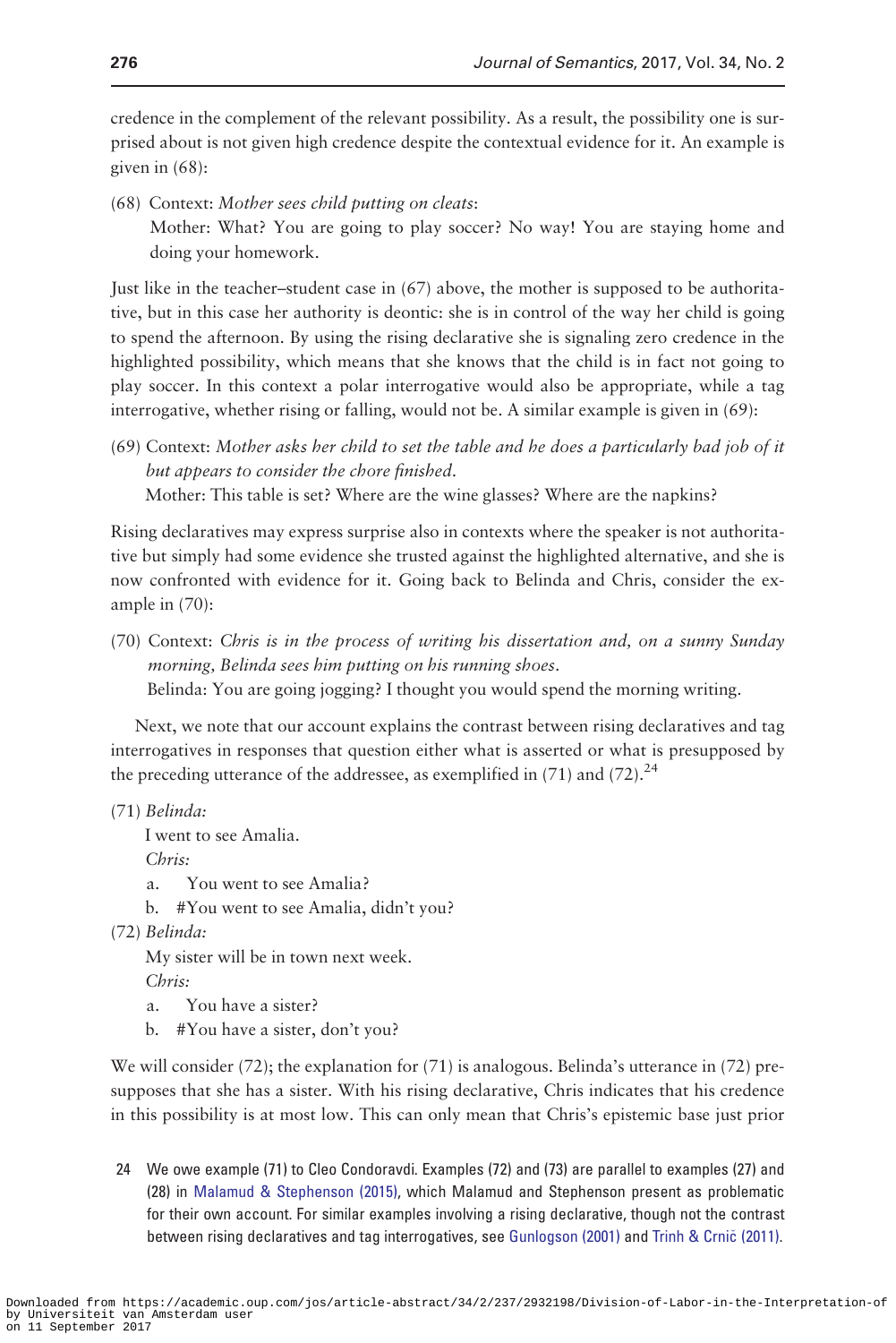to Belinda's utterance led him to expect that Belinda did not have a sister, and therefore Belinda's presupposition is hard for him to accommodate without comment. Chris's utterance thus conveys surprise at Belinda's having a sister. A rising or falling tag interrogative on the other hand is odd precisely because by using one of these forms Chris indicates that his credence in the highlighted alternative is moderate to high. But if this were the case, it would have been most appropriate for Chris to just accommodate Belinda's presupposition without comment.

We also explain why the speaker may request addressee ratification for her own presupposition with a tag interrogative but not with a rising declarative in contexts like (73):

(73) Chris to Belinda:

You could ask your sister to help with this translation. Still Chris:

- a. #You have a sister?
- b. You have a sister, don't you?

Chris's initial utterance presupposes that Belinda has a sister. For such an utterance to be appropriate, Chris's credence in the possibility that Belinda has a sister must be high. If, however, he is not absolutely certain, he can elicit Belinda's ratification with a tag interrogative. A tag interrogative, whether rising or falling, is compatible with high credence in the highlighted alternative. A rising declarative on the other hand is not appropriate because the low credence in the highlighted alternative that it signals is not compatible with Chris having presupposed the truth of this alternative in his initial utterance.<sup>25</sup>

The contrast between rising declaratives and tag interrogatives observed in (73) also arises in cases where the speaker seeks ratification of implicit assumptions that were not explicitly presupposed. This is exemplified in (74) and (75):

(74) Chris to Belinda:

You should tell Amanda to be more polite when talking to customers.

Still Chris:

- a. #After all, you are her boss?
- b. After all, you are her boss, aren't you?
- (75) Chris to Belinda:

I suspect Bill has a special announcement to make tonight. Still Chris:

- a. #He doesn't normally dress up like this?
- b. He doesn't normally dress up like this, does he?

In (74), Chris uses the discourse marker 'after all' in his second utterance to indicate that the assumption that Belinda is Amanda's boss provided the ground for the advice that he gave Belinda in his first utterance. A rising declarative is predicted to be infelicitous here (and more generally in combination with the discourse marker 'after all') because if Chris's

25 An anonymous reviewer notes that the remarks above do not constitute a full account of the use of rising declaratives and tag interrogatives in (72) and (73) insofar as we have not provided an explicit account of presupposition and accommodation within the framework that we have adopted. We will not provide such an account here but hope that our discussion is useful in indicating how the use of rising declaratives and tag interrogatives in (72) and (73) could be accounted for under reasonable assumptions about presupposition and accommodation.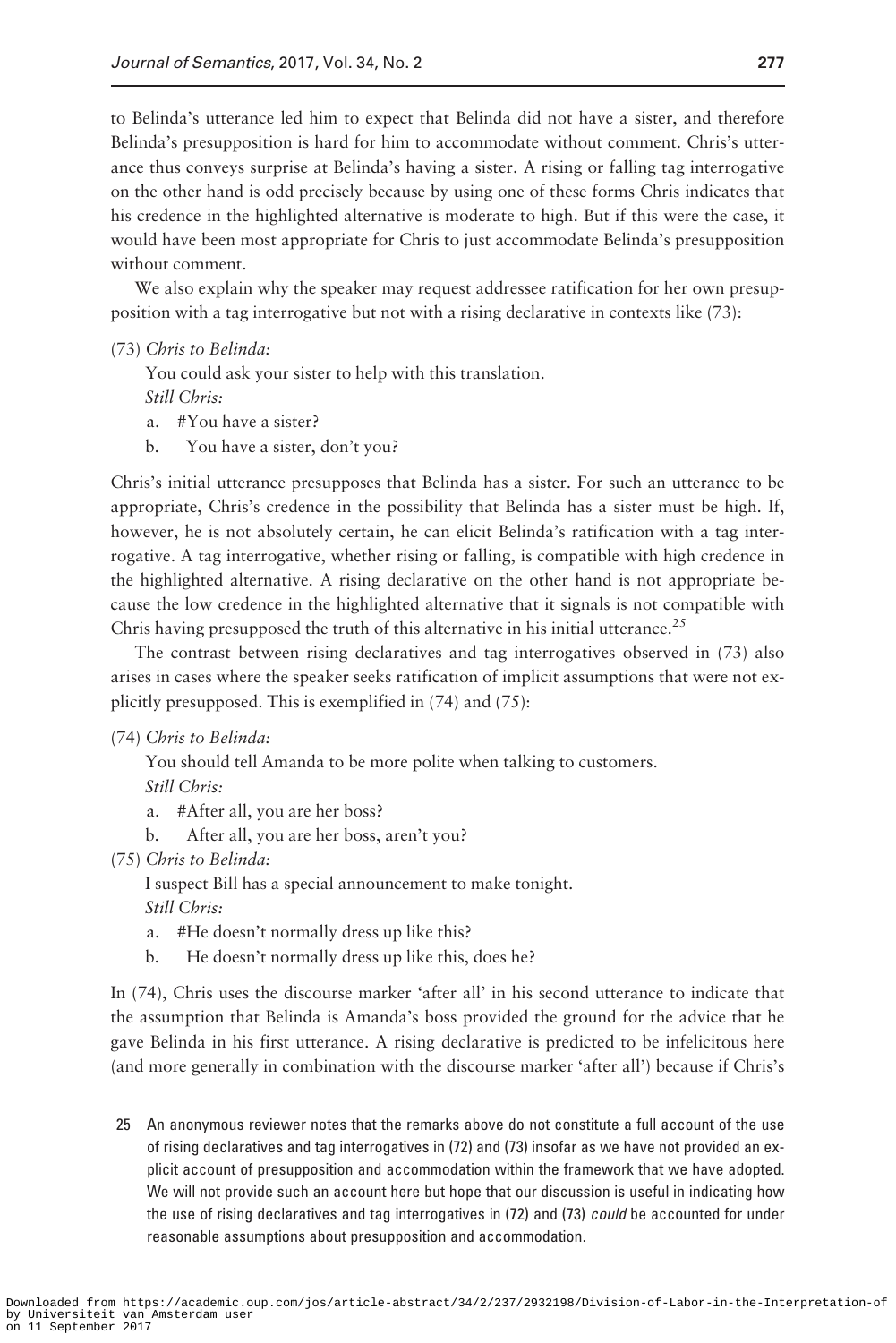credence in the highlighted alternative, that is, Belinda being Amanda's boss, were low, then he would have lacked justification for his initial utterance. On the other hand, a tag interrogative is predicted to be felicitous here (and again more generally in combination with 'after all') because a tag interrogative is compatible with the possibility that Chris has high credence in the highlighted alternative.<sup>26</sup> A similar explanation can be given for the contrast in (75).

Note that (73) and (74) could not be explained under the assumption that the relevant parameter that rising declaratives and tag interrogatives are sensitive to is the relative epistemic authority of the speaker and the addressee, where 'epistemic authority' involves the assumed knowledgeability of an individual w.r.t. a piece of information. Consider a hypothetical alternative account, on which a rising declarative indicates that the speaker takes herself to have lower epistemic authority than the addressee w.r.t. the highlighted alternative. The rising declaratives in (73) and (74) would then be predicted to be felicitous, since Belinda is certainly in a better position than Chris to know whether she has a sister or not, and whether she is Amanda's boss or not. Thus, the explanation of the observed contrasts would be lost.

Finally, note that while in many contexts discussed above, the evidence that the speaker has for the highlighted alternative arises from the immediate context, it is not necessary for this evidence to be contextually provided, as shown by the following example from [Beun](#page-51-0) [\(2000\)](#page-51-0):

(76) Agent: Schiphol Information.

Caller: Hello, this is G.M. I have to go to Helsinki, from Amsterdam.

Can you tell me which flights leave next Sunday?

Agent: Just a moment. Yes, there are several flights.

One leaves at 9.10, one at 11.10 and one at 17.30.

Caller: The flight takes about three hours?

Here the caller's evidence for the highlighted possibility is not rooted in information provided by the context but rather, presumably, in her recollections of previous flights.

# 6.2 Further predictions: rhetorical questions and NPI licensing

6.2.1 Rhetorical questions The account of rising declaratives and tag interrogatives presented here makes specific predictions concerning the use of these sentence forms as rhetorical questions. First consider the case in (77):

(77) Context: Bill is talking to his therapist about his son, Sam, who has high student loans and not enough income to pay them off. Bill himself is well-off and has been agonising about whether to help Sam out or not. Bill: Should I help him pay his loans?

Therapist:

- a. You are his father, aren't you?  $/$  #You are his father?
- b.  $\#$ You are not his father, are you? / You are not his father?
- 26 Our example (74) was inspired by examples (6) and (7) in [Reese & Asher \(2007\),](#page-53-0) which show that tag interrogatives can be used in combination with 'after all', just like falling declaratives and unlike polar interrogatives. Reese and Asher do not, however, observe the contrast between tag interrogatives and rising declaratives.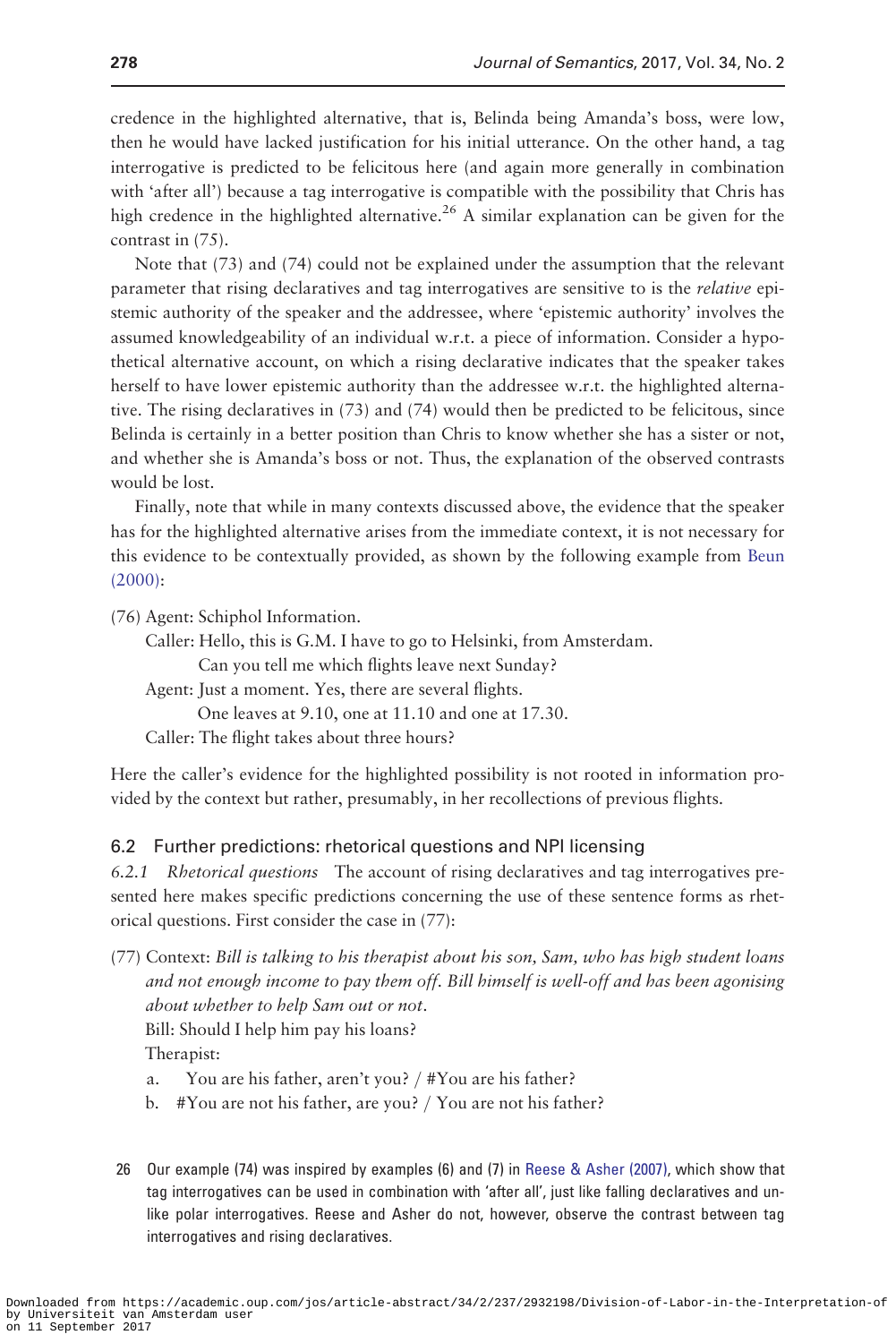In this context, the therapist's reaction is meant to point out to Bill that, as Sam's father, he should help him. The tag interrogative in (77a) (whether rising or falling) is predicted to be fine because the context is consistent with the therapist having high credence in the highlighted alternative, that is, that Bill is Sam's father; after all, this fact is assumed to be common ground, and is precisely what makes the question rhetorical.

On the other hand, our account predicts that the rising declarative in (77a) is not felicitous in this context. In using a rising declarative, the therapist signals that she has at most low credence in the highlighted alternative, that is, that Bill is Sam's father. This is not consistent with the context, in which this fact is assumed to be common knowledge.

We predict the judgments to be reversed in (77b). The tag interrogative is predicted to be infelicitous here because the context is not consistent with the therapist having moderate to high credence in the possibility that Bill is *not* Sam's father. On the other hand, the rising declarative is predicted to be felicitous because the context is consistent with the therapist having zero credence the possibility that Bill is not Sam's father.

Next, consider the same sentences in a context in which Bill is known not to be Sam's father, exemplified in (78). We predict that the pattern here will be the opposite from that in (77).

- (78) Context: Bill is talking to his therapist about his neighbor's son, Sam, who has high student loans and not enough income to pay them off. Bill himself is well-off and is struggling with the question of whether to offer to help Sam or not. Bill: Should I help him pay his loans? Therapist:
	- a.  $\#$ You are his father, aren't you? / You are his father?
	- b. You are not his father, are you?  $/$  #You are not his father?

In (78a), a tag interrogative is not felicitous because the context is now inconsistent with the therapist having moderate to high credence in the highlighted alternative. On the other hand, the rising declarative in (78a) is felicitous because the contextually established facts are consistent with the therapist having zero credence in the highlighted alternative.

Just as before, the judgments are reversed in (78b). Now the context is consistent with the therapist having high credence in the highlighted alternative, and the tag interrogative is felicitous while the rising declarative is not.

6.2.2 NPI licensing Rising declaratives are known to differ from polar interrogatives in that the latter but not the former license NPIs (see, e.g. [Trinh & Crni](#page-53-0)č 2011; [Horn 2016](#page-52-0)):

(79) a. Is anybody home?

Horn suggests two possible accounts for this contrast. According to the first, NPI licensing requires an overt grammatical trigger that precedes the NPI. Subject-auxiliary inversion in (79a) would qualify as a trigger, while the final rise in (79b) would not (see [Progovac 1994](#page-53-0), among others).

The second possible explanation interacts with our account because it connects the impossibility of an NPI in a rising declarative to the non-neutrality of this sentence type, as

Downloaded from https://academic.oup.com/jos/article-abstract/34/2/237/2932198/Division-of-Labor-in-the-Interpretation-of by Universiteit van Amsterdam user on 11 September 2017

b. \*Anybody is home? ([Horn 2016](#page-52-0): 295)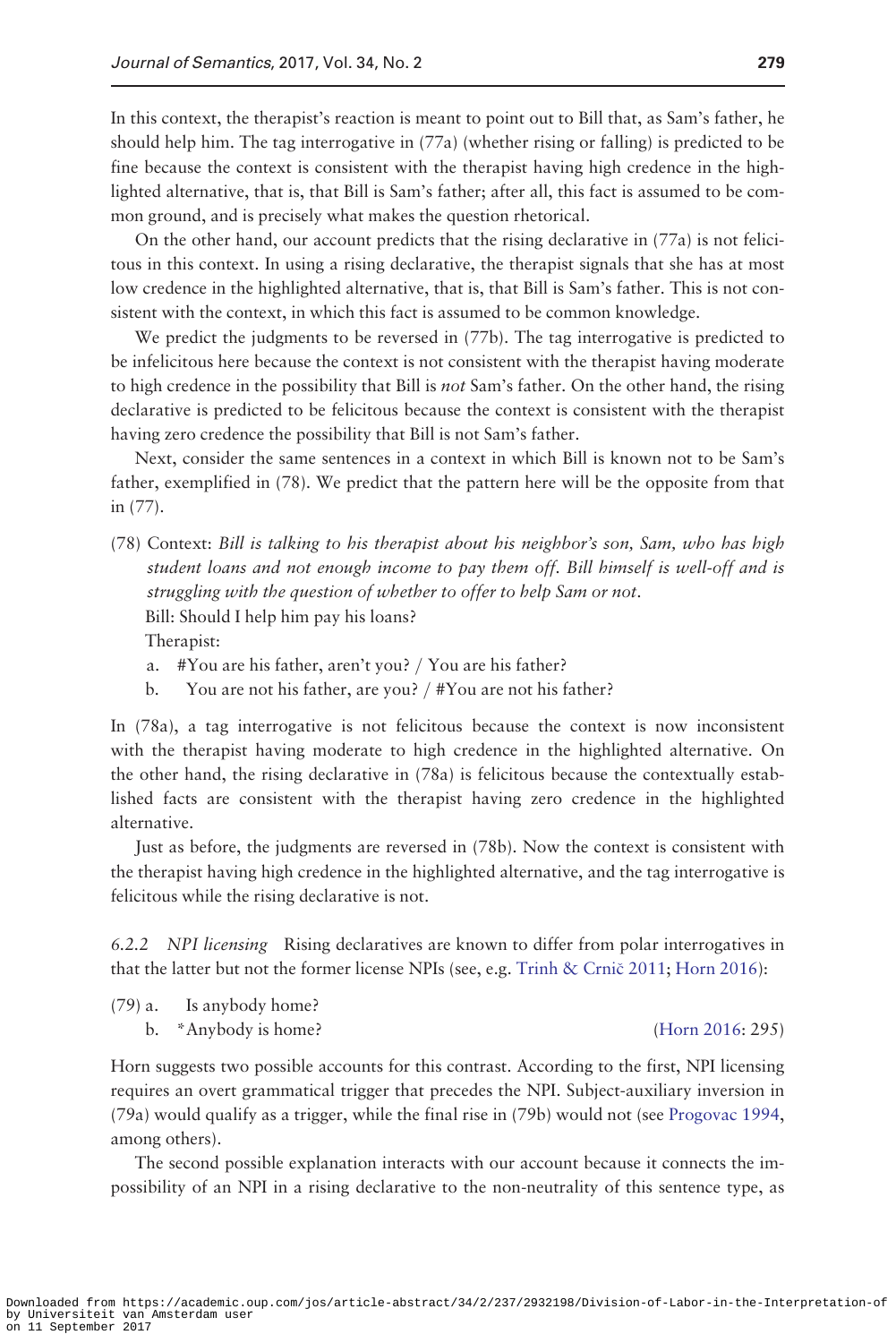opposed to polar interrogatives. Horn quotes the following hypothesis, suggested to him by Gunlogson (p.c.):

NPIs are licensed only when the context is compatible with the assumption that the speaker has no particular reason (i.e., no evidence) to favor p over not-p. (p. 296)

As further support for Gunlogson's suggestion, Horn notes the contrasts in (80), where an NPI is not licensed when the sentence entails the existence of evidence in favor of the truth of the clause in which the NPI occurs, even though no particularly high credence in this possibility is apparent:

- (80) a. If (#as you say) you've ever lived in France, you'll recognize an escargot.
	- b. If (#as he claims) Joe has ever eaten so much as a bite of truffled porcupine...

Now let us consider how Gunlogson's suggestion about NPIs combines with our account of rising declaratives and polar interrogatives. Since rising declaratives are taken to signal the existence of some evidence for the highlighted alternative, they are predicted to block NPIs.<sup>27</sup> Polar interrogatives, on the other hand, are not taken to signal the existence of any evidence for the highlighted alternative, and are therefore predicted to license NPIs. Note that the relevant parameter here is quite subtle: all that is required is the existence of some evidence for the highlighted alternative; the speaker does not have to be epistemically biased toward this alternative, which is precisely what our account of rising declaratives entails.<sup>28</sup>

To conclude, we have presented an account of the sentence forms under consideration that fits both our general theoretical desiderata concerning the association of conventional discourse effects with sentence form and semantic content, and the main empirical properties of these sentence types. In the next section we briefly compare the account with some previous proposals.

# 7 Comparison with Some Related Approaches

We briefly consider some representative proposals whose empirical reach and theoretical aims overlap considerably with ours. As we will see, an important distinguishing feature of our account is its concern with dividing the labor between compositional semantics and conventions of use in a principled way.

- 27 Similarly, the account correctly predicts that NPIs are blocked in tag interrogatives as well, as exemplified in (i):
	- (i) \*He saw anybody, didn't he?
- 28 Nathan Klinedinst (p.c.) notes that NPIs are licensed in negative rising declaratives and tag interrogatives, such as (ia-b).
	- (i) a. He didn't see anyone?
		- b. He didn't see anyone, did he?
		- c. He didn't see anyone.

This fact can be reconciled with Gunlogson's hypothesis by assuming that what matters is whether the context is compatible with the assumption that the speaker has no particular evidence for the *smallest clause* containing the NPI. Such an assumption would be needed independently to license NPIs in negative falling declaratives such as (ic).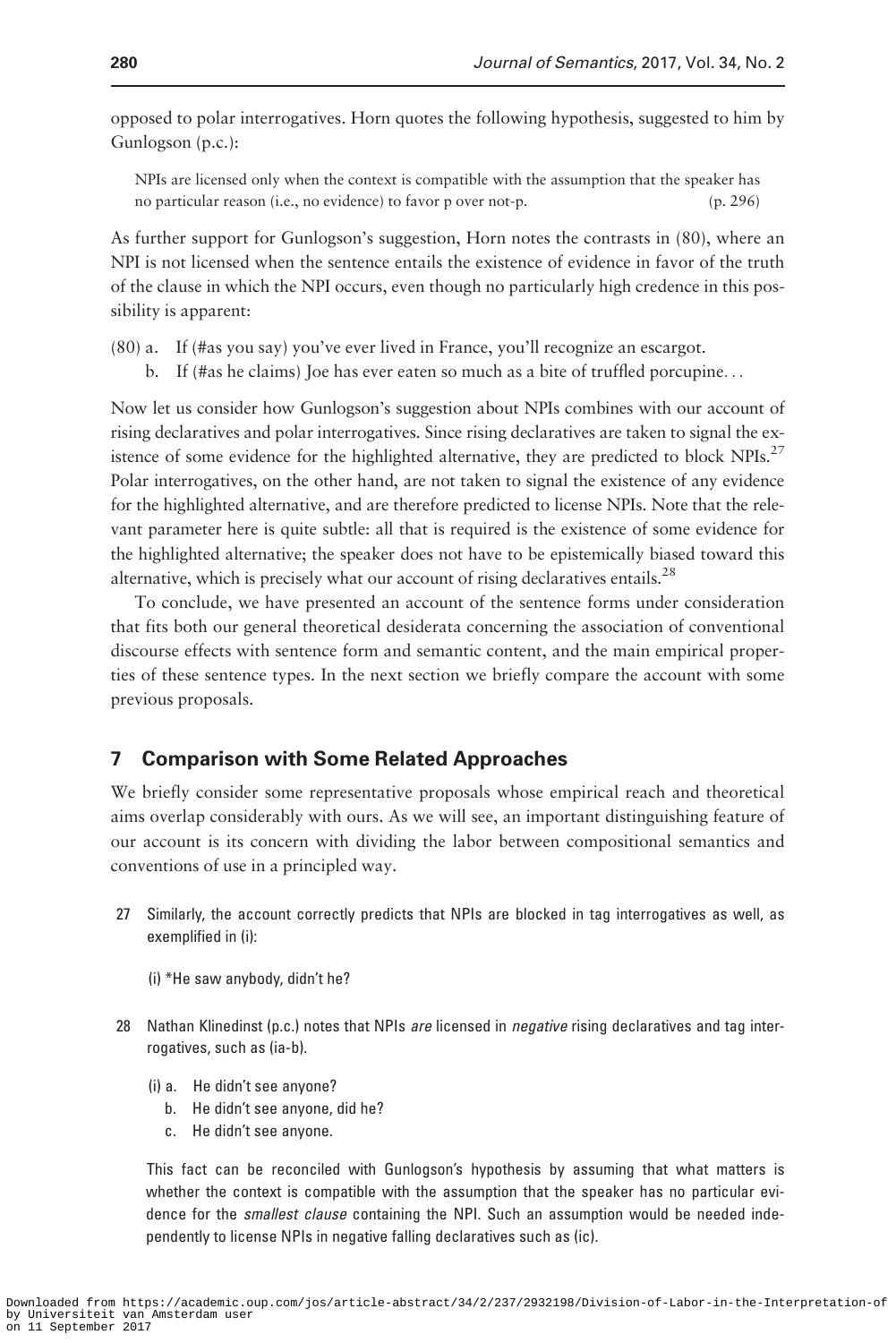#### 7.1 [Gunlogson \(2001](#page-52-0), [2008](#page-52-0))

Gunlogson's work on rising declaratives has served as an inspiration to the approach we have developed here. A fundamental insight we take over from this work is the distinction between the contribution of clause type (declarative v. interrogative) and intonation (rising v. falling). A major conceptual difference, however, is that Gunlogson's account relies entirely on the discourse component, while our approach divides the analytical burden between semantics and conventions of use.

Gunlogson focuses on rising declaratives, with falling declaratives and polar interrogatives receiving minimal attention. Gunlogson's 2008 paper concentrates on 'initiating declarative questions', that is, rising declaratives that function as questions, and whose content is not related to that of a preceding utterance. The class of rising declaratives we consider in this article is more inclusive in that we do not restrict our attention to initiating ones.

[Gunlogson \(2008\)](#page-52-0) refines her earlier account by introducing two new distinctions: one between commiting as *source* and commiting as *dependent*, and one between *actual* and contingent commitments. The former distinction is rooted in the type of evidence the speaker has to support her commitment. The latter distinction concerns the issue of whether the speaker requires addressee ratification for her commitment or not.

While these distinctions have influenced our account of rising declaratives and tag interrogatives, the approach we propose departs from them. Instead of contingent commitments we rely on the notion of evidenced possibilities, which allows us to capture cases where a speaker uses a rising declarative even though she takes the highlighted alternative to be false, as in the teacher–student example in (67), the surprise example in (68), and the rhetorical question example in (78). Instead of Gunlogson's source and dependent distinction we have used credence intervals, again in order to achieve wider empirical coverage, in particular to capture differences between rising declaratives and tag interrogatives that Gunlogson does not consider.

#### 7.2 [Condoravdi and Lauer \(2012a\)](#page-51-0)

On the theoretical side, an important feature that our account shares with that of [Condoravdi and Lauer \(2012a\)](#page-51-0) is the recognition that the full impact of an utterance on the context in which it is made is determined not only by its semantic content and the conventions of use associated with the sentence, but also by effects brought about via pragmatic reasoning as to why the speaker made that particular contribution to the conversation. We have borrowed the term 'convention of use' from their work, and take it that their discussion of this issue is fully compatible with what we have proposed here.

On the empirical side, [Condoravdi & Lauer \(2012a\)](#page-51-0) are concerned only with falling declaratives and polar interrogatives.<sup>29</sup> The semantics they assume is a classical one: they take the semantic value of declaratives to be a proposition in the classical sense, while the semantic value of an interrogative is assumed to be a different type of entity, one that determines the set of possible answers to the issue that the interrogative raises.

Condoravdi and Lauer assume that declaratives and interrogatives do not only have different types of semantic values, but also come with different conventions of use. The convention of use associated with declaratives commits the speaker to a belief in the

<sup>29</sup> For closely related work which deals with imperatives and exclamatives, see [Condoravdi & Lauer](#page-52-0) [\(2012b](#page-52-0)); [Chernilovskaya](#page-51-0) et al. (2012); [Lauer \(2013\)](#page-52-0).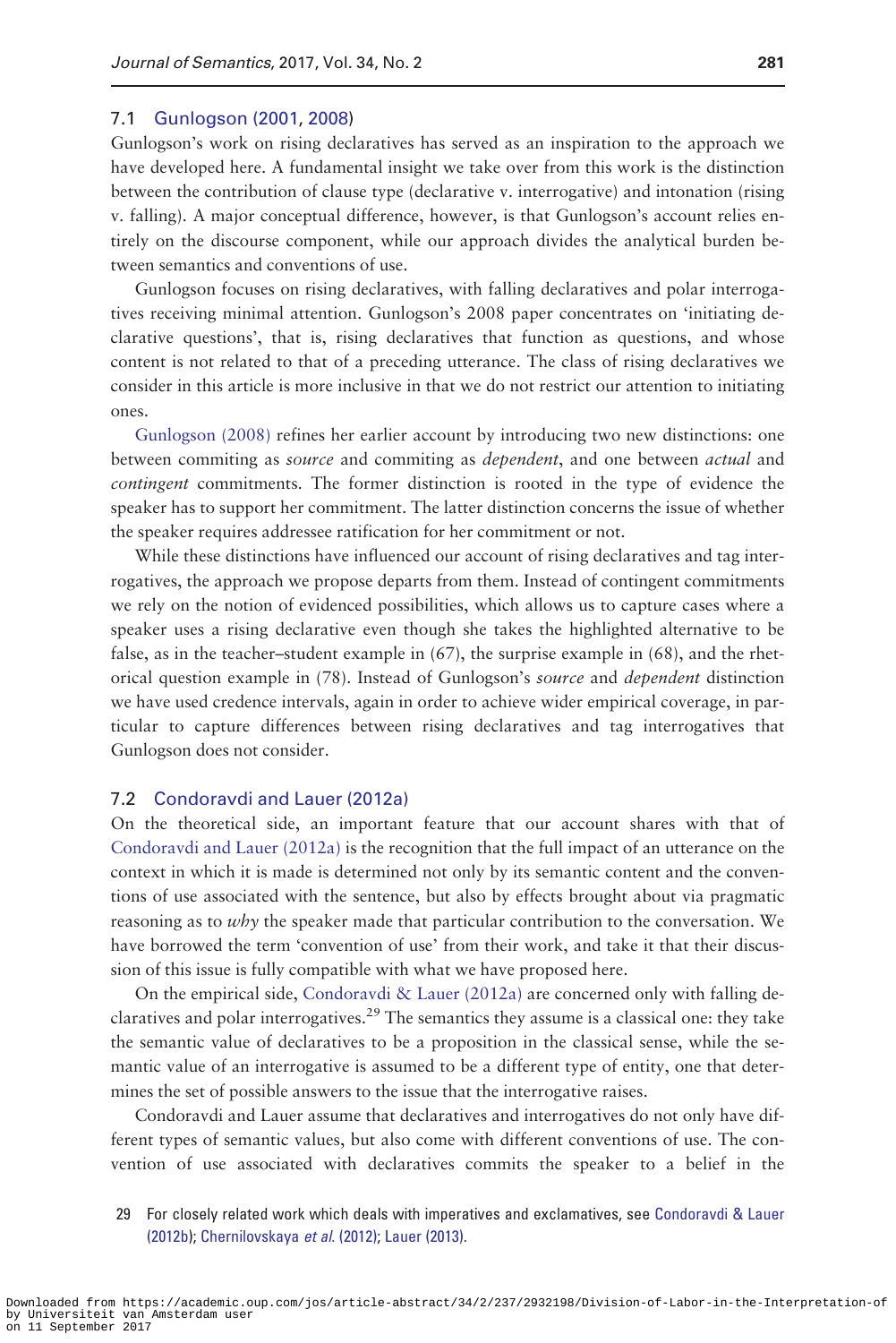proposition expressed by the declarative. On the other hand, the convention of use associated with interrogatives commits the speaker to an effective preference for the addressee to commit to a belief in one of the possible answers determined by the semantic value of the interrogative.

Thus, Condoravdi and Lauer's account instantiates the 'middle way' approach we discussed in general terms in section 2.3. What is characteristic for this approach, as we schematized in the diagram on page 8, is that declaratives and interrogatives are differentiated both in their semantics and in their conventions of use.

In this article we have attempted to streamline this approach. The account we propose is couched in a semantic framework that allows us to assign the same type of semantic values to declaratives and interrogatives. This in turn makes it possible to associate falling declaratives as well as polar and wh-interrogatives with a single basic convention of use. Differences in their discourse effects follow from independently motivated differences in their semantics.

Our proposal also differs from that of [Condoravdi](#page-51-0) [& Lauer \(2012a\)](#page-51-0) in the details of the convention of use associated with interrogatives. While their account evokes a speaker preference for the addressee to commit to one of the possible answers determined by the semantic value of the interrogative, we rely on the notion of steering the conversation toward a context in which the issue raised is settled, thus unifying the conventional effects of declaratives and interrogatives. By not directly involving the addressee in the formulation of this convention of use, our approach generalizes more directly to cases in which the addressee is not necessarily the participant supposed to commit to a belief in an answer to the question, such as when polar interrogatives function as rhetorical or deliberative questions.

Finally, our account concerns marked cases as well, and aims to account for the similarities and contrasts between marked and unmarked sentence types.

#### 7.3 [Krifka \(2014\)](#page-52-0)

The major common thread between our approach and that of [Krifka \(2014\)](#page-52-0) is one we share with Gunlogson's work as well, namely the separation of the role assigned to clause type (declarative v. interrogative) and intonation (fall v. rise). But the use made of these components in Krifka's approach and ours is different. As we have seen, for us these elements play a role in the compositional semantics of the sentence while for Krifka, just as for Gunlogson, they only determine the relevant convention of use—in Krifka's terms, the speech act operator that determines how the sentence affects the input context.

Krifka's account also instantiates the 'middle way' approach in that it associates declaratives and interrogatives with different semantic values, as well as different conventions of use. We have seen that a more parsimonious division of labor is possible; this result could in principle be incorporated into Krifka's theory while keeping other components intact.

At a more detailed level, Krifka assumes that falling declaratives and polar interrogatives differ syntactically in the following two respects. First, declaratives involve the speech act operator ASS while polar interrogatives involve the speech act operator QU. The job of these operators is to determine the relevant conventional discourse effects of an utterance of the sentence. Second, there must be an additional syntactic difference, responsible for the different semantic values of declaratives and interrogatives, the former denoting propositions and the latter sets of propositions. From our perspective, this is an unnecessary multiplication of syntactic operators.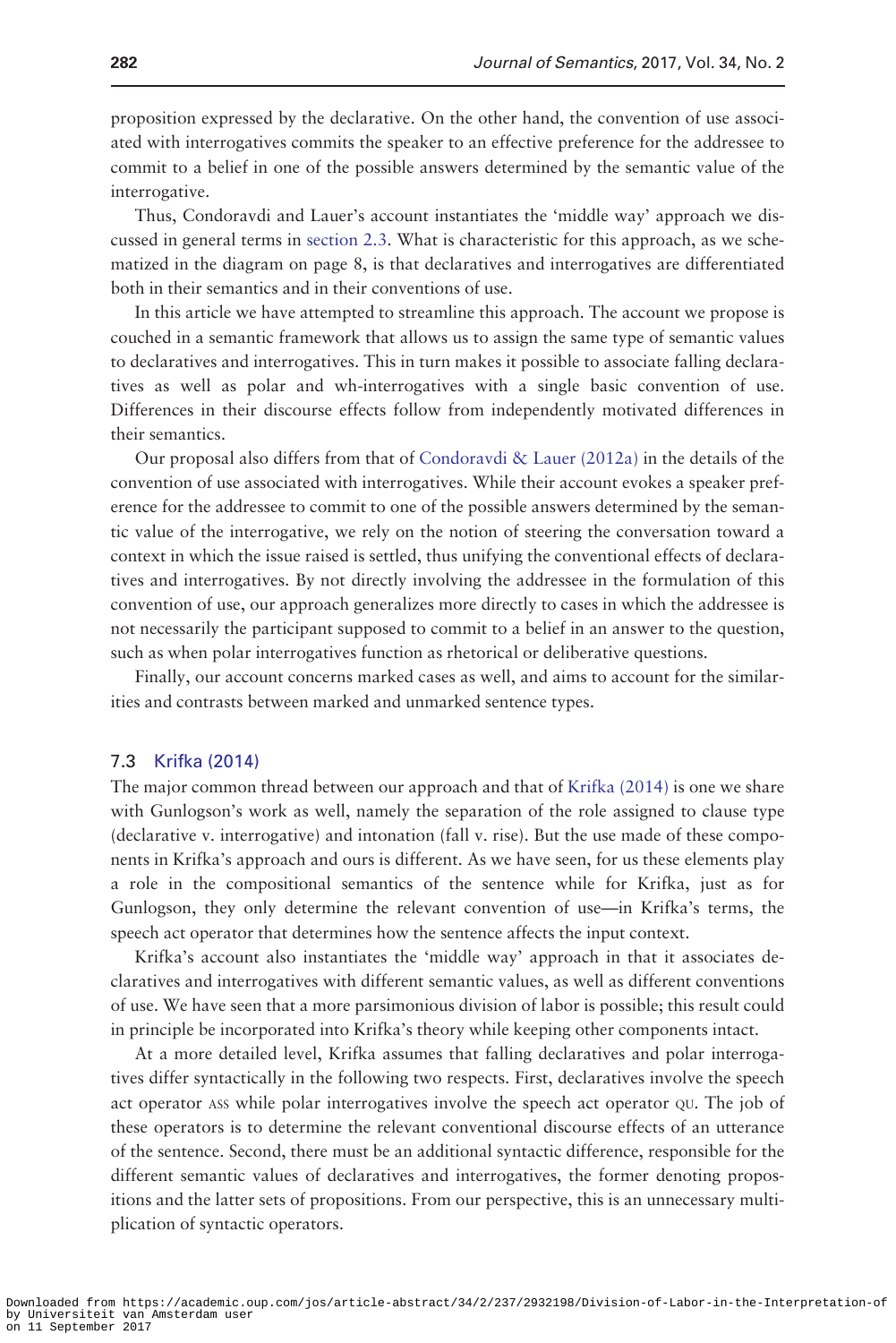As for the various speech act operators that Krifka assumes in his account of falling and rising declaratives, polar interrogatives, and tag interrogatives, it is not directly clear how these operators and their combinations may account for the various felicity contrasts discussed here.

## 7.4 [Malamud and Stephenson \(2015\)](#page-53-0)

Malamud and Stephenson's work focuses on what we call here marked sentence forms. They cover rising declaratives, and in the realm of tag interrogatives they consider both 'reverse' tag interrogatives and 'same' tag interrogatives, that is, cases where the polarity of the anchor and the tag are the same. Within the former group, they do not, however, distinguish between rising and falling tag interrogatives. With respect to falling declaratives and polar interrogatives, they adopt the account in [Farkas & Bruce \(2010\),](#page-52-0) which assigns them separate semantic contents and separate conventions of use.

Similar to the other work discussed in this section, Malamud and Stephenson do not frame their approach in terms of unmarked and marked sentence forms and basic and special conventions of use. Instead, they specify for each form a particular series of discourse effects which remain unrelated to the semantics or the form of the particular sentence types they are associated with, so they too, fall within the 'middle way' category discussed in section 2.3.

Turning now more specifically to rising declaratives and tag interrogatives, Malamud and Stephenson's account relies on the notion of 'projected commitments', which represent 'the expected next stage of the conversation' (p. 14). By projecting a commitment rather than going ahead and making it, a speaker gives rise to 'an implicature of tentativeness'. It is not clear how this notion could deal with cases in which rising declaratives are used in contexts where the speaker is ready to commit to the opposite of the sentence radical.

The contrast between tag interrogatives and rising declaratives is also dealt with differently in Malamud and Stephenson than in our proposal. For us, the contrast concerns a difference in credence level marking; in Malamud and Stephenson's account, it involves the presence or absence of a meta linguistic issue regarding the proposition on the table. The precise nature of this issue is determined contextually. We framed our account in terms of credence levels because relying on such intervals gives us a finer grained tool better suited to capture the details of the uses of these sentence types, such as cases where the speaker is ready to commit to the opposite of the sentence radical or cases like (71)–(74).

#### 7.5 [Northrup \(2014\)](#page-53-0)

[Northrup \(2014\)](#page-53-0) discusses in detail the discourse effects of rising declaratives, high negation polar interrogatives, and the full repertory of tag interrogatives in English, as well as two Japanese discourse particles, yo and ne. Northrup's approach and ours agree in treating rising declaratives and tag interrogatives as sharing the semantics of polar interrogatives and as encoding a bias for one of the two alternatives.

An essential conceptual difference between Northrup's approach and ours is that in his account there is no connection between the semantics of a sentence and its basic convention of use, as in the current proposal. Just like in [Gunlogson \(2001](#page-52-0), [2008\)](#page-52-0), [Krifka \(2014\)](#page-52-0), and [Malamud & Stephenson \(2015\),](#page-53-0) the main analytical burden is on the discourse component.

Our differentiation in terms of the speaker's credence level in the relevant possibility is a close relative of Northrup's differentiation in terms of 'weak' and 'strong' evidence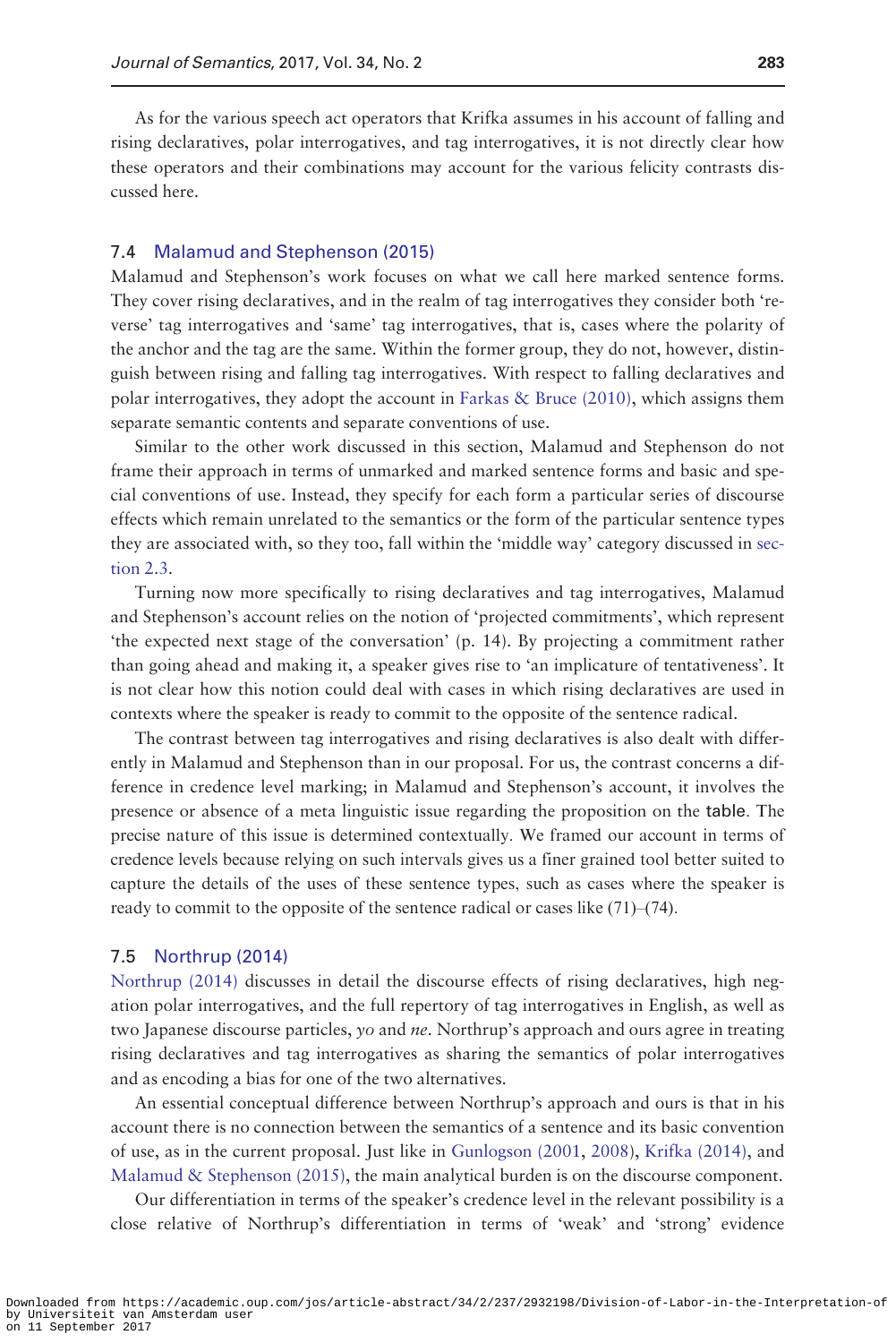underlying a speaker's commitment. However, when it comes to the details of the proposals, there are some important differences. In particular, Northrup proposes that in uttering a rising declarative, a speaker commits to the highlighted possibility, signaling that the evidence supporting the commitment is weak but would turn into a full commitment if ratified by the addressee. As we have seen, this is problematic for the teacher-student example in (67), the surprise example in (68), and the rhetorical question example in (78).

As for tag interrogatives, Northrup proposes that, just like rising declaratives, they commit the speaker to the highlighted alternative, signaling that the commitment is based on weak evidence, but unlike rising declaratives, they do not explicitly signal that the speaker becomes fully committed upon addressee ratification.<sup>30</sup> We have seen, however, that tag interrogatives actually require higher credence in the highlighted alternative than rising declaratives. In particular, in contexts where the speaker's evidence for the highlighted alternative is very weak, as exemplified in the job applications scenario in (66), a rising declarative is felicitous but a tag interrogative is not, and in contexts where the speaker's evidence for the highlighted alternative is high, as exemplified in the sunset scenario in (63), a rising declarative is not felicitous while a tag interrogative is.

#### 7.6 [Westera \(2013\)](#page-53-0)

As mentioned in the introduction, [Westera \(2013\)](#page-53-0) proposes a unified theory of a number of cases of rising declaratives that we do not cover, repeated below:

(81) A: Was John at the party?

B: Well, he was planning to go $\uparrow$ .  $\rightarrow$  not sure whether relevant ([Westera, 2013\)](#page-53-0) (82) A: Do you speak Ladino?

- B: I speak Spanish $\uparrow$ .  $\rightarrow$  not sure whether sufficient [\(Ward and Hirschberg, 1985\)](#page-53-0) (83) (English tourist in a French cafe´)
	- I'd like... err... je veux... black coffee $\uparrow$ .  $\rightarrow$  not sure whether clear ([Westera, 2013\)](#page-53-0)

The gist of the account is that the final rise signals that the speaker is not sure whether her contribution complies with the Gricean maxims governing cooperative conversational behavior. This assumption gives a unified explanation of the three examples above: in (81) the rise can be taken to signal uncertainty about compliance with the maxim of Relevance, in (82) with the maxim of Quantity, and in (83) with the maxim of Manner.

Westera also considers the inquisitive use of rising declaratives that has been the focus of the present paper. In this case, he argues, the rise signals that the speaker does not comply with the maxim of Quality, that is, that her epistemic base does not guarantee that the sentence is true. While the unifying nature of the account is clearly attractive, we believe that, as it stands, it does not capture the main empirical properties of the inquisitive use of rising declaratives in a fully satisfactory way. To see this, let us consider Westera's proposal in some more detail.

First, the fact that inquisitive rising declaratives request a response from the addressee, just like polar interrogatives and unlike falling declaratives, is taken to follow from two assumptions, one concerning the rise and one concerning declarative word order. The rise, as mentioned above, is taken to signal that the speaker's epistemic base does not guarantee that the proposition  $\alpha$  expressed by the sentence (in our terms, the highlighted alternative) is true. On the other hand, declarative word order is taken to signal that the speaker intends

30 Northrup makes further assumptions to distinguish rising from falling tag interrogatives. We leave these out of consideration here.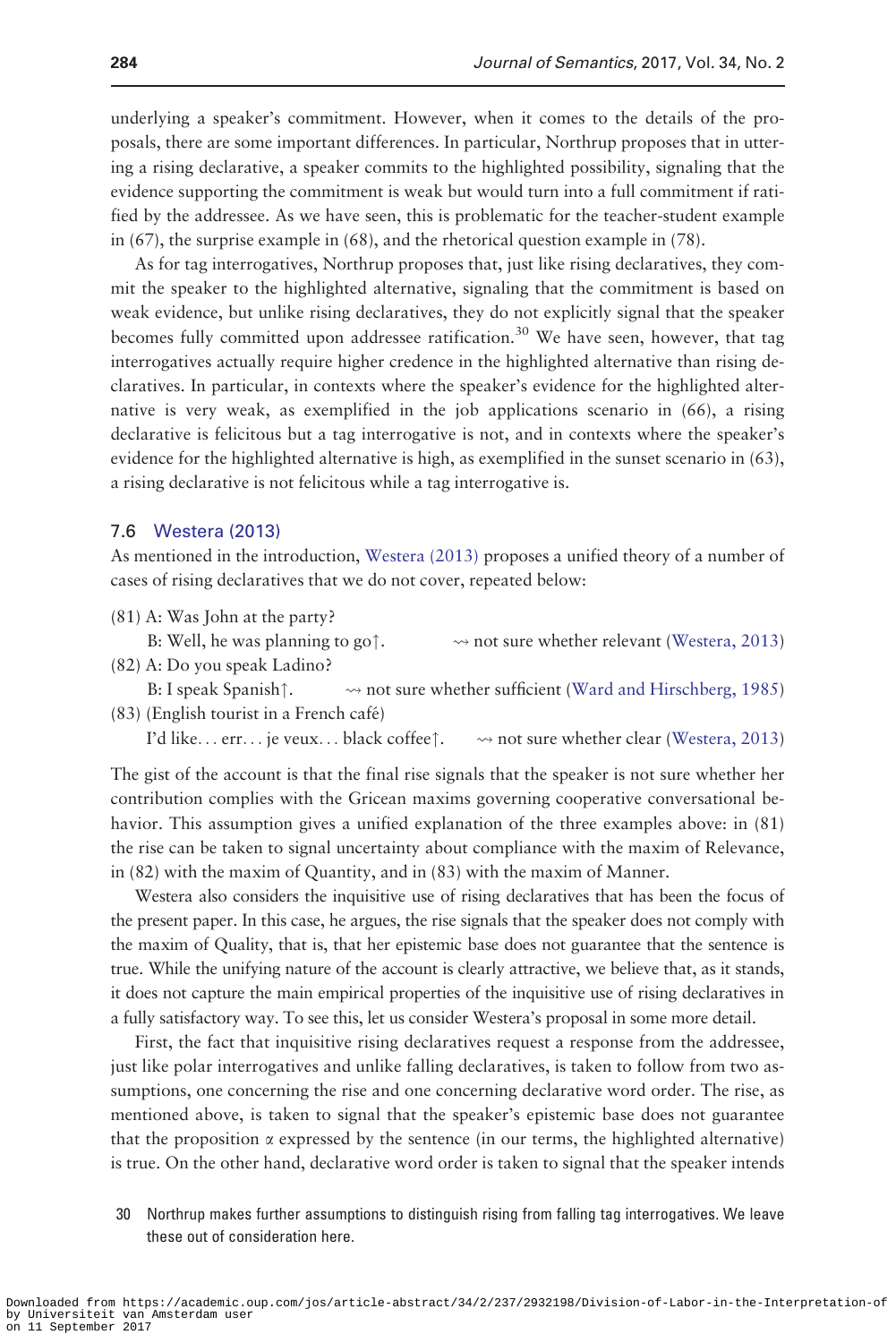$\alpha$  to become common ground. These two assumptions together predict that a response is requested from the addressee—the only way for  $\alpha$  to become common ground would be for the addressee to establish its truth.

The bias associated with inquisitive rising declaratives is derived from the same two assumptions. A speaker who expresses the desire to make  $\alpha$  common ground implies that she considers it possible that  $\alpha$  will become common ground. If, at the same time, with the rise, she conveys that her own epistemic base does not guarantee the truth of  $\alpha$ , this implies that she has reason to think that the addressee may believe  $\alpha$ , since otherwise it would be impossible for  $\alpha$  to become common ground. This explains why, in the absence of any evidence for  $\alpha$ , that is, when the speaker has no reason to think that the addressee might believe  $\alpha$ , an inquisitive rising declarative is odd.

Thus, the two basic properties of inquisitive rising declaratives—that they request a response from the addressee, and that they require the speaker to have access to some evidence for the proposition expressed by the given sentence—are accounted for.<sup>31</sup> There are, however, at least two remaining challenges for the account.

The first concerns the assumption that rising declaratives signal the speaker's intention to add  $\alpha$  to the common ground. This assumption is problematic in the face of the teacher– student example in (67), the surprise example in (68), and the rhetorical example in (78) above. In these cases, the contexts are incompatible with the speaker wanting to add  $\alpha$  to the common ground. Thus, the assumption that declaratives always signal the speaker's intention to add  $\alpha$  to the common ground is not warranted, and this undermines Westera's account of the two basic properties of rising declaratives summarized above. This problem does not arise for our own account because we take rising declaratives to signal that the speaker wants to make either  $\alpha$  or  $\overline{\alpha}$  common ground, rather than just  $\alpha$  itself.

The second challenge concerns the assumption that the semantic content of rising declaratives is the same as that of falling declaratives. Under this assumption, the contrast between these sentence forms with respect to the possibility of occurring as preposed complements of *wonder* and *appear*, as exemplified in (27) above, remains unexplained. On our account, rising declaratives do not have the same semantic content as falling declaratives, and the contrast in (27) is explained straightforwardly.

Thus, we conclude that Westera's account of rising declaratives and our own are complementary in empirical coverage. For now, we assume that the final rise may be interpreted either as realizing OPEN, yielding an inquisitive interpretation, or, meta-linguistically, as expressing uncertainty concerning compliance with the maxims governing cooperative conversational behavior. Ultimately, we would of course like to come to a better understanding of the connection between the two interpretations, or even a fully unified theory. But this must be left for another occasion.

# 8 Conclusion

The major advantage of the account proposed here w.r.t. previous work is the fact that it associates sentences with their conventional discourse effects in a non-stipulative fashion, in line with the division of labor principle formulated in section 2.

31 Westera notes that his account of inquisitive rising declaratives is very similar to that of [Truckenbrodt \(2006\).](#page-53-0) The advantage of Westera's proposal is that it applies in a uniform way to other kinds of rising declaratives as well, as exemplified in (81)–(83) above.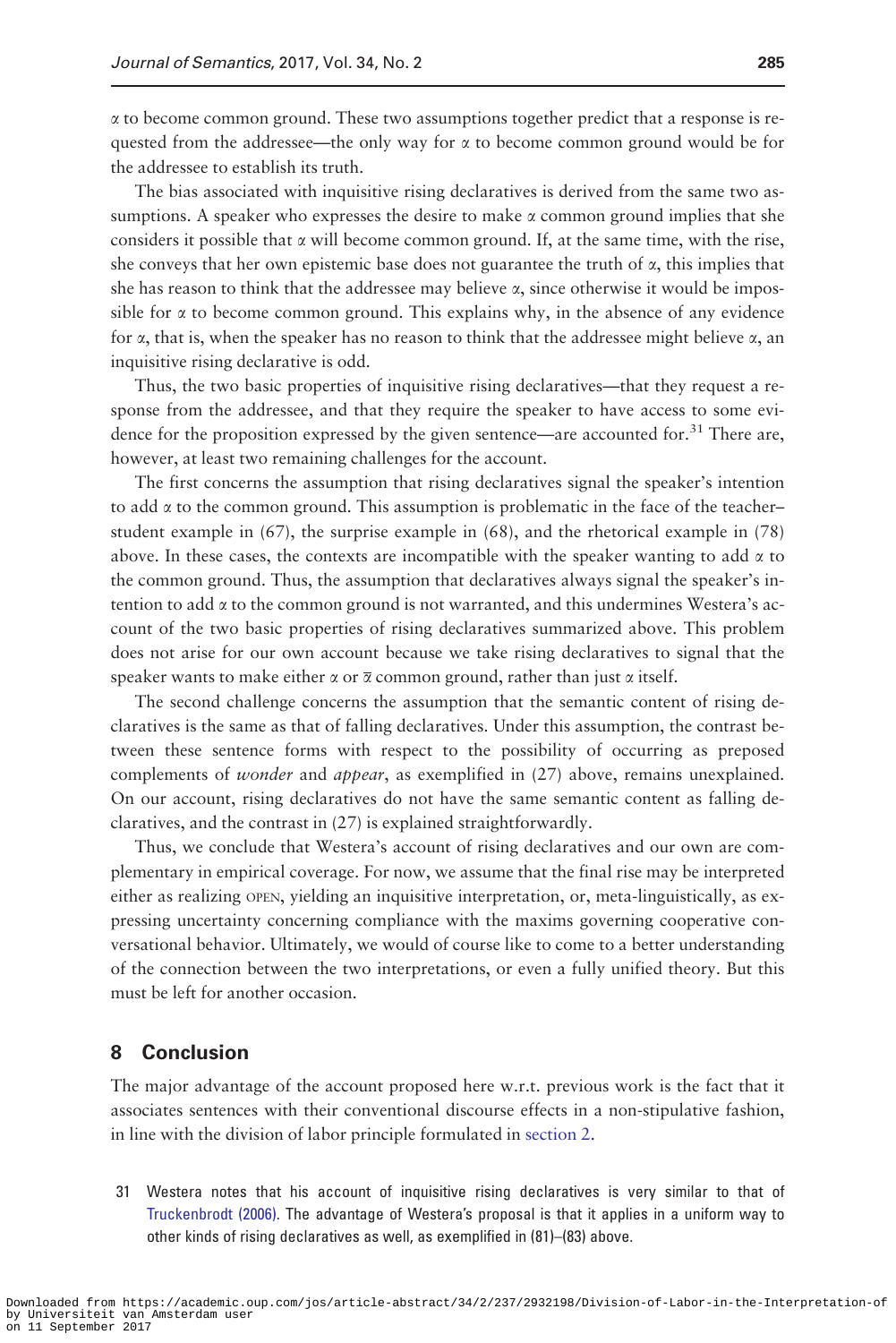

Figure 6 Division of labor between semantic interpretation and conventions of use on our account.

As depicted in Figure 6, unmarked forms—falling declaratives and polar interrogatives are associated with a single basic convention of use. The differences between their conventional discourse effects are entirely due to independently motivated semantic differences. The marked forms we considered here—rising declaratives and tag interrogatives—have conventional discourse effects that involve a combination of the basic effect, dictated by their semantics and the basic convention of use, with special effects systematically connected to the particular marked sentence type involved.

The special discourse effects of rising declaratives and tag interrogatives concern a particular type of bias, which we modeled as signaling that the speaker has evidence for the sentence radical, as well as determining the level of credence that the speaker has in the relevant possibility—at most low in the case of rising declaratives, at least moderate in the case of rising tag interrogatives, and high in the case of falling tag interrogatives. This was sufficient to account for the distribution of rising declaratives and tag interrogatives across a substantial range of contexts.

The proposed account makes some general typological predictions. Across different languages, we generally expect to find sentence types corresponding to the unmarked sentence types of English considered here, namely falling declaratives and polar interrogatives. We expect these sentence types to be differentiated in their semantics in the same way as their English counterparts and to have the same conventional discourse effects. We also expect these two sentence types to be formally distinguished, though of course the particular means to do so will vary from language to language.

We also expect languages to have marked forms similar to the marked forms in English considered here, forms whose conventional discourse effects are special in that they involve bias for the sentence radical but no full commitment. Again, the particular means of marking these forms will vary from language to language.

What we do *not* expect is a language that has a simple form used to pose biased questions and a complex form used to pose neutral ones. We also do not expect to find a language where the conventional discourse effect associated with falling declaratives in English is associated with a complex form.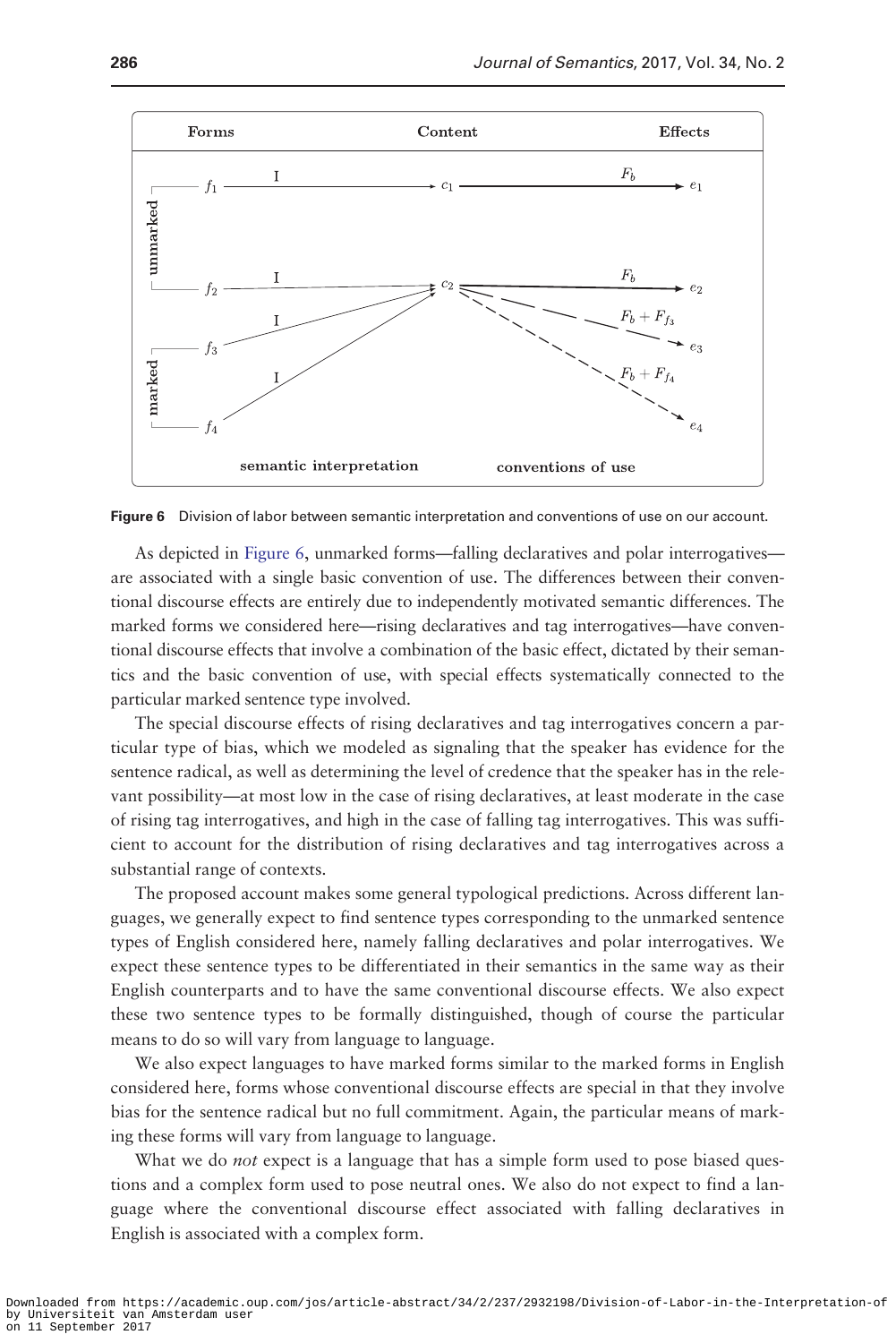<span id="page-51-0"></span>Among the many issues that remain open is a typology of marked forms whose semantics is that of polar interrogatives. The marked cases we have considered here all involve a certain type of bias for the highlighted alternative in the proposition expressed by the sentence. Is this the only type of special effect such marked forms can have? At a more finegrained level, are there other factors besides evidence and credence levels that can be involved (e.g. expectations or preferences)? And in which ways do the evidential biases signaled by special sentence types interact with morphological evidentiality markers in languages where both are present? More work is needed to address these questions. We hope, however, that the way we have framed the issues and the particular ways in which we have proposed to resolve some of them is a useful step in the right direction.

## Acknowledgements

We are very grateful to Cleo Condoravdi, Jeroen Groenendijk, Larry Horn, Sven Lauer, Oliver Northrup, Nadine Theiler, Matthijs Westera, and two anonymous reviewers for very insightful comments on previous versions of this article. We also thank the many audiences to which this material has been presented. Finally, we are very grateful for financial support from the Netherlands Organisation for Scientific Research (NWO).

# **References**

Aloni, M. (2007), 'Free choice, modals and imperatives'. Natural Language Semantics 15:65–94.

- Aloni, M., D. Beaver, B. Clark, & R. van Rooij (2007), 'The dynamics of topics and focus'. In M. Aloni, A. Butler, & P. Dekker (eds.), Questions in Dynamic Semantics. Elsevier. Amsterdam, Netherlands.
- Alonso-Ovalle, L. (2006), 'Disjunction in Alternative Semantics. Ph.D. thesis, University of Massachusetts, Amherst.
- Asher, N. & A. Lascarides (2003), 'Logics of Conversation. Cambridge University Press. Cambridge.
- Beun, R. (2000), 'Context and form: declarative or interrogative, that is the question'. In H. Bunt & W. Black (eds.), Abduction, Belief and Context in Dialogue. John Benjmins. Philadelphia, PA.
- Beyssade, C. & J.-M. Marandin (2006), 'From complex to simple speech acts: a bidimensional analysis of illocutionary forces'. In R. Fernández & D. Schlangen (eds.), Brandial '06: Proceedings of the 10th Workshop on the Semantics and Pragmatics of Dialogue (SemDial-10). University of Potsdam.
- Büring, D.  $(2003)$ , 'On d-trees, beans, and accents'. Linguistics and Philosophy 26:511–45.
- Carlson, L. (1983), Dialogue Games. Reidel. Dordrecht.
- Chernilovskaya, A., C. Condoravdi, & S. Lauer (2012), 'On the discourse effects of wh-exclamatives'. In Proceedings of the 30th West Coast Conference on Formal Lingsuistics, pages 109–19.
- Ciardelli, I. & F. Roelofsen (2015), 'Inquisitive dynamic epistemic logic'. Synthese 192:1643–87.
- Ciardelli, I., J. Groenendijk, & F. Roelofsen (2013), 'Inquisitive semantics: a new notion of meaning'. Language and Linguistics Compass 7:459–76.
- Ciardelli, I., J. Groenendijk, & F. Roelofsen (2015), Inquisitive semantics. European Summer School in Logic, Language and Information lecture notes ([www.illc.uva.nl/inquisitivese](www.illc.uva.nl/inquisitivesemantics) [mantics](www.illc.uva.nl/inquisitivesemantics) last accessed January 4, 2017).

Clark, H. (1992), Arenas of Language Use. University of Chicago Press. Chicago.

Condoravdi, C. & S. Lauer (2012a), The basic dynamic effect of interrogative utterances. Presented at the 13th Texas Linguistics Society Conference.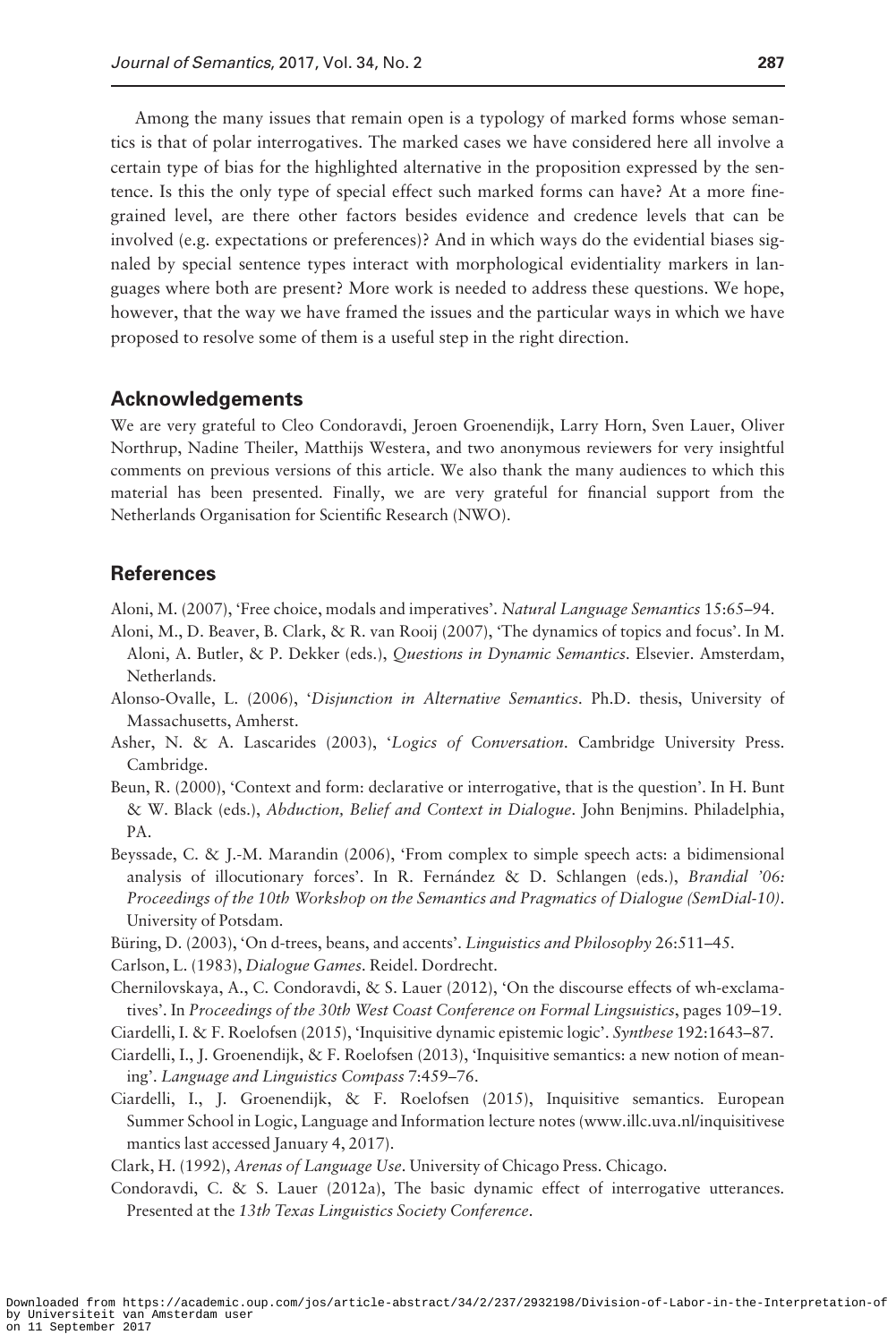- <span id="page-52-0"></span>Condoravdi, C. & S. Lauer (2012b), 'Imperatives: Meaning and illocutionary force'. Empirical issues in Syntax and Semantics 9:37–58.
- Cruttenden, A. (1994), 'Rises in english'. In W. Lewis (ed.), Studies in General and English Phonetics. Routledge. London. 155–73.
- Farkas, D. F. (2011), 'Polarity particles in English and Romanian'. In J. Herschensohn (ed.), Romance Linguistics 2010. Selected papers from the 40th Linguistic Symposium on Romance Linguistics. John Benjamins. 303–28.
- Farkas, D. F. & K. B. Bruce (2010), 'On reacting to assertions and polar questions'. Journal of semantics 27:81–118.
- Frege, G. (1918), 'Der Gedanke'. Beitrage zur Philosophie des Deutschen Idealismus 1, 58–77.
- Frege, G. (1956), 'The thought: a logical inquiry'. Mind 56:289–311.
- Ginzburg, J. (1996), 'Dynamics and the semantics of dialogue'. In J. Seligman (ed.), Language, Logic, and Computation, vol. 1.
- Groenendijk, J. (1998), 'Questions in update semantics'. In J. Hulstijn & A. Nijholt (eds.), Formal Semantics and Pragmatics of Dialogue (Twendial '98). 125–37.
- Groenendijk, J. (1999), 'The logic of interrogation'. In T. Matthews & D. Strolovitch (eds.), Semantics and Linguistic Theory. Cornell University Press. Ithaca, NY. 109–26.
- Groenendijk, J. & M. Stokhof (1984), Studies on the Semantics of Questions and the Pragmatics of Answers. Ph.D. thesis, University of Amsterdam.
- Groenendijk, J. & M. Stokhof (1991), 'Dynamic predicate logic'. Linguistics and Philosophy 14:39–100.
- Groenendijk, J. & M. Stokhof (1997), 'Questions'. In J. van Benthem & A. ter Meulen (eds.), Handbook of Logic and Language. Elsevier. Amsterdam, Netherlands. 1055–124.
- Gunlogson, C. (2001), True to Form: Rising and Falling Declaratives as Questions in English. Ph.D. thesis, University of California at Santa Cruz.
- Gunlogson, C. (2008), 'A question of commitment'. Belgian Journal of Linguistics 22:101–36.
- Gussenhoven, C. (2004), The Phonology of Tone and Intonation. Cambridge University Press. Cambridge.
- Hamblin, C. L. (1971), 'Mathematical models of dialogue'. Theoria 37:130-55.
- Hamblin, C. L. (1973), 'Questions in Montague English'. Foundations of Language 10:41–53.
- Heim, I. (1982), The Semantics of Definite and Indefinite Noun Phrases. Ph.D. thesis, University of Massachusetts, Amherst.
- Horn, L. R. (1984), 'Towards a new taxonomy of pragmatic inference: Q-based and R-based implicatures'. In D. Schiffrin (ed.), Meaning, Form, and Use in Context. Georgetown University Press. 11–42.
- Horn, L. R. (2016), 'Licensing NPIs: Some negative (and positive) results'. In P. Larrivée & C. Lee (eds.), Negation and Polarity: Experimental Perspectives. Springer. 281–305.
- Hulstijn, J. (1997), 'Structured information states: raising and resolving issues'. In A. Benz & G. Jäger (eds.), Proceedings of MunDial. University of Munich. Munich, Germany. 99-117.
- Jäger, G. (1996), 'Only updates: on the dynamics of the focus particle *only*'. In P. Dekker & M. Stokhof (eds.), Proceedings of the 10th Amsterdam Colloquium.
- Kamp, H. (1981), 'A theory of truth and semantic representation'. In J. Groenendijk, T. Janssen, & M. Stokhof (eds.), Formal Methods in the Study of Language. Mathematical Centre, Amsterdam. 277–322.
- Karttunen, L. (1977), 'Syntax and semantics of questions'. Linguistics and Philosophy 1:3–44.
- Kratzer, A. & J. Shimoyama (2002), 'Indeterminate pronouns: the view from Japanese'. In Y. Otsu (ed.), The Proceedings of the Third Tokyo Conference on Psycholinguistics. 1–25.
- Krifka, M. (2014), Negated polarity questions as denegations of assertions. To appear in Contrastiveness and scalar implicatures. Hituzi Publishing Company. Tokyo, Japan. 1–25.
- Lauer, S. (2013), Towards a Dynamic Pragmatics. Ph.D. thesis, Stanford University.